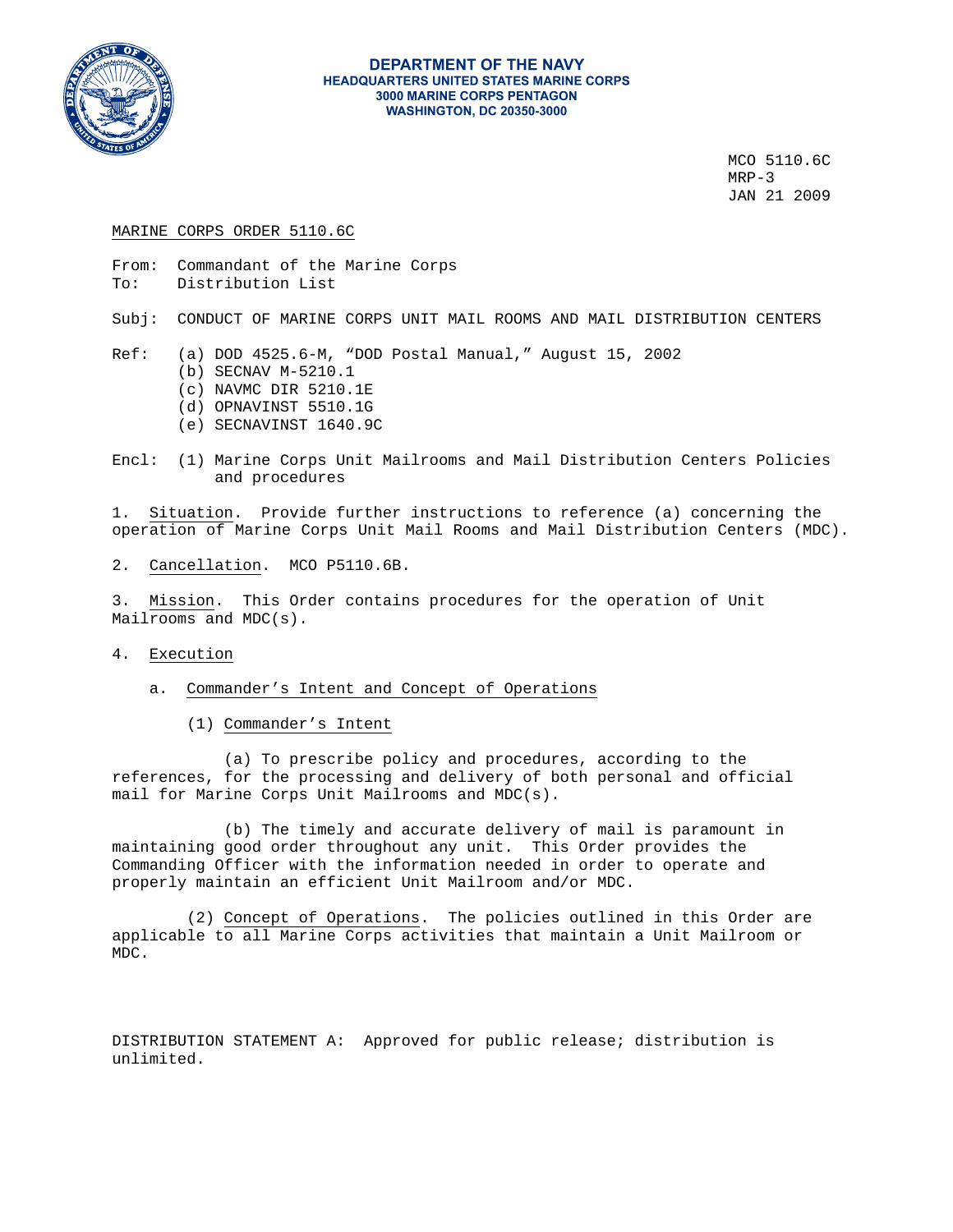#### b. Subordinate Element Missions

 (1) All Marine Corps activities to include all organizations not affiliated with the Marine Corps and other entities serviced by a Marine Corps Post Office must comply with this order.

 (2) The currency, accuracy, and modification of this Order are the responsibility of the CMC (MRP-3). Commanding Officer of Marine Corps activities are responsible for the timely entry of changes and physical maintenance of their copies of this Order. Any deviation from instructions contained in this Order must be authorized by the CMC (MR).

 c. Coordinating Instructions. Submit all recommendations concerning this Order to CMC (MRP-3) via the appropriate chain of command.

#### 5. Administration and Logistics

 a. Distribution Statement "A" directives issued by CMC are published electronically and can be accessed online via the Marine Corps homepage at http://www.usmc.mil.

 b. Access to an online medium will suffice for directives that can be obtained from the internet, CD-ROM, or other sources.

#### 6. Command and Signal

- a. Command. This Order is applicable to the Marine Corps Total Force.
- b. Signal. This Order is effective the date signed.

R. S. COLEMAN

 Deputy Commandant for Manpower and Reserve Affairs

DISTRIBUTION: PCN 10207290500

 Copy to: JM plus 7000116 (15) 7000095 (2) 8145001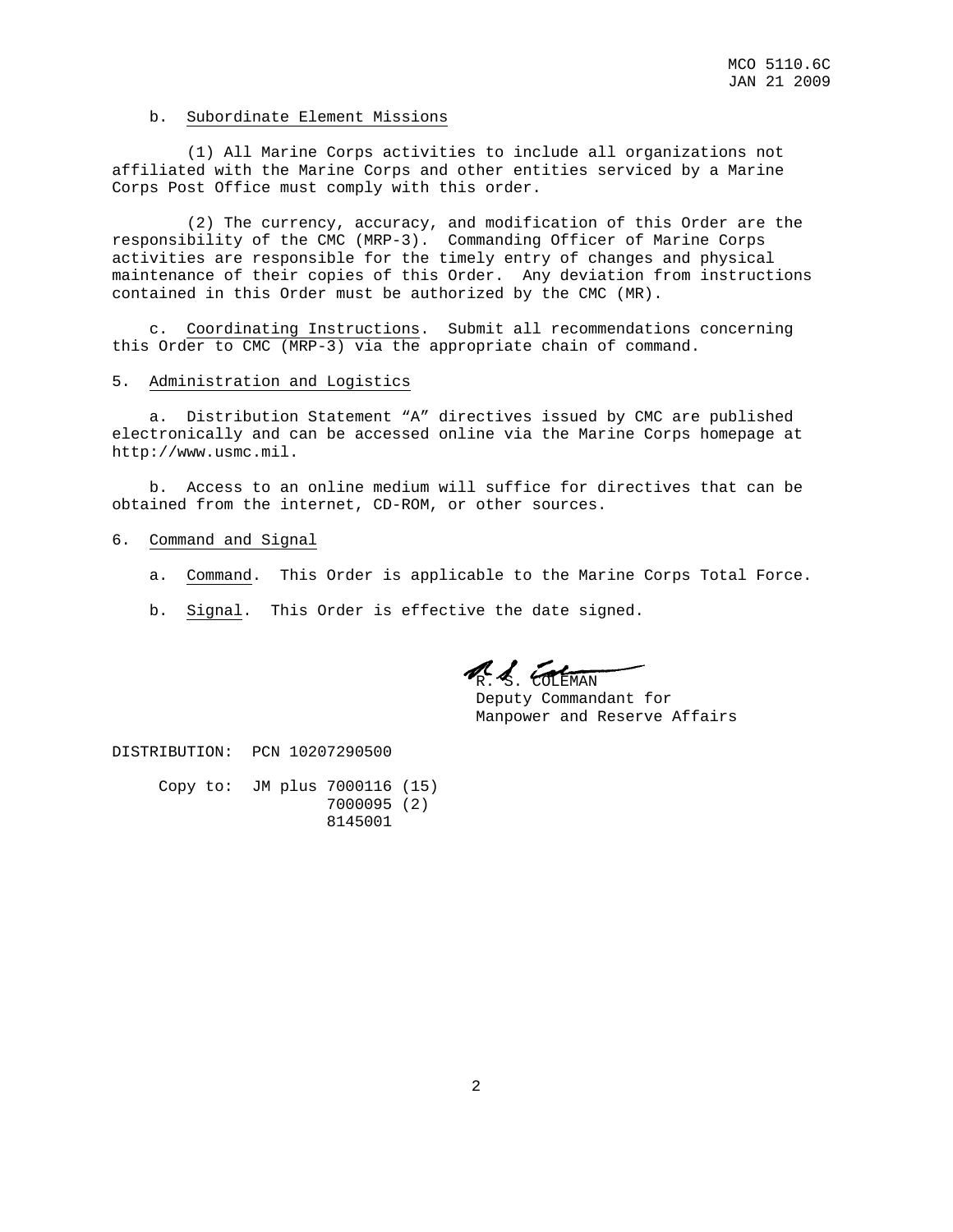#### LOCATOR SHEET

Subj: CONDUCT OF MARINE CORPS UNIT MAIL ROOMS AND MAIL DISTRIBUTION CENTERS Location:  $\overline{\phantom{a}}$ 

(Indicate the location(s) of the copy(ies) of this Order.

i Enclosure (1)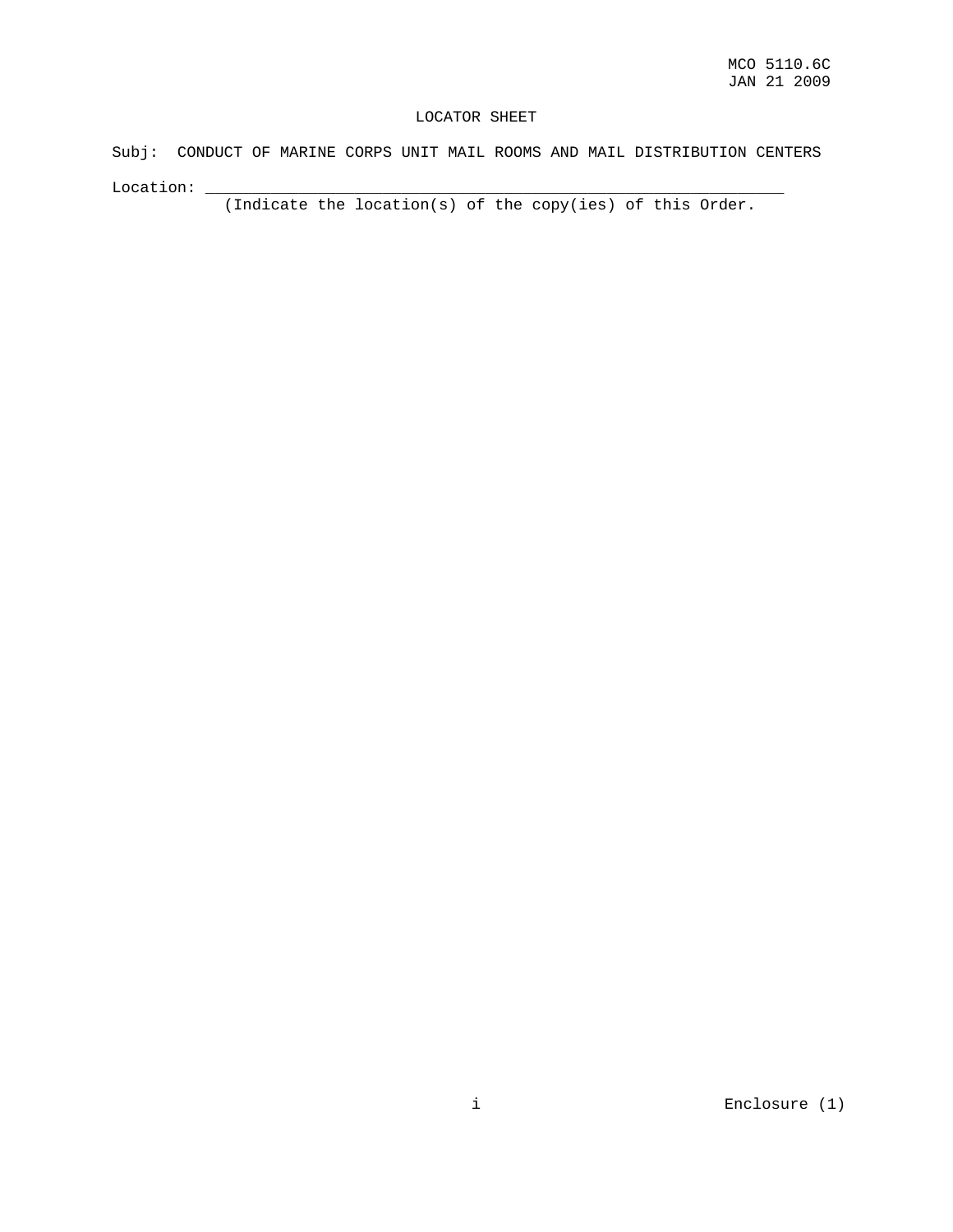# RECORD OF CHANGES

Log completed change action as directed.

| Change | Date of | Date    | Signature of Person |
|--------|---------|---------|---------------------|
| Number | Change  | Entered | Entering Change     |
|        |         |         |                     |
|        |         |         |                     |
|        |         |         |                     |
|        |         |         |                     |
|        |         |         |                     |
|        |         |         |                     |
|        |         |         |                     |
|        |         |         |                     |
|        |         |         |                     |
|        |         |         |                     |
|        |         |         |                     |
|        |         |         |                     |
|        |         |         |                     |
|        |         |         |                     |
|        |         |         |                     |
|        |         |         |                     |
|        |         |         |                     |
|        |         |         |                     |
|        |         |         |                     |
|        |         |         |                     |
|        |         |         |                     |

ii Enclosure (1)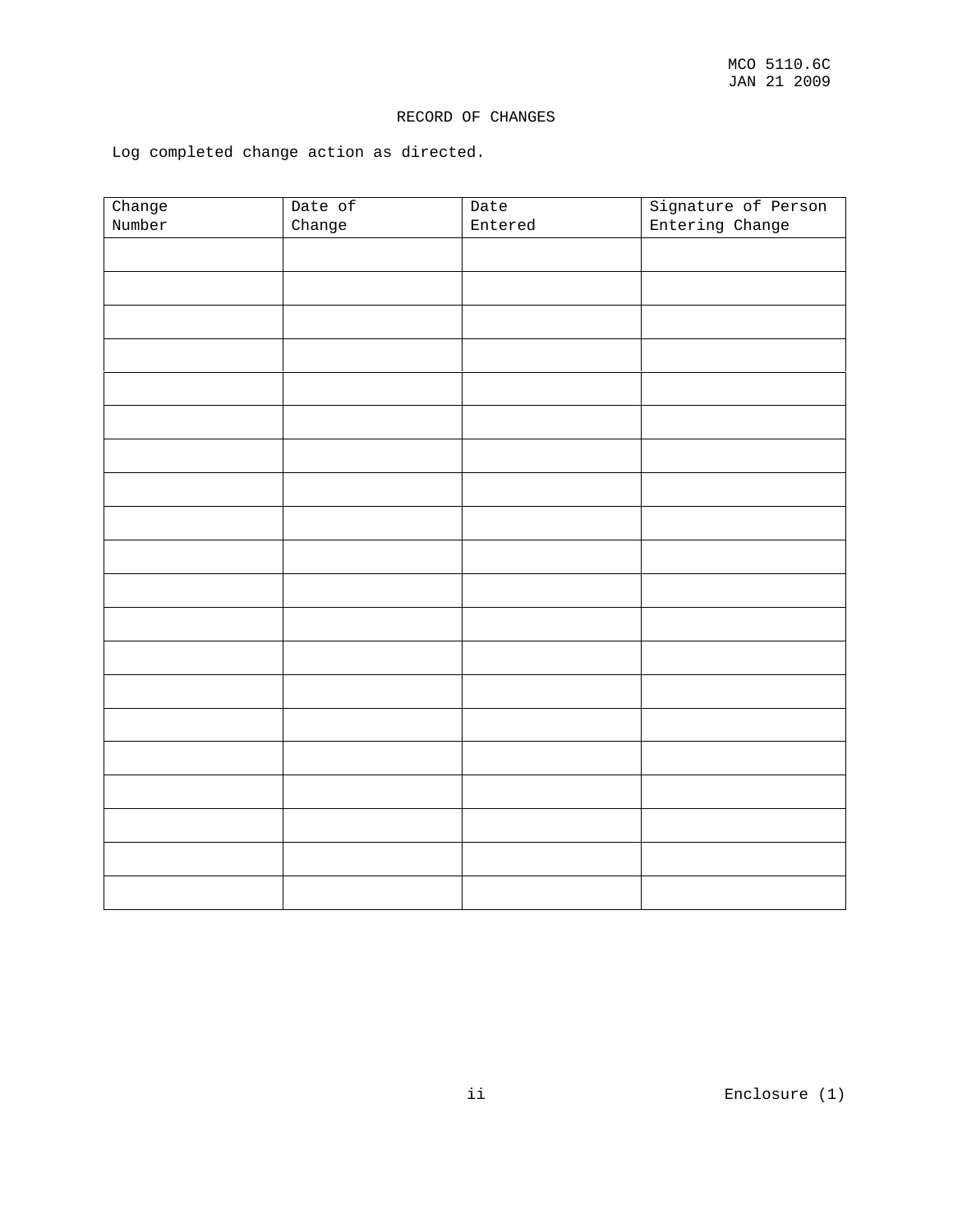# **TABLE OF CONTENTS**

| <b>IDENTIFICATION</b> | TITLE                                    | <b>PAGE</b> |
|-----------------------|------------------------------------------|-------------|
| Chapter 1             | GENERAL INFORMATION1-1                   |             |
| 1.                    | Procedures1-1                            |             |
| 2.                    | Mail Service1-1                          |             |
| 3.                    | Definitions 1-1                          |             |
| 4.                    | Responsibilities1-3                      |             |
|                       |                                          |             |
| Chapter 2             | ADMINISTRATION2-1                        |             |
| 1.                    | Required References2-1                   |             |
| 2.                    | Mail Handling Order2-1                   |             |
| 3.                    | Mail Room No Admittance Except To        |             |
|                       | Authorized Personnel2-2                  |             |
| 4.                    | Space and Equipment2-2                   |             |
| 5.                    | Prohibitions2-2                          |             |
| 6.                    | Unit Mailroom / MDC Inspections2-2       |             |
| 7.                    | Postal Inspector2-3                      |             |
| 8.                    | Designation Procedures2-3                |             |
| 9.                    | Mail Clerk and Orderly Designations2-3   |             |
| 10.                   |                                          |             |
|                       |                                          |             |
| Figure 2-1            | Mail Room No Admittance Except To        |             |
|                       | Authorized Personnel/Example of          |             |
|                       | Correct Mailing Address2-6               |             |
| Figure 2-2            | DD Form 285 (Appointment of Military     |             |
|                       | Postal Clerk, Unit Mail Clerk, or        |             |
|                       | Mail Orderly2-7                          |             |
|                       |                                          |             |
| Figure 2-3            | DD Form 2260 (Unit Mail Clerk/Orderly    |             |
|                       | Designation $Log$ )2-8                   |             |
| Chapter 3             |                                          |             |
| 1.                    |                                          |             |
| 2.                    |                                          |             |
| 3.                    | Control of Keys or Combination3-1        |             |
|                       |                                          |             |
| 4.                    | Transporting Mail3-2                     |             |
| 5.                    | Security of Mail and Postal Records3-2   |             |
| б.                    | Hazardous Mail Training3-2               |             |
| 7.                    | Emergency Destruction of Mail and        |             |
|                       | Postal Records3-3                        |             |
| Figure 3-1            | PS Form 3977 (Duplicate Key Envelope)3-4 |             |
| Chapter 4             | MAIL HANDLING4-1                         |             |
| 1.                    |                                          |             |
| 2.                    | Personal Mail4-1                         |             |
|                       |                                          |             |

iii Enclosure (1)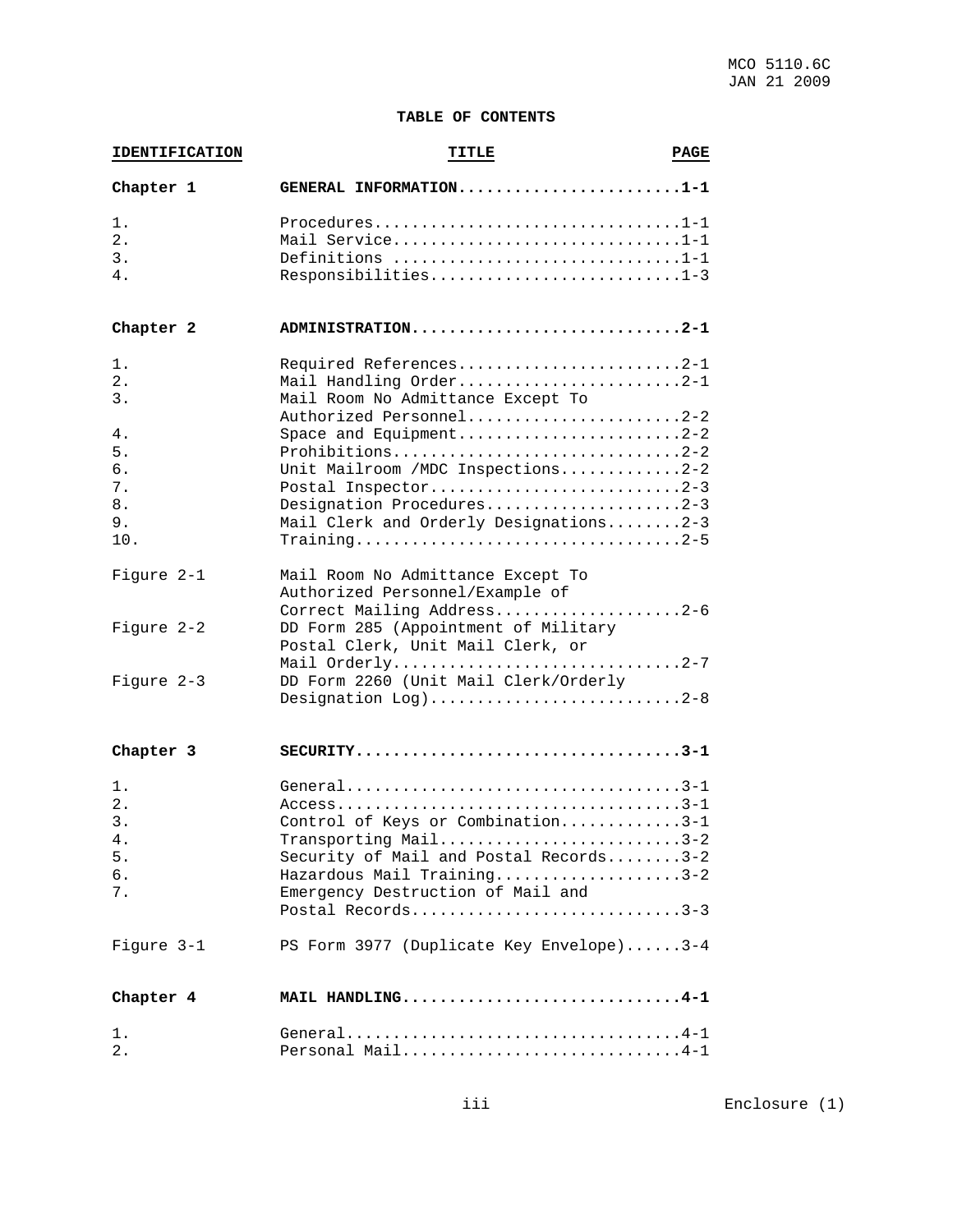# **TABLE OF CONTENTS**

| <b>IDENTIFICATION</b>                     | TITLE                                                                                                                                                                                                                              | <b>PAGE</b> |
|-------------------------------------------|------------------------------------------------------------------------------------------------------------------------------------------------------------------------------------------------------------------------------------|-------------|
| 3.<br>4.<br>5.<br>б.                      | Official Mail4-2<br>Mail Service to Confined Personnel4-4<br>Handling Mail for Casualties4-4<br>Outgoing Mail4-5                                                                                                                   |             |
| Figure 4-1<br>Figure 4-2<br>Figure 4-3    | PS Form 3849 (Deliver/Notice/Receipt)4-6<br>Sample Letter of Authorization4-7<br>PS Form 3883 (Firm Delivery Receipt for<br>Accountable and Bulk Delivery)4-8                                                                      |             |
| Chapter 5                                 | MAIL DELIVERY RECEPTACLES5-1                                                                                                                                                                                                       |             |
| 1.<br>$2$ .<br>3.<br>4.<br>5.<br>б.<br>7. | Assignment of Receptacles5-1<br>Maintenance of Receptacles and<br>Receptacle Records5-2<br>Checking Assigned Receptacles5-2<br>Keys and Combinations5-3<br>Delivery of Mail Through Receptacles5-3<br>Withdrawal of Receptacles5-4 |             |
| Figure 5-1<br>Figure 5-2                  | DD Form 2262 (Receptacle Record)5-5<br>DD Form 2263 (Mailing Address/                                                                                                                                                              |             |
| Figure 5-3<br>Figure 5-4                  | Combination Notice)5-6<br>DD Form 2258 (Temporary Mail<br>Disposition Instructions)5-7<br>PS Form 3907 (Post Office Box<br>Mail Pick Up Notice)5-8                                                                                 |             |
| Chapter 6                                 | $\texttt{DIFFCTORY} \dots \dots \dots \dots \dots \dots \dots \dots \dots \dots \dots \dots \dots \dots \dots \dots$                                                                                                               |             |
| 1.<br>$2$ .<br>3.<br>4.<br>5.             | Transferred Personnel6-1<br>Directory File System6-1<br>Sources of Information for Updating<br>the Directory File6-3                                                                                                               |             |
| Figure 6-1<br>Figure 6-2                  | OPNAV 5110/5 (Change Of Address Card)6-4<br>NAVMC 10572 (Mail Directory File Card                                                                                                                                                  |             |
| Figure 6-3                                | for a Marine Checking In)6-5<br>NAVMC 10572 (Mail Directory File Card<br>for a Marine Checking Out)6-6                                                                                                                             |             |
| Figure 6-4                                | NAVMC 10572 (Mail Directory File Card<br>for Information Received From a Change                                                                                                                                                    |             |
| Figure 6-5                                | NAVMC 10572 (Mail Directory File Card<br>for a Person Declared a "Deserter")6-8                                                                                                                                                    |             |
| Figure 6-6                                | Sample Mail Requiring Directory Service6-9                                                                                                                                                                                         |             |

iv Enclosure (1)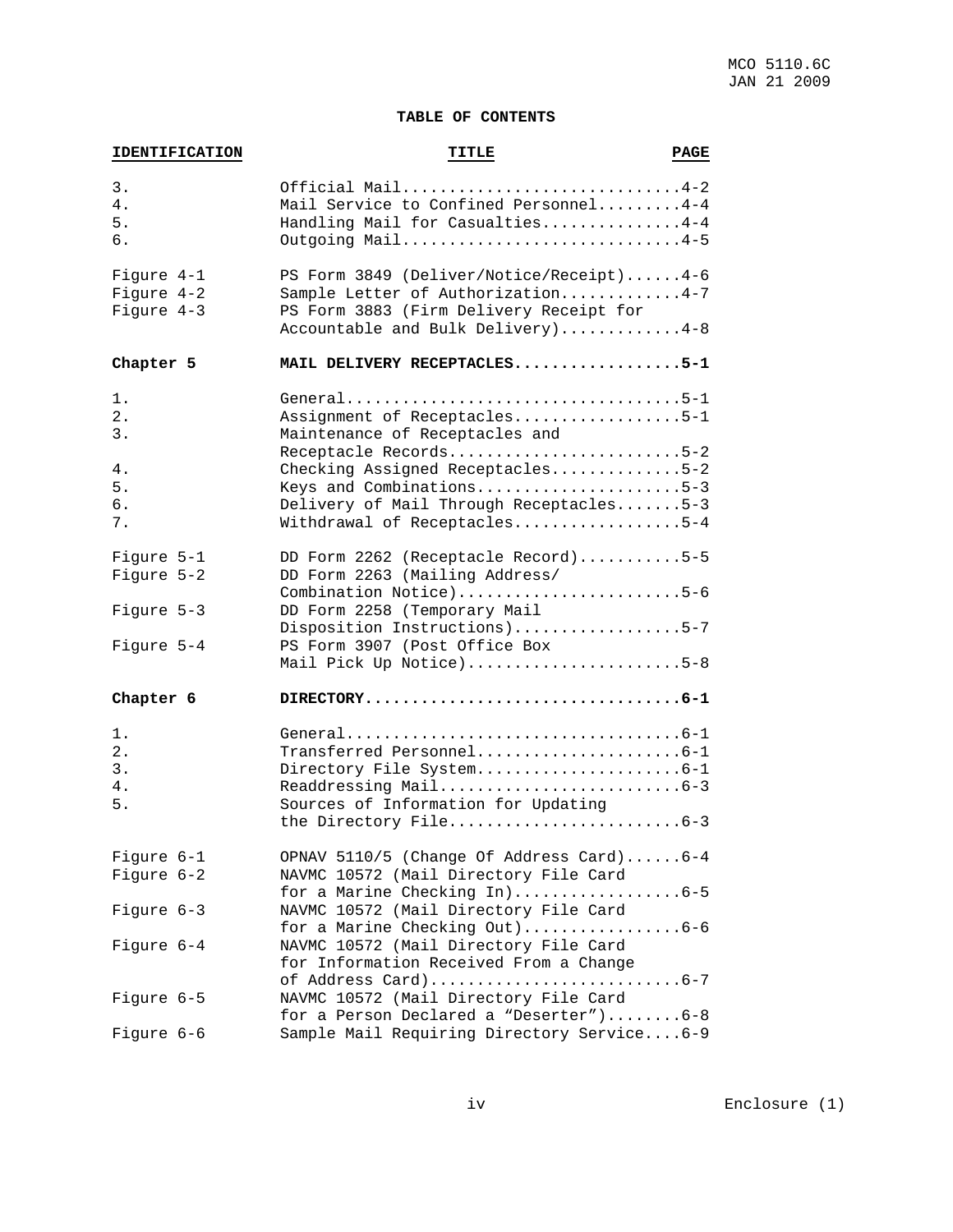#### Chapter 1

#### General Information

#### 1. Procedures

 a. Commanding officers shall ensure all eligible personnel receive proper mail delivery service. These instructions apply only to letters and parcels delivered through the U.S. Postal Service (USPS), Military Postal System (MPS), and Unit Mailroom/MDC(s) herein referred to as mail.

 b. All commands operating a Unit Mailroom or MDC shall use this Order for standardized mail processing, distribution, and delivery procedures. This Order amplifies the information contained in reference (a) and is the authority for Marine Corps Unit Mailroom and MDC operations.

2. Mail Service. The commanding officer will ensure personal mail is properly delivered to the members of the command. The receipt of personal mail through the Unit Mailroom or MDC is restricted to personnel residing in military barracks where USPS does not deliver mail. Marines residing in military housing or in off-base quarters where USPS delivers are not authorized to receive personal mail through the Unit Mailroom/MDC, and may not use their military address to receive bank statements, credit card invoices, or magazine subscriptions. However, installation commanders may grant exemption when considered necessary for the timely deliver of mail. Recently transferred personnel not residing in the barracks may use their military address until they establish permanent quarters. In doing so, they must notify their correspondents of a permanent address within 90 days after joining the command. Any mail received after the 90 day period will be returned to sender or forwarded to the service member's residence with an appropriate endorsement.

#### 3. Definitions

 a. Accountable Mail. A general term used to describe mail that provides special services: Express Mail Military Service (EMMS), registered, certified, insured with signature, and return receipt.

 b. Unit Postal Officer. An Officer, Warrant Officer, Staff Non-Commissioned Officer or civilian employee (GS-6 or above), designated in writing by the unit commander to supervise the operation of the Unit Mailroom or MDC.

 c. Assistant Unit Postal Officer. An Officer, Warrant Officer, Staff Non-Commissioned Officer or civilian employee (GS-6 or above) designated in writing by the commander to assist the unit postal officer in the supervision of the Unit Mailroom/MDC.

 d. Unit Mail Clerk. An individual designated on DD Form 285 (Appointment of Military Postal Clerk, Unit Mail Clerk, or Mail Orderly) and maintain DD Form 2260 (Unit Mail Clerk/Orderly Designation Log) by proper authority to perform mail handling duties in the operation of a Unit Mailroom or MDC.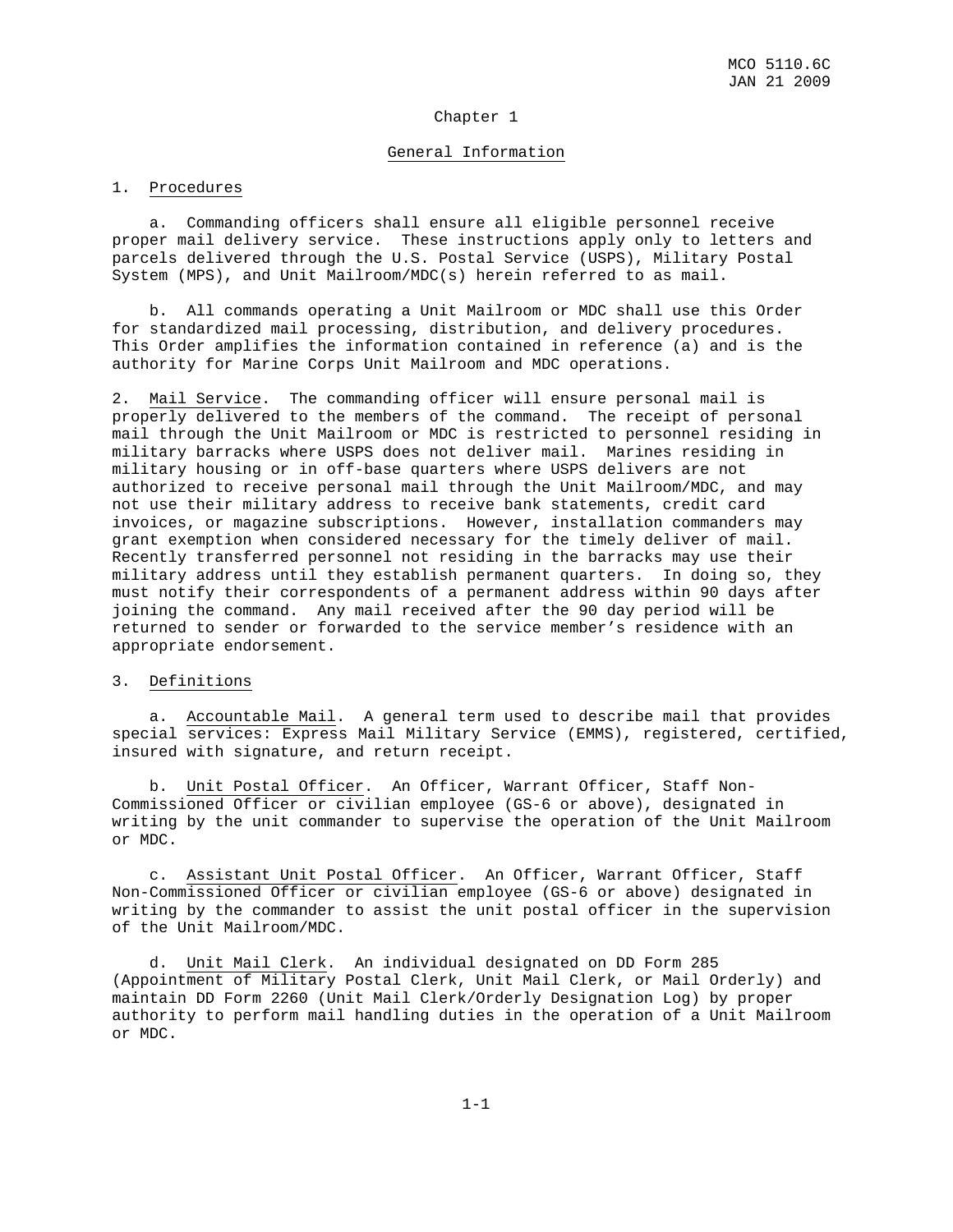e. Unit Mail Orderly. An individual designated on DD Form 285 by proper authority to pick up mail from the MPO, Unit Mailroom or MDC and deliver it to the addressee.

 f. Unit Mail Room. A properly secured room or enclosure established at a battalion, squadron, or separate company level which serves as a place for mail clerks to keep the mail safe and secure, process, and deliver mail to mail orderlies or other authorized personnel.

 g. Back Stamp. A date stamp applied to the back of a piece of mail to indicate the date of receipt.

 h. Depredation. An act of unlawfully tampering with mail with the intent to steal, damage, or in any way prevent the timely and secure delivery of mail.

 i. Mail Distribution Center. A secure area where mail delivery is accomplished through assigned mail receptacles or section mail call.

 j. Marine Corps Mail Room. Mail rooms operated by Marine Corps postal clerks who, in conjunction with civilian U.S. postal clerks, provide postal support and are located in the same building. Civilian U.S. postal clerks provide all financial operations, accountable mail control, mail dispatch, and receipt points for the MCMR.

 k. Marine Corps Postal Clerk. A Marine who receives formal training and is officially designated (MOS 0161) on DD Form 2257 (Designation/Termination MPC-FPC-Cope-PFO) to perform postal functions in the operation of a Military Post Office (MPO). Postal clerks will not be assigned to perform Unit Mailroom or MDC duties.

1. Military Post Office (MPO). Post offices operating as an extension of the USPS by armed forces personnel to serve and perform all postal functions for designated military bases.

 m. Official Mail. Any letter, publication, or parcel relating exclusively to the business of the U.S. Government, which is mailed using official postage. Additionally, mail that has an official return address, uses a government agency's indicia, contains a military title in the address, or is addressed to the "Commandant of the Marine Corps," "Commanding General," "Commanding Officer," "Executive Officer," "Adjutant," "Commanding Officer of \_\_\_\_\_\_\_\_\_\_," or the Officer in charge is considered official mail.

n. Ordinary Mail. All mail that is not classified as accountable mail.

 o. Postal Inspector. A Marine Corps postal officer MOS 0160 or enlisted MOS 0161, members of the Inspector General of the Marine Corps (IGMC) team, or major command inspection teams (MARFORCOM/PAC), Commanding General Inspection Program (CGIP) or installation postal team, for the purpose of conducting audits and inspections of MPO(s), PSC(s), Official Mail Management Programs, Unit Mailrooms/MDC(s) within their Area Of Responsibility.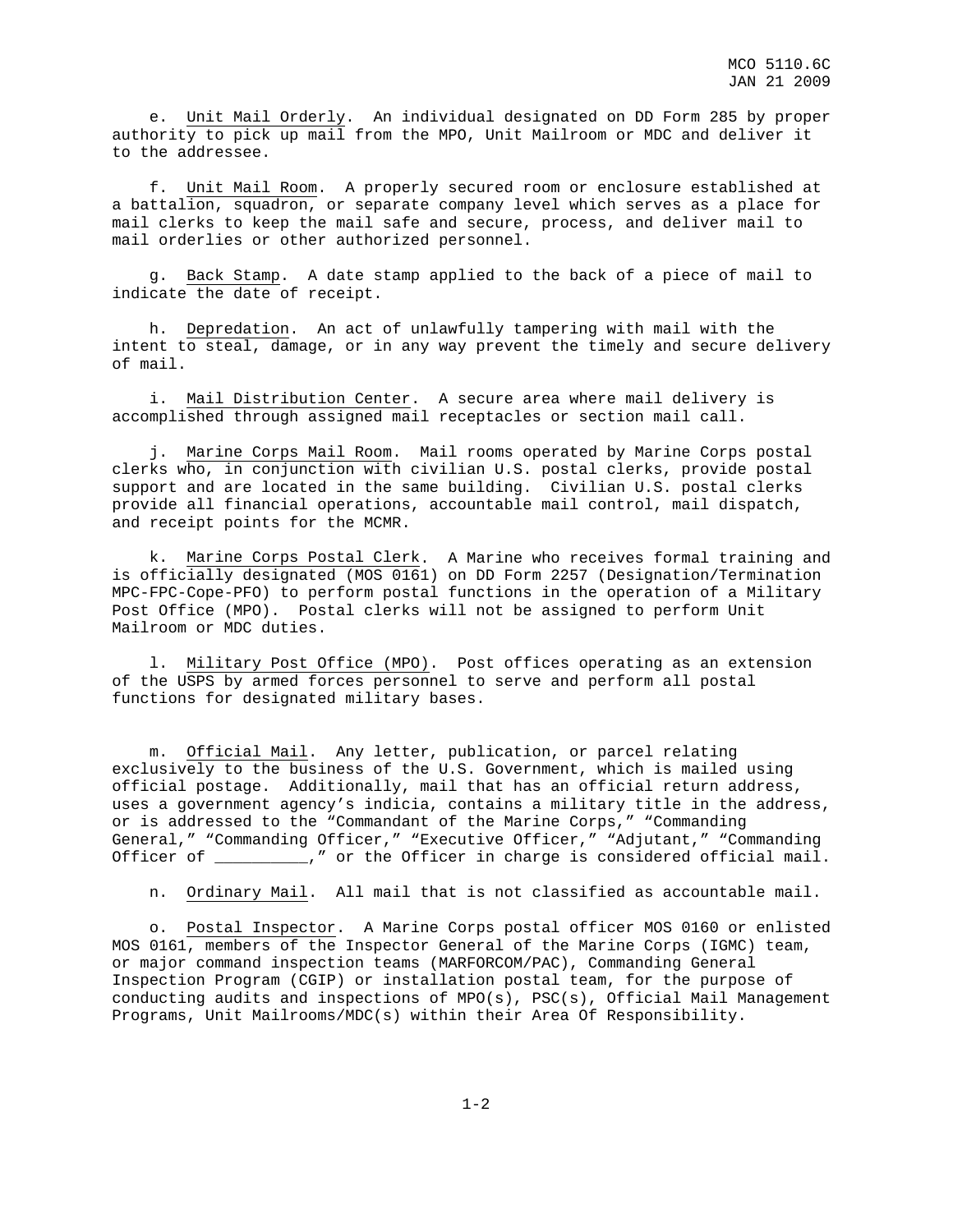p. Marine Corps Postal Officer. A Marine Corps officer assigned MOS 0160 who manages installation MPO operations, conducts audits, and investigations on any command related postal matters.

Unit. Any Marine Corps organization or activity that operates a Unit Mailroom or MDC for providing delivery of mail.

#### 4. Responsibilities

a. Commanding officers shall:

 (1) Provide adequate space and equipment necessary for proper mail handling and security, and ensure mail clerks and mail orderlies have sufficient time to perform their duties.

 (2) Report and take action on postal offenses and losses per reference (a) of this Order.

(3) Appoint individuals in writing to receipt for all official mail.

 (4) Appoint Unit Postal Officer(s) and an Assistant Unit Postal Officer(s) by either letter or unit special order.

b. Unit Postal Officer(s) or Assistant Postal Officer(s) shall:

 (1) Ensure unit mail clerks attend local military post office mail clerk indoctrination classes within 30 days of being appointed mail handling duties.

 (2) Ensure unit mail orderlies receive unit level training on mail handling procedures prior to assuming mail handling duties.

 (3) Ensure mail is properly handled and delivered in compliance with reference (a) and this Order.

 (4) Ensure the Unit Mailroom/MDC is operated in compliance with reference (a) and this Order.

(5) Conduct random weekly unannounced mail room inspections.

 (6) Notify the commander and serving post office of all suspected or known postal offenses or losses.

 (7) Verify daily that all official accountable mail (Express, Registered, Certified, Numbered Insured, Return receipt for Merchandise Mail) has been properly delivered by initialing PS Form 3883 (Firm Delivery Book Registered, Certified, and Numbered Insured Mail).

 (8) Control and secure duplicate keys or combinations to the Unit Mailroom/MDC.

 (9) Issue and revoke all DD Form 285. These forms are available on the DOD Forms website:

(http://www.dtic.mil/whs/directives/infomgt/forms/formsprogram.htm).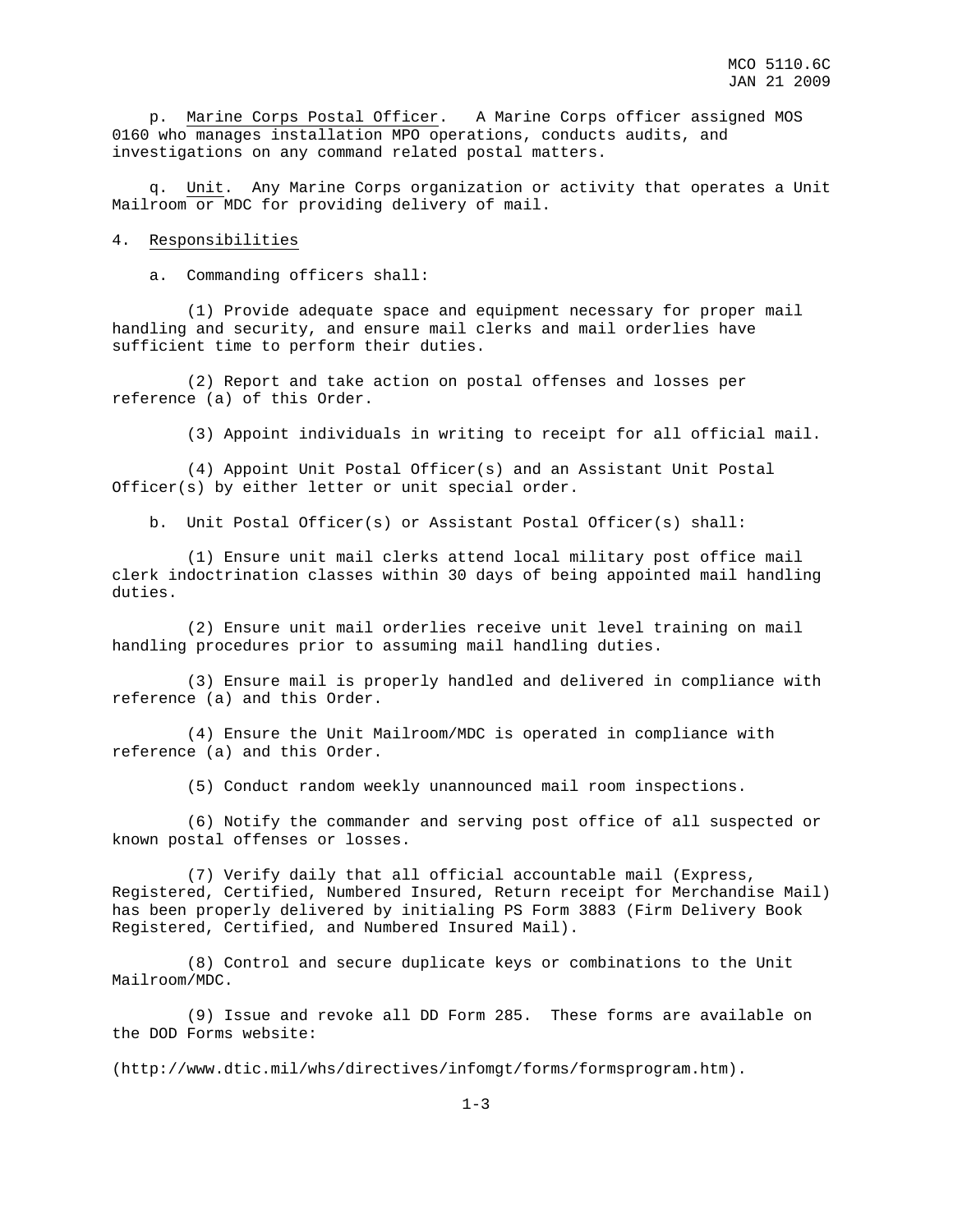(10) Ensure the mail directory file cards and mail processing records are properly maintained.

 (11) Attend training prior to assuming Unit Postal Officer & Assistant Unit Postal Officer duties.

c. Unit mail clerks shall:

(1) Operate the Unit Mailroom/MDC per reference (a) and this Order.

(2) Safeguard mail in their possession.

 (3) Ensure entry to the Unit Mailroom/MDC is limited to authorize individuals.

 (4) Perform directory service on all undeliverable mail and return it to the servicing post office at the next mail call.

 (5) Attend local military post office mail clerk indoctrination classes within 30 days of being appointed mail handling duties.

 (6) Back stamp all mail that is received in the Unit Mailroom/MDC to show date of receipt.

 (7) Ensure official mail is delivered to the addressee or to the authorized agent designated in writing by the commanding officer to receipt for official mail.

 (8) Report known or suspected postal violations to the Unit Postal Officer or the Assistant Unit Postal Officer.

d. Unit mail orderlies shall:

(1) Pick up mail at specified times and safeguard it at all times.

 (2) Ensure personal mail is delivered only to the addressee or an authorized agent. Delivery to addressee's OIC/NCOIC for subsequent delivery is not authorized.

 (3) Official mail will be delivered to the addressee or to an agent authorized by the commanding officer to receipt for such mail.

 (4) Return all undeliverable mail to the Unit Mailroom the same day it is received with supporting documentation stating the reason it could not be delivered. (i.e., leave, TAD, etc.)

 (5) Report known or suspected postal violations to the Unit Postal Officer or the Assistant Unit Postal Officer.

 (6) Attend unit level training on mail handling procedures prior to assuming mail handling duties.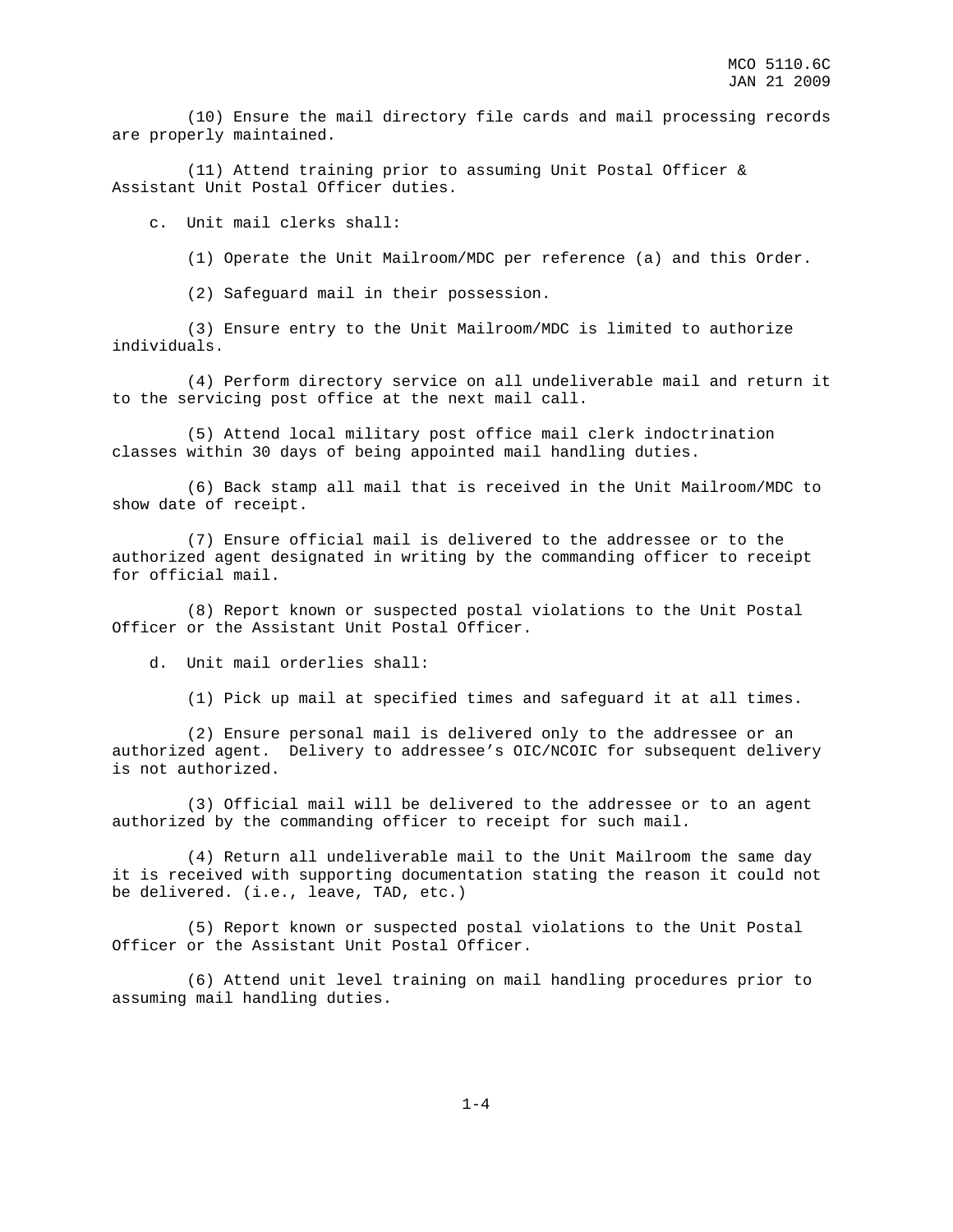#### Chapter 2

#### Administration

1. Required References. Each Unit Mailroom/MDC is required to maintain a copy of the most current edition of the required publications/directives. If the Unit Mailroom is equipped with a computer, electronic versions of these publications/directives are authorized, i.e., CD, Internet, etc. The below listed references are required to be maintained in the Unit Mailroom/MDC:

- a. DOD 4525.6-M, Department of Defense Postal Manual.
- b. OPNAVINST 5112.6D Navy Postal Instruction.

 c. MCO 5110.6C Conduct of Marine Corps Unit Mail Rooms and Mail Distribution Centers.

d. Base Order for Postal Affairs.

e. Unit Mail Handling Order.

2. Mail Handling Order. All commands operating a Unit Mailroom/MDC must publish mail handling instructions that provide personnel with sufficient information about local mail service. These instruction, at a minimum, will include the following:

 a. The correct and complete mailing address used by personnel attached to the command.

 b. The location and hours of operation of the Unit Mailroom/MDC, and servicing post office.

- c. The location and collection hours for outgoing mail receptacles.
- d. Mail call hours and mail distribution procedures.
- e. Instructions for using OPNAV 5110/5 (Change of Address Card).
- f. Information about security of mail and postal effects.
- g. Procedures to establish a classified material screening point.
- h. Non-Mailable Items
	- (1) Any article or material that can harm people or property.
	- (2) Liquor.
	- (3) Obscene matter.
	- (4) Libelous matter.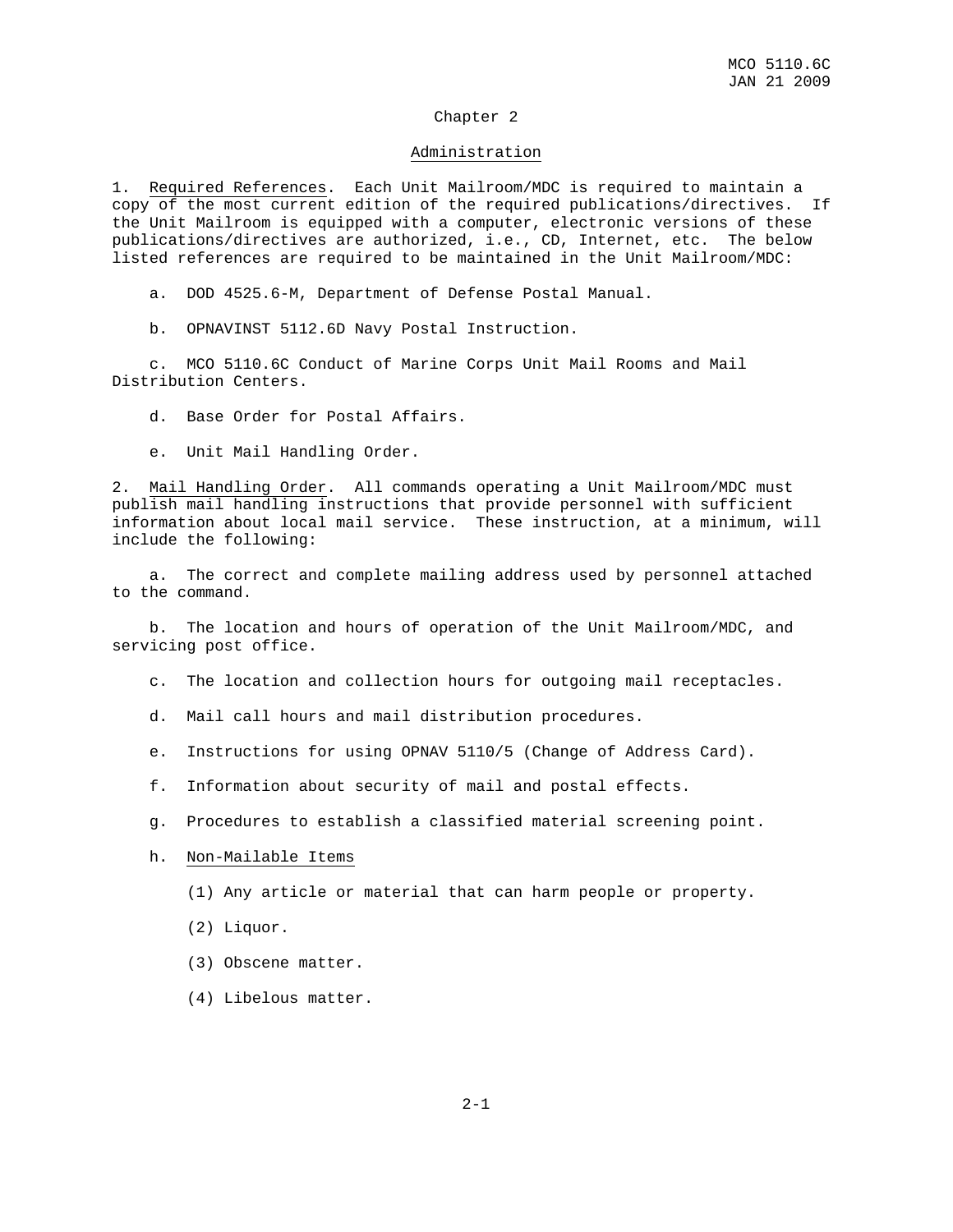(5) Subversive matter.

 (6) Lottery materials or any written or printed matter intended to swindle or defraud.

 (7) Concealable firearms, explosives, shell casings, and unsheathed knives and swords.

 i. Procedures for handling mail for personnel temporarily absent from the command.

3. Mail Room No Admittance Except To Authorized Personnel. All Unit Mailroom/MDC(s) will prominently display DD Form 1115 (Mail Room No Admittance Except to Authorized Personnel) on or near the entrance to the Unit Mailroom/MDC indicating the hours of operation and an example of a correct mailing address for the command. (See Figure 2-1).

4. Space And Equipment. All Unit Mailroom/MDC(s) will be constructed per Chapter 3 of this Order and contain enough space to accommodate a desk, computer, filing cabinet, mail sorting case, bag rack and an area to process mail unencumbered. Only U.S. mail, postal records, and essential furniture will be in the Unit Mailroom/MDC. Personal items such as cassette/CD players, television sets, and video games will not be permitted in the Unit Mailroom/MDC. The Unit Mailroom/MDC will not be used to store other gear that is not related to the delivery or processing of mail. The Unit Mailroom/MDC will be kept clean, neat, and organized in an orderly manner.

5. Prohibitions. Mail clerks will not open, read, or store personal mail addressed to them in the Unit Mailroom/MDC. Mail clerks will not receive, store in the unit mail room, or deliver packages received from couriers not affiliated with USPS (i.e., Federal Express, United Parcel Service, etc.).

#### 6. Unit Mailroom/MDC Inspections

 a. Unit postal officer(s)/assistant postal officer(s) will conduct weekly inspections using the current edition of the Automated Inspection Reporting System (AIRS) Checklist. Inspections will be conducted unannounced and at random so as not to establish a trend when inspections are accomplished. Weekly unannounced inspection AIRS Checklists for Unit Mailroom/MDC(s) may be destroyed after the unit has been inspected by the MPO or command designated representatives each quarter. Quarterly mail inspections AIRS Checklists for Unit Mailroom/MDC(s) should be kept on file in the Unit Mailroom/MDC for two years.

 b. The command postal officer, MPO supervisor of the serving postal facility, or a command designated representative (if no MPO supervisor is in the area) will conduct unannounced inspections of all Unit Mailroom/MDC(s) served by the command at least quarterly, using the AIRS Checklist. All Unit Mailroom/MDC(s) receiving a non-mission capable rating during a quarterly inspection will be inspected monthly until they receive at least two consecutive ratings of "mission capable." Marine Corps mail rooms operated by Marine Corps personnel in conjunction with a civilian post office shall be inspected annually.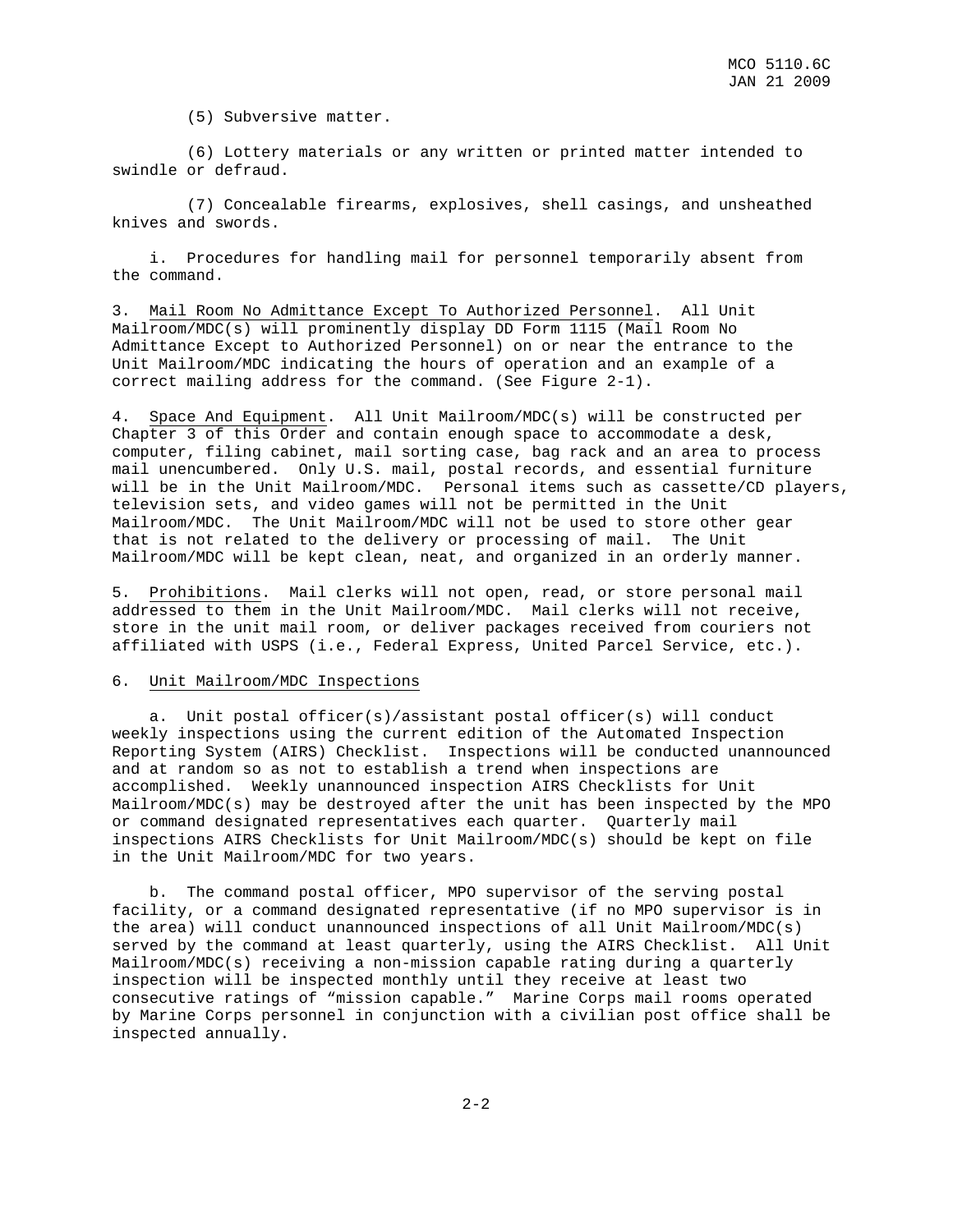c. Personnel augmenting an IGMC inspection team or other designated USMC inspection teams may inspect Unit Mailrooms, MDC(s), MCMR(s), and MPO(s) as directed. In addition to Marine Corps inspectors, USPS postal inspectors may also inspect Unit Mailrooms, MDC(s), MCMR(s), and MPO(s) on request from or on approval of the responsible commander.

 d. Proper identification is required prior to granting access to mail handling areas.

 e. Inspector-Instructor staffs, officer selection offices, and recruiting stations that do not maintain Unit Mailroom/MDC(s) will not be inspected by an IGMC team as a Unit Mailroom/MDC. IGMC inspectors should only include the inspection of Official Mail Management procedures for these types of units and review the procedures of personal mail delivery if the unit receives personal mail.

7. Postal Inspector. A Marine Corps postal inspector will be identified by a NAVMC 11157 (Marine Corps Postal Inspector Identification Card). This NAVMC card will be issued to all Marine Corps postal personnel who inspect mail handling facilities and military post offices. The back of the card will identify the major commands to be inspected and assigned inspection responsibilities. Postal inspectors should retain the NAVMC 11157 card on their person at all times until they are relieved as postal inspectors. NAVMC 11157 can be obtained from the CMC (MRP-3).

8. Designation Procedures. The unit postal officer or assistant unit postal officer shall use a DD Form 285 (Appointment of Military Postal Clerk, Unit Mail Clerk, or Orderly) to designate all mail clerks and orderlies within their command. This form is available on the DOD Forms website: **(http://www.dtic.mil/whs/directives/infomgt/forms/formsprogram.htm.** The unit postal officer and assistant unit postal officer will be designated in writing by the commanding officer. If a unit postal officer/assistant postal officer is actually involved in handling mail then they will also complete a DD Form 285. Unit postal officers, assistant unit postal officers, mail clerks, and mail orderlies will receive mail handling training prior to assignment to mail handling duties.

9. Mail Clerk and Orderly Designations. The command will keep the number of designated mail clerks and orderlies to a minimum to allow efficient and effective handling and delivery of the mail. A minimum of two mail clerks and orderlies should be appointed per each unit or section.

 a. DD Form 285. Three original DD Forms 285 shall be prepared for each mail clerk. One will be retained in the Unit Mailroo, one will be provided to the servicing MPO or local USPS, and the mail clerk will retain one copy with him/her at all times when performing mail handling duties. MPO and Unit Mailroom will retain DD Form 285 in accordance with reference (b) SSIC 5510.1A. Two DD Forms 285 will be prepared for each company/section mail orderly. One copy will be retained in the Unit Mailroom /MDC, and the mail orderly will retain one copy with him/her at all times when performing mail handling duties. DD Forms 285 will be typewritten or neatly handwritten. It is highly encouraged to have DD Forms 285 laminated for durability. Mail clerks/orderlies will also have with them their DD Form 2/CAC (Armed Forces ID Card) for active duty personnel or appropriate additional identification for civilian personnel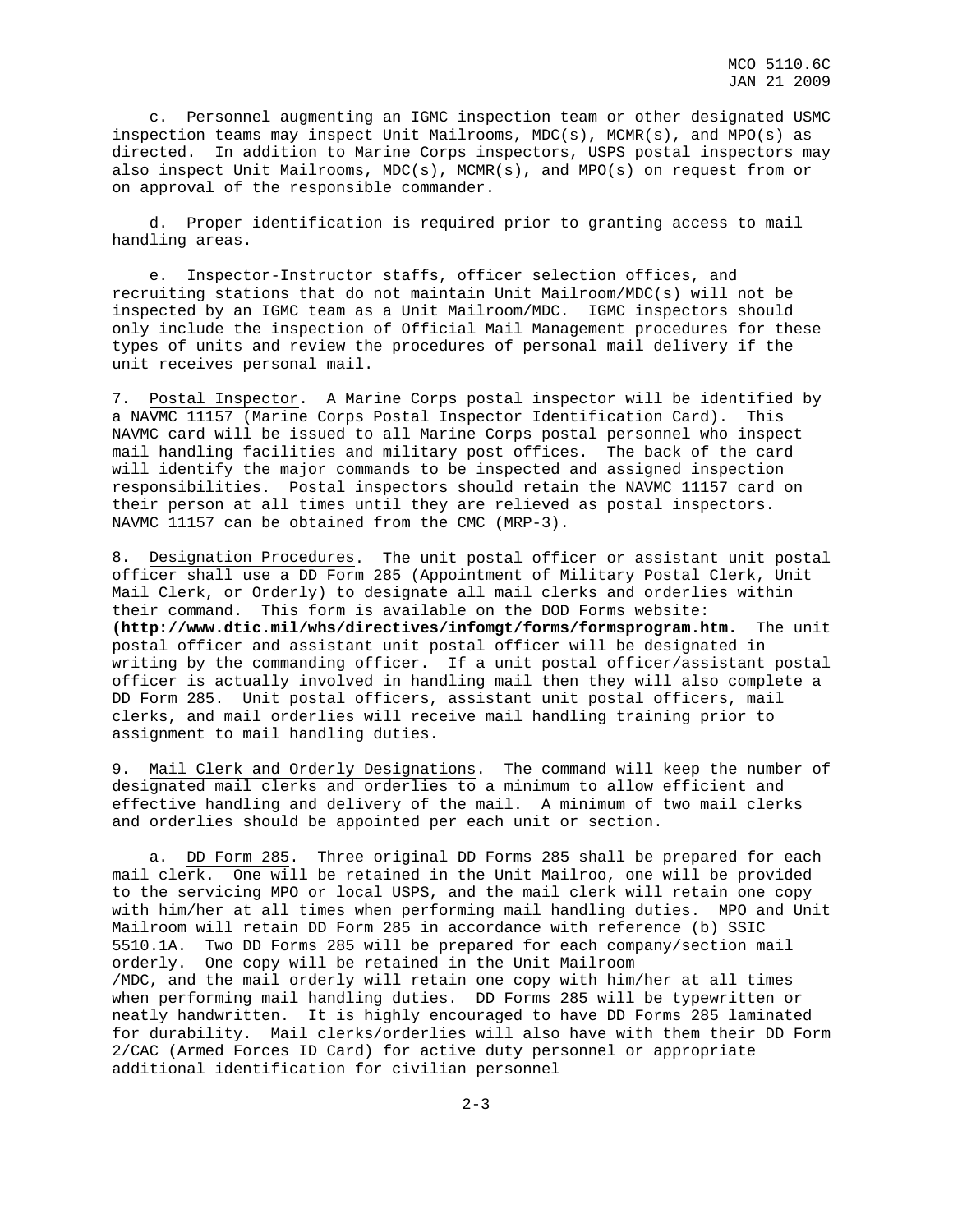when performing mail handling duties. Figure 2-2 shows a properly completed DD Form 285. Prepare the DD Form 285 as follows:

 (1) Block 1 – Effective date (actual date the card is signed by the appointing official).

 (2) Block 2 – Disregard date revoked and assign a sequential accountable number for each card. (e.g., 2-08 or 002-08 per Figure 2-2).

(3) Block 3 – Last name, first name, middle initial.

(4) Block 4 – Rank/Pay Grade.

(5) Block 5 – Not required.

(6) Block 6 – Title (Mail Clerk or Mail Orderly).

 (7) Block 7 – Enter the mail clerks organization or the mail orderlies section.

(8) Block 8 – City, State, and zip code where unit is located.

 (9) Block 9 – Indicate the type of mail a clerk is authorized to pick up by placing an "x" in the appropriate box. Mail clerks and orderlies are only authorized to pick up "PERSONAL (except accountable)", "OFFICIAL (ALL)", or "OFFICIAL (except accountable)" mail. They are not authorized to pick up "PERSONAL (ALL)" mail. The appointing official will also initial each section to validate the authorization.

 (10) Block 10 – The MPO will use the All Purpose Date Stamp to validate all DD Forms 285 for mail clerks. This block will be left blank for orderlies who pick up mail from the Unit Mailroom/MDC and the appointing official's initials in block 9 will validate the card.

 (11) SIGNATURE OF APPOINTING OFFICIAL – The unit postal officer or assistant unit postal officer will sign each DD Form 285 in this block.

 (12) SIGNATURE OF APPOINTEE – The mail clerk or orderly will sign each DD Form 285 in this block.

 (13) When a mail clerk is relieved of duty/revoked, a letter of revocation, along with a copy of their DD Form 285, will be provided to the servicing post office. An appropriate entry will be made in DD Form 2260 (Unit Mail Clerk/Orderly Designation Log) indicating revocation.

 (14) When a mail orderly is relieved of duty/revoked, an appropriate entry will be made in DD Form 2260 indicating revocation and all copies of DD Forms 285 will be destroyed.

b. DD Form 2260 (Unit Mail Clerk/Orderly Designation Log)

 (1) DD Form 2260 is used to record all mail clerk/orderly appointments. All information on this log, including the appointing official's signature, must coincide with the information contained on the DD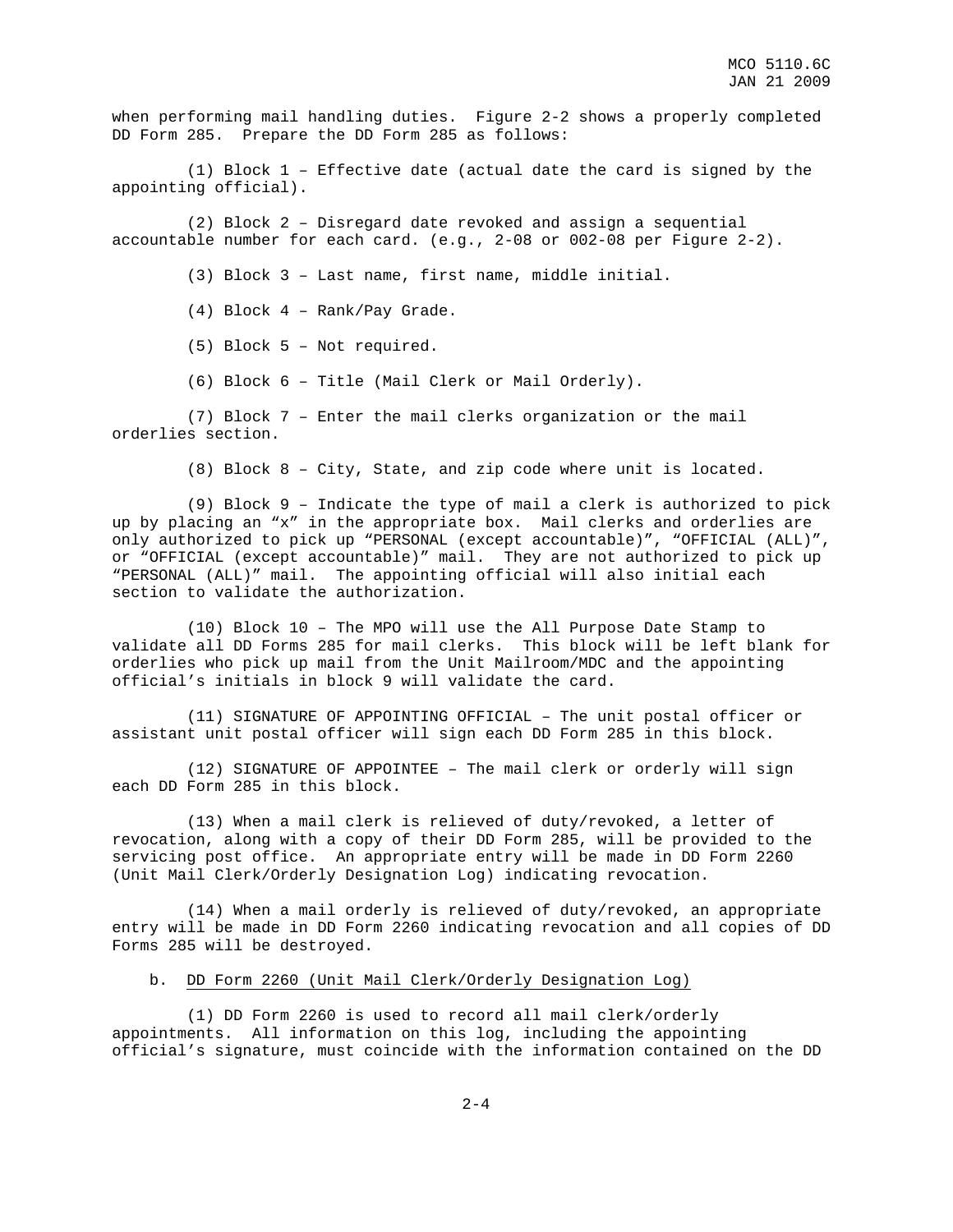Form 285. When the individual is authorized to receipt for accountable mail, an asterisk, or some other notation, is placed in the left margin. Unit mail clerk/orderly numbers will be assigned sequentially and will coincide with the number on their DD Forms 285. DD Form 2260 (Rev. 5-00) is available from the DOD Forms website:

#### **(http://www.dtic.mil/whs/directives/infomgt/forms/formsprogram.htm).**

 (2) DD Form 2260 will be retained per reference (b) SSIC 5110.13a and 13b as appropriate. Figure 2-3 shows a properly completed DD Form 2260.

 (3) The mail clerk is responsible for the maintenance of DD Form 2260 and the unit postal officer will ensure the accuracy of DD Form 2260 on a weekly basis.

10. Training. Commanding officers will ensure unit postal officers, mail clerks and mail orderlies are knowledgeable in all aspects of mail handling operations and properly trained in their responsibilities prior to designation. Unit mail clerks are required to attend the local military post office mail clerk indoctrination course within 30 days of assuming mail handling duties. Unit postal officers and Assistant Postal Officers are highly encouraged to attend. Once a unit mail clerk transfers to a new duty station, he or she must attend the mail clerk indoctrination course for his or her new command. Section mail orderlies must attend unit level training prior to assuming mail handling duties. Commands may use locally developed military postal programs to satisfy this requirement.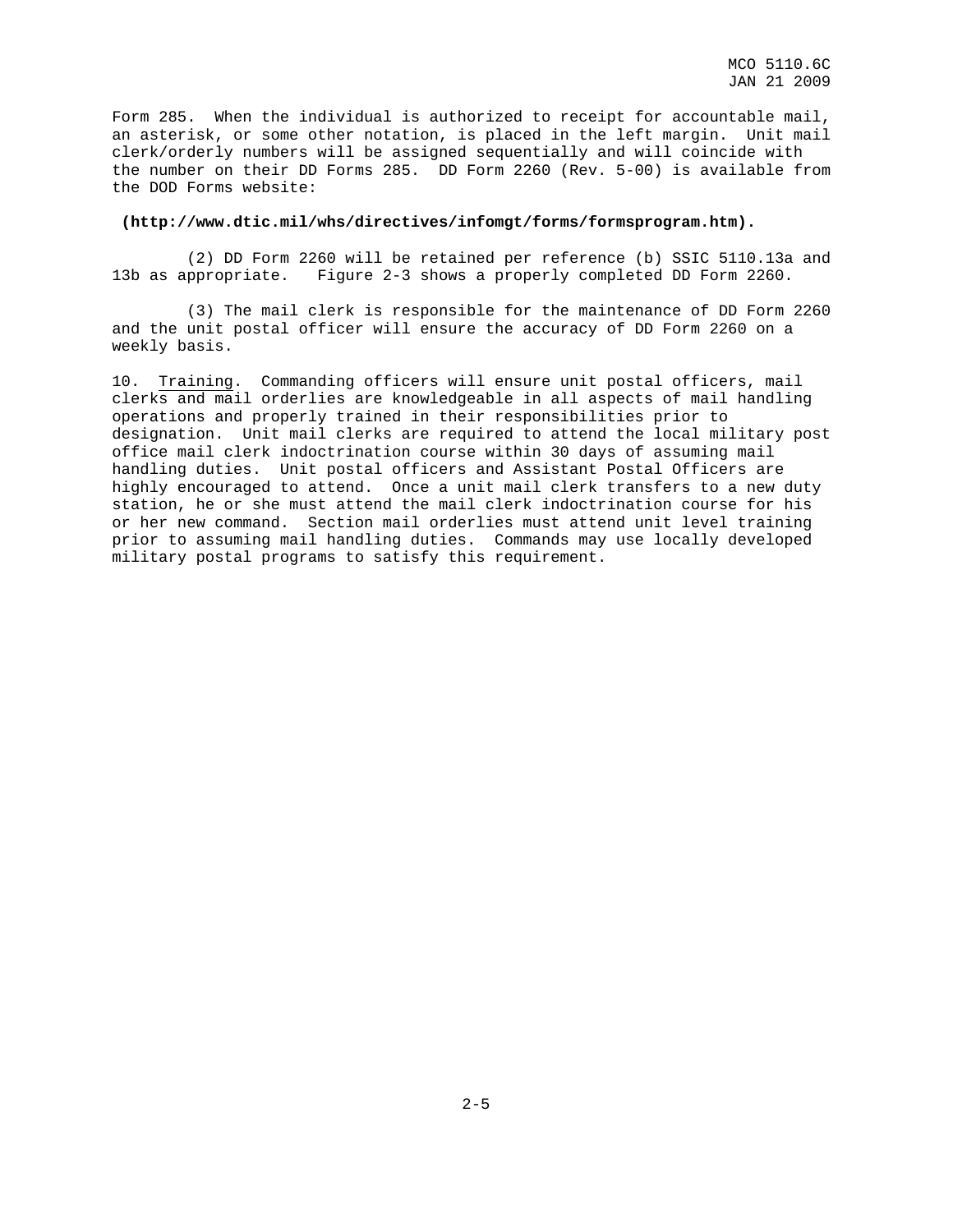# **MAIL ROOM**

# **NO ADMITTANCE EXCEPT TO AUTHORIZED PERSONNEL**

| <b>MAIL CALL</b>                            |                 |                              |  |  |  |  |  |
|---------------------------------------------|-----------------|------------------------------|--|--|--|--|--|
| <b>DAILY</b>                                | <b>SATURDAY</b> | <b>SUNDAY &amp; HOLIDAYS</b> |  |  |  |  |  |
| $0800 - 1600$                               | N/A             | N/A                          |  |  |  |  |  |
| THIS NOTICE IS TO BE ATTACHED TO MAIL ROOMS |                 |                              |  |  |  |  |  |

**DD Form 1115, MAR 56** 

Figure 2-1.–-(Mailroom No Admittance Except to Authorized Personnel /Example of Correct Military Address)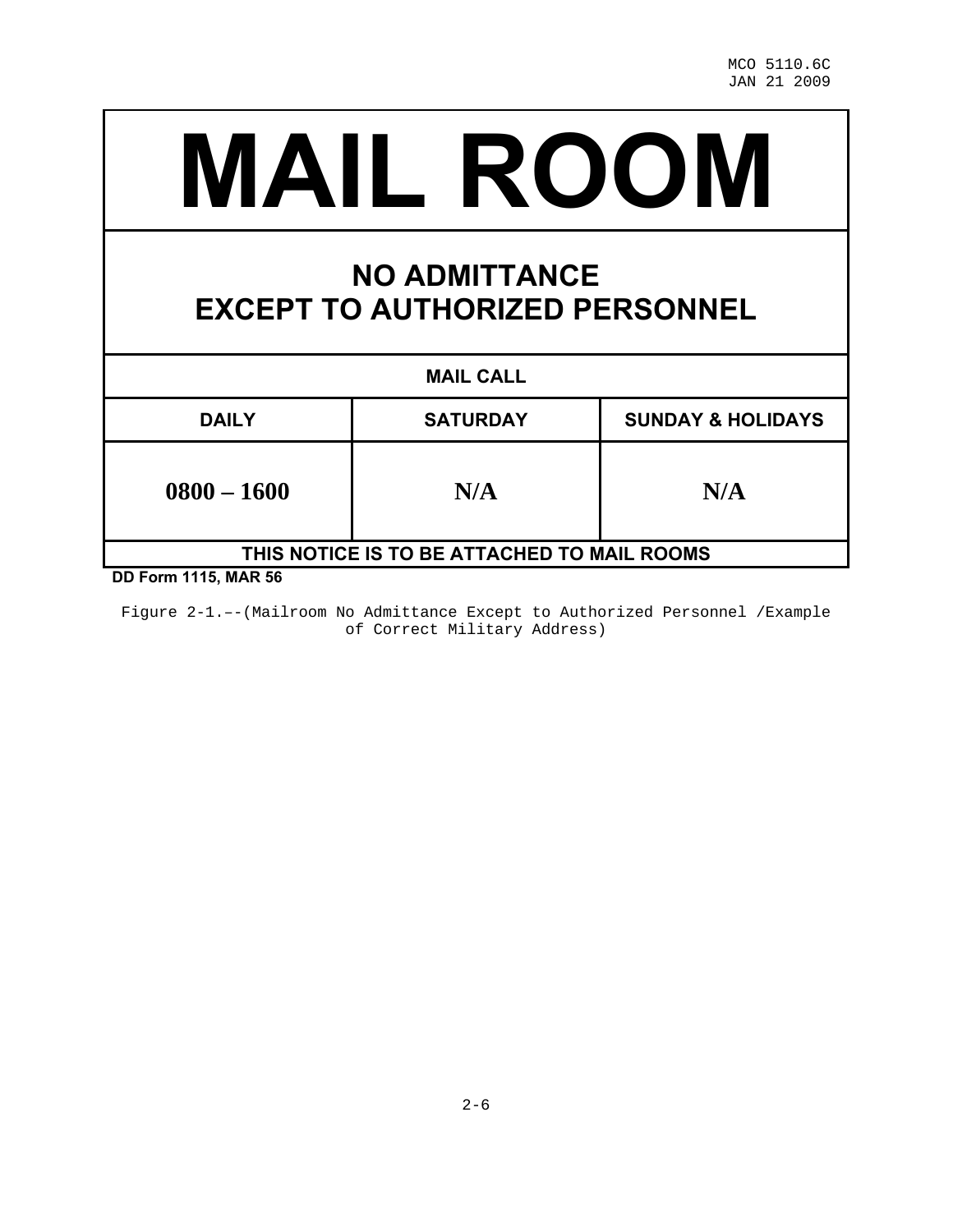|                                                    | APPOINTMENT OF MILITARY POSTAL CLERK,<br>UNIT MAIL CLERK OR MAIL ORDERLY | 1. DATE EFFECTIVE                                                                                                                      | 2. DATE REVOKED                           |  |  |
|----------------------------------------------------|--------------------------------------------------------------------------|----------------------------------------------------------------------------------------------------------------------------------------|-------------------------------------------|--|--|
|                                                    | (See Instructions on Reverse)                                            | 071004                                                                                                                                 | $2 - 08$                                  |  |  |
| 3. NAME OF APPOINTEE (Last, First, Middle Initial) |                                                                          |                                                                                                                                        |                                           |  |  |
| Smith John W                                       |                                                                          |                                                                                                                                        |                                           |  |  |
| 4. NAME OR GRADE                                   | 5. SSN                                                                   | 6. TITLE OF APPOINTEE                                                                                                                  |                                           |  |  |
| LCpl                                               | N/R                                                                      |                                                                                                                                        | Mail Clerk                                |  |  |
| 7. ORGANIZATION/ACTIVITY                           |                                                                          | 8. APO, MPO, OR CONUS INSTALLATION                                                                                                     |                                           |  |  |
|                                                    | $CSSG-3$                                                                 | MCBH KANEHOHE BAY HI 96863                                                                                                             |                                           |  |  |
| 9.                                                 | <b>MAIL AUTHORIZED TO RECEIVE</b>                                        | 10. THIS FORM MUST BE VALIDATED BY THE SERV-<br>ING AGENCY'S GENERAL PURPOSE DATING STAMP<br>PRIOR TO CLERK RECEIVING MAN. IN THE CASE |                                           |  |  |
|                                                    | (Check and Initial)                                                      |                                                                                                                                        |                                           |  |  |
| PERSONAL (ALL)                                     | OFFICIAL (Except accountable)                                            |                                                                                                                                        | OF THE NAVY MORE FONITS, VALUATION MAY BE |  |  |
|                                                    |                                                                          | BY IMPRESSION FITHE OFFICIAL SEAL.                                                                                                     | <b>Oct</b>                                |  |  |
| PERSONAL (Except accountable)                      | OFFICIAL POUCHES ONLY                                                    | 2007                                                                                                                                   |                                           |  |  |
| <b>P.O. Initials</b>                               |                                                                          |                                                                                                                                        |                                           |  |  |
| OFFICIAL (ALL)                                     |                                                                          |                                                                                                                                        | <b>-BH 96</b>                             |  |  |
| <b>P.O. Initials</b>                               |                                                                          |                                                                                                                                        |                                           |  |  |
| SIGNATURE OF APPOINTING OFFICIAL                   |                                                                          | SIGNATURE OF APPOINTEE                                                                                                                 |                                           |  |  |
|                                                    | <b>I. M. Postal Officer</b>                                              |                                                                                                                                        | <b>John W. Smith</b>                      |  |  |

**DD FORM 285, JUN 67**

(FRONT)

**Item 6. Indicate the correct title of the appointee: Military Postal Clerk, Unit Mail Clerk or Mail Orderly.** 

- **Item 7. State the exact activity, i.e., Sq, Gp, Ship's Name, BN, CO, BSO, NCO Club, Exchange, Official Center, etc.**
- **Item 9&10. Appointing official will check box and initial by each type of mail appointee is authorized to receive.**

 **Validating official will enter his initials in lower right hand corner.** 

**Signature of Appointing Official – I have appointed the individual named to receive mail indicated addressed to the specific organization/activity shown. When this appointment is terminated, I will (1) Notify the agency through which mail is received, (2) Destroy DD 285 returned by the individual, and (3) Complete Item 2 (DD 285) on the Unit File Copy and retain it for the period specified in the applicable service's regulation.** 

**Signature of Appointee – I have studied the instructions in applicable regulations, manuals and other directives, and am thoroughly familiar with my responsibilities and duties. I will carry this authorization when ever I am engaged in mail handing duties and return it to the appointing official when I am relieved of mail handling duties.** 

(BACK)

Figure 2-2.–-DD Form 285 (Appointment of Military Postal Clerk, Unit Mail Clerk or Mail Orderly)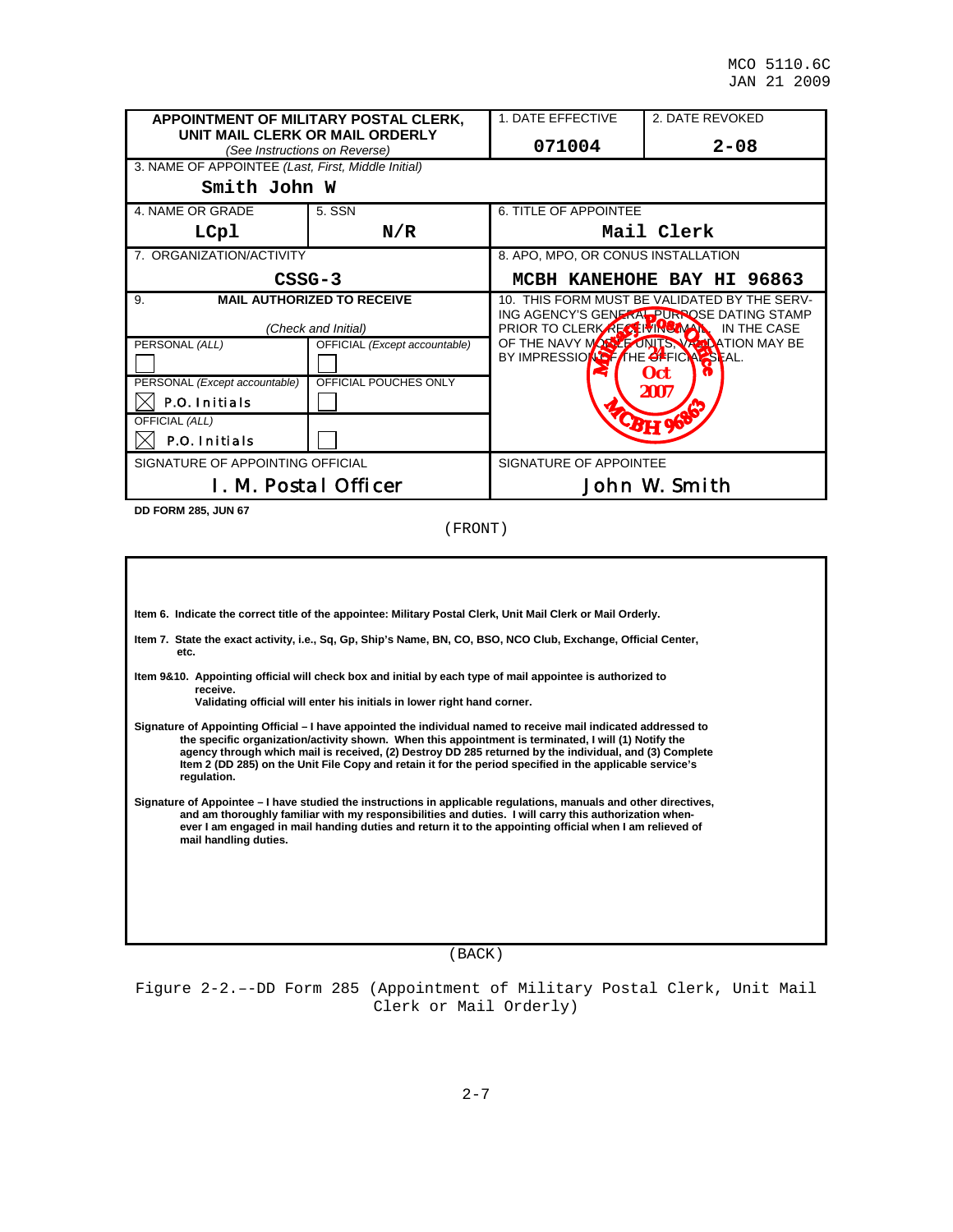MCO 5110.6C JAN 21 2009

|                   | UNIT MAIL CLERK/ORDERLY DESIGNATION LOG |                                     |                                     |                                                   |                               |                                          |                    |  |  |
|-------------------|-----------------------------------------|-------------------------------------|-------------------------------------|---------------------------------------------------|-------------------------------|------------------------------------------|--------------------|--|--|
| 1.<br>Card<br>No. | 2.<br>Date Issued<br>(Yr, Mo, Day)      | 3.<br>Date Revoked<br>(Yr, Mo, Day) | 4.<br><b>Activity</b><br>Identifier | 5.<br>Name of Designee<br>(Print) Last, First, MI | 6.<br>Designee<br>(Signature) | 7.<br>Appointing Official<br>(Signature) | 8.<br>Pay<br>Grade |  |  |
| $1 - 08$          | 20070218                                | 20071024                            | <b>HQBN</b>                         | I.M. Mailclerk                                    | <b>I.M. Mailclerk</b>         | <b>I.M. Postal Officer</b>               | CAPT               |  |  |
| $2 - 08$          | 20071004                                |                                     | CSSG-3                              | Smith, John W.                                    | John W. Smith                 | <b>I.M. Postal Officer</b>               | CAPT               |  |  |
|                   |                                         |                                     |                                     |                                                   |                               |                                          |                    |  |  |
|                   |                                         |                                     |                                     |                                                   |                               |                                          |                    |  |  |
|                   |                                         |                                     |                                     |                                                   |                               |                                          |                    |  |  |
|                   |                                         |                                     |                                     |                                                   |                               |                                          |                    |  |  |
|                   |                                         |                                     |                                     |                                                   |                               |                                          |                    |  |  |
|                   |                                         |                                     |                                     |                                                   |                               |                                          |                    |  |  |
|                   |                                         |                                     |                                     |                                                   |                               |                                          |                    |  |  |
|                   |                                         |                                     |                                     |                                                   |                               |                                          |                    |  |  |
|                   |                                         |                                     |                                     |                                                   |                               |                                          |                    |  |  |
|                   |                                         |                                     |                                     |                                                   |                               |                                          |                    |  |  |
|                   |                                         |                                     |                                     |                                                   |                               |                                          |                    |  |  |
|                   |                                         |                                     |                                     |                                                   |                               |                                          |                    |  |  |
|                   |                                         |                                     |                                     |                                                   |                               |                                          |                    |  |  |
|                   |                                         |                                     |                                     |                                                   |                               |                                          |                    |  |  |
|                   |                                         |                                     |                                     |                                                   |                               |                                          |                    |  |  |
|                   |                                         |                                     |                                     |                                                   |                               |                                          |                    |  |  |
|                   |                                         |                                     |                                     |                                                   |                               |                                          |                    |  |  |

DD Form 2260, MAY 2000

PREVIOUS EDITIONS ARE OBSOLETE

Figure 2-3.–-DD Form 2260 (Unit Mail Clerk/Orderly Designation Log)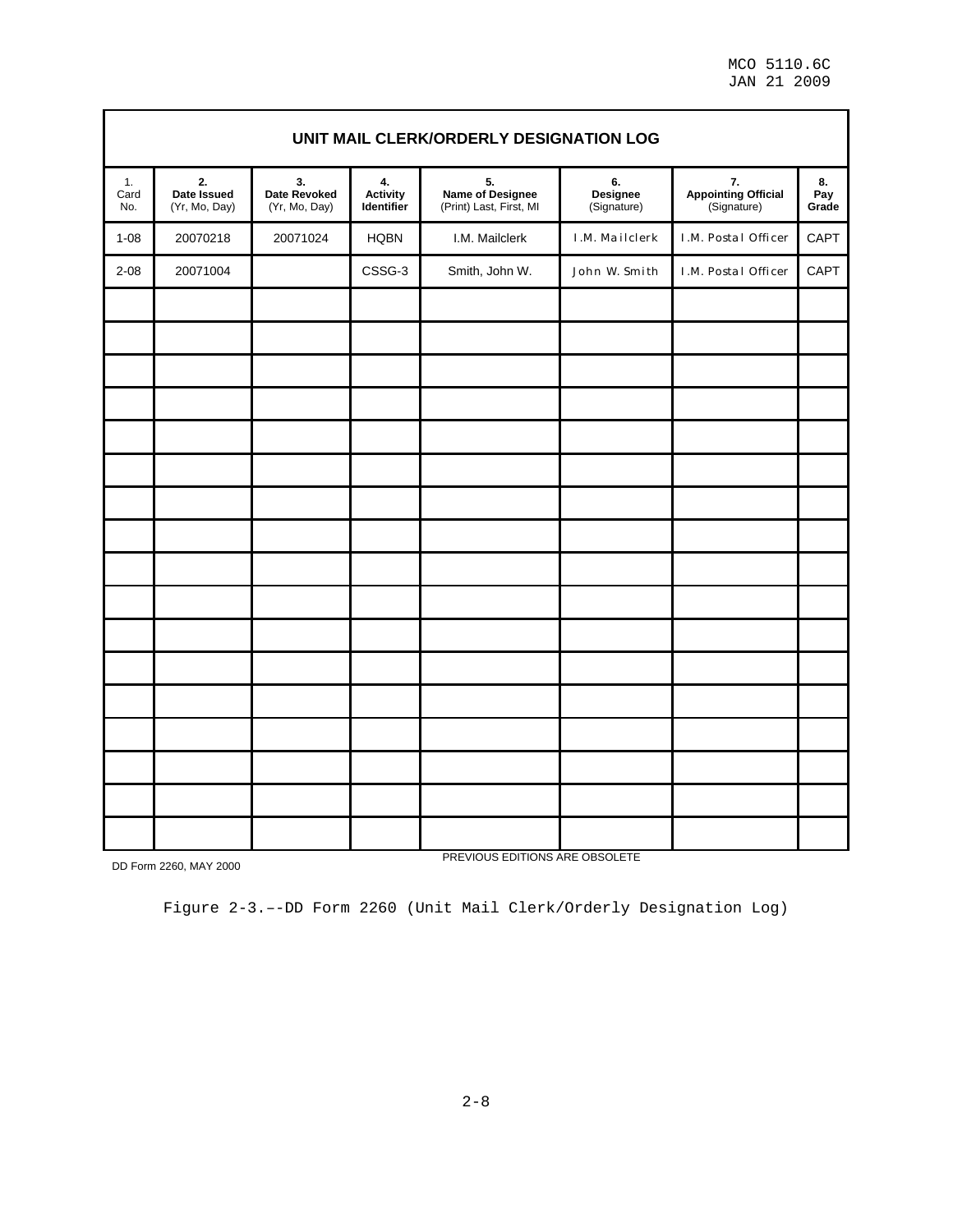#### Chapter 3

#### Security

#### 1. General

 a. Unit Mail Clerks and Section Mail Orderlies shall safeguard mail in their possession at all times and may be held liable for failure to handle mail properly. The Unit Mailroom/MDC will be locked when the mail clerk is not present.

 b. The following are minimum structural requirements for a Unit Mailroom/MDC located in a permanent structure:

 (1) All locks and door hinges will be mounted inside or in such a manner to prevent easy removal. Spot welding the door hinges is highly recommended to prevent easy access.

 (2) All windows will be barred or covered with heavy wire mesh to prevent easy access from the outside.

(3) Walls and ceilings will be constructed to prevent forcible entry.

 (4) Receptacles (if used) will be installed to prevent access to or from other receptacles or a customer service window.

 c. When conducting training in the field or in a deployed environment, every effort will be made by the command to provide 24-hour security of the mail.

2. Access. Only authorized personnel are allowed to enter the Unit Mailroom/MDC (e.g., Commanding Officer, Executive Officer, Postal Officer, Inspectors, and supervised working parties). The Mail Clerk must verify identification and authorization of all personnel prior to allowing entry into the Unit Mailroom/MDC and must remain there until all authorized personnel conclude their business and depart.

#### 3. Control of Keys or Combinations

 a. Postal Officers will determine which mail clerk will be issued the key or combination to the Unit Mailroom/MDC.

 b. The Mail Clerk authorized a Unit Mailroom/MDC key will possess only one key and safeguard it at all times. The mail clerk will sign a key log indicating they have been issued a key to the Unit Mailroom/MDC.

 c. The duplicate key or combination to the Unit Mailroom/MDC shall be sealed in a plain envelope or a PS Form 3977 "Duplicate Key Envelope" (Figure 3-1), which can be obtained through your servicing post office and kept in a safe controlled by the Postal Officer or a representative designated by the commanding officer. The Mail Clerk holding the original key and the Postal Officer will both sign across the back flap of the envelope and endorse the front of the envelope to show its contents and date sealed. Prior to sealing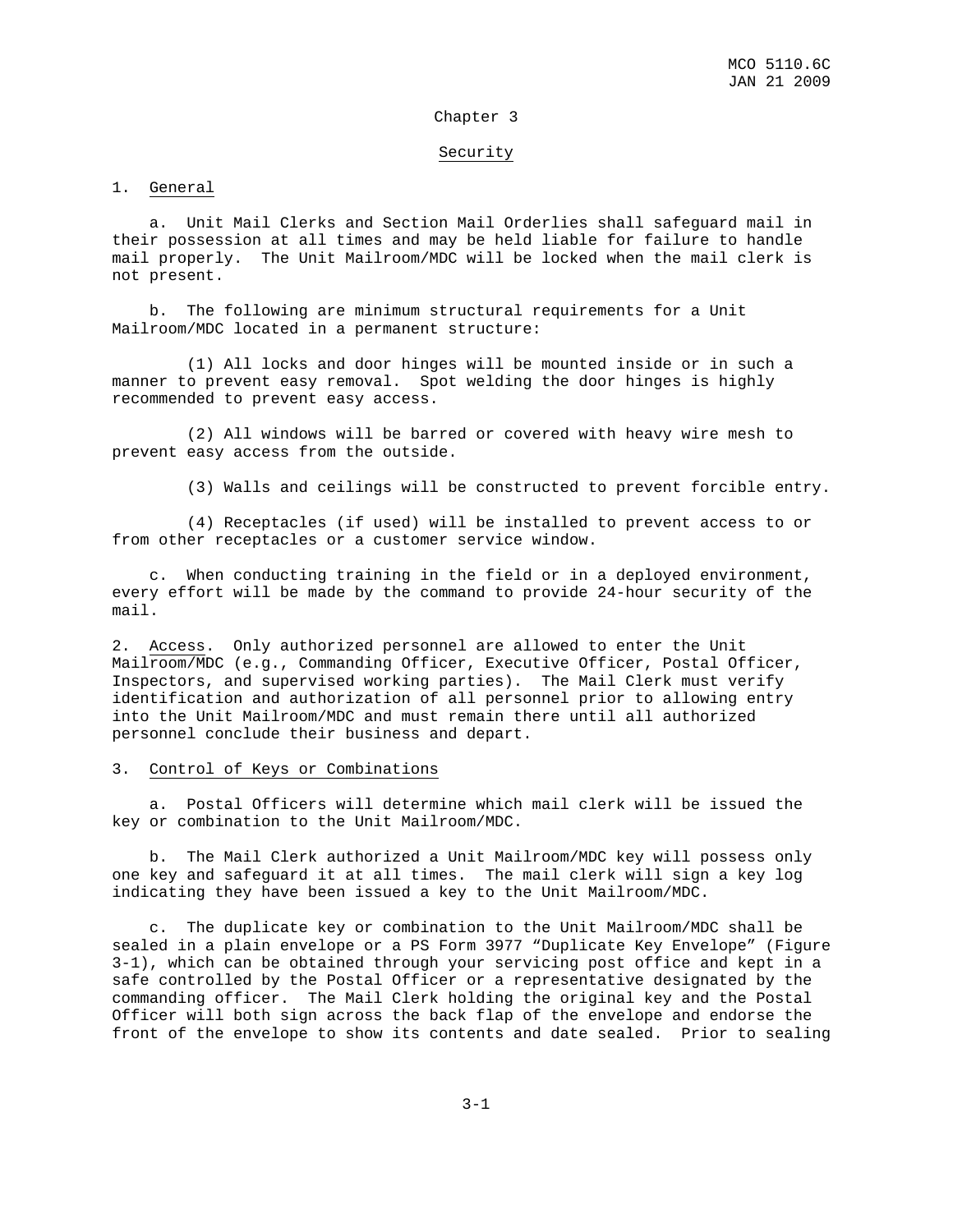the duplicate key in the key envelope, ensure the key works properly. A new envelope will be prepared whenever the duplicate key or combination is used.

#### 4. Transporting Mail

 a. Commands shall transport all mail to and from the servicing postal facility area in a closed-body military vehicle equipped with lockable doors. If such a vehicle is unavailable, mail clerks or orderlies will ride in the compartment with the mail or at least maintain visual contact with the mail. If the situation arises that a military vehicle is not available, the unit may request authorization to use a privately owned vehicle. The request will be made by the unit Postal Officer and approved by the servicing post office.

 b. USPS equipment will only be used to transport mail, excluding oversize pieces. USPS equipment will be returned to the servicing post office when not needed to accomplish the mission of the Unit Mailroom/MDC.

#### 5. Security of Mail and Postal Records

 a. The privacy of mail and mail records shall not be violated. Mail clerks and orderlies shall not break the seal of any mail matter nor are they to release any information about mail or mail records. Requests for information will be referred to the unit postal officer.

 b. Personal addresses of all personnel are privileged information and will not be divulged to anyone except in the course of official business. Mail clerks will refuse all telephone inquiries and "third party" requests for personal addresses.

#### 6. Hazardous Mail Training

 a. Security of mail and mail handlers is paramount. Lessons learned from the September 11th bombing of the World Trade Center in 2001 have prompted the MPS to create an active role of all mail handlers to identify suspicious mail. As such, training all mail handling personnel to identify hazardous mail and how to ensure its safe handling is directed. Post office personnel will coordinate with local hazardous material personnel, law enforcement and fire department officials, and medical personnel to ensure training of all mail handlers is accomplished annually. Training at a minimum will be focused on detection of mail bombs, isolation of packages, evacuation procedures, and identifying biological and chemical hazardous mail. Personnel to be trained are postal clerks, unit mail clerks, section mail orderlies, and official mail sections.

 b. Supplemental mail handling instructions will be provided by DoD, HQMC, and USPS as incidents occur.

#### 7. Emergency Destruction of Mail and Postal Records

 a. Destruction plans of all Marine Corps activities operating Unit Mailroom/MDC(s) shall include instructions for disposing of mail and equipment in emergencies involving danger or capture, as follows: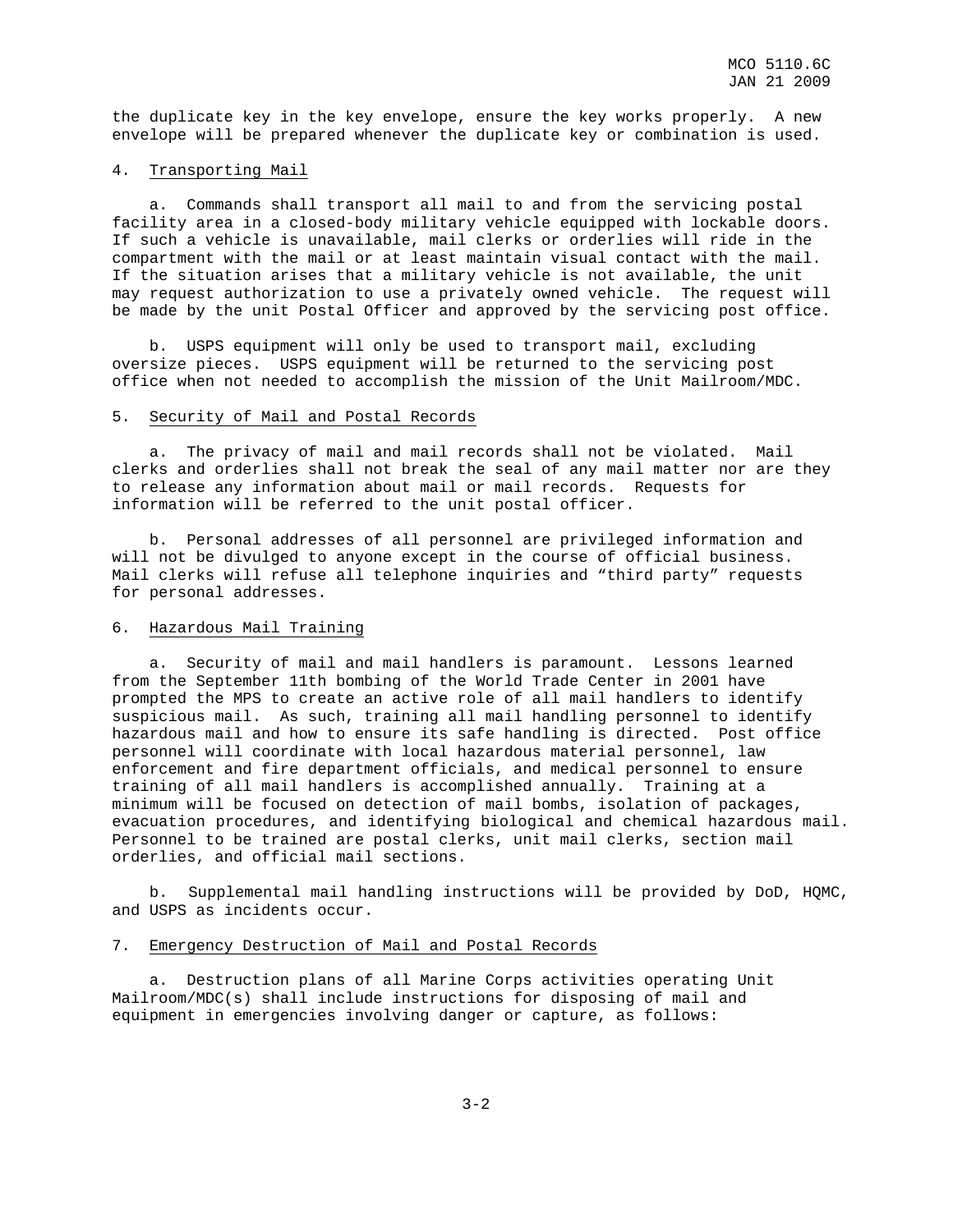(1) When sufficient advanced warning is received:

 (a) Deliver to addressee or dispatch mail on hand to the nearest postal facility by the safest and most expeditious means available, and

 (b) Suspend operations and transport mail handling effects and supplies to a safe area.

 (2) When there is insufficient advance warning, emergency destruction of mail shall take place in the following order:

- (a) Official registered mail.
- (b) Directory service records.
- (c) Other accountable mail.
- (d) All remaining mail.
- (e) Other records, equipment, mail sacks, furniture, etc.

 b. If possible, the postal officer and assistant postal officer will witness the destruction of mail handling effects. When the assigned postal officers are not available, witnesses should include two officers when possible, or one officer and one senior enlisted person, or two enlisted personnel of any grade.

 c. Personnel conducting emergency destruction shall submit a list of items destroyed to the CMC (MRP-3) within 48 hours.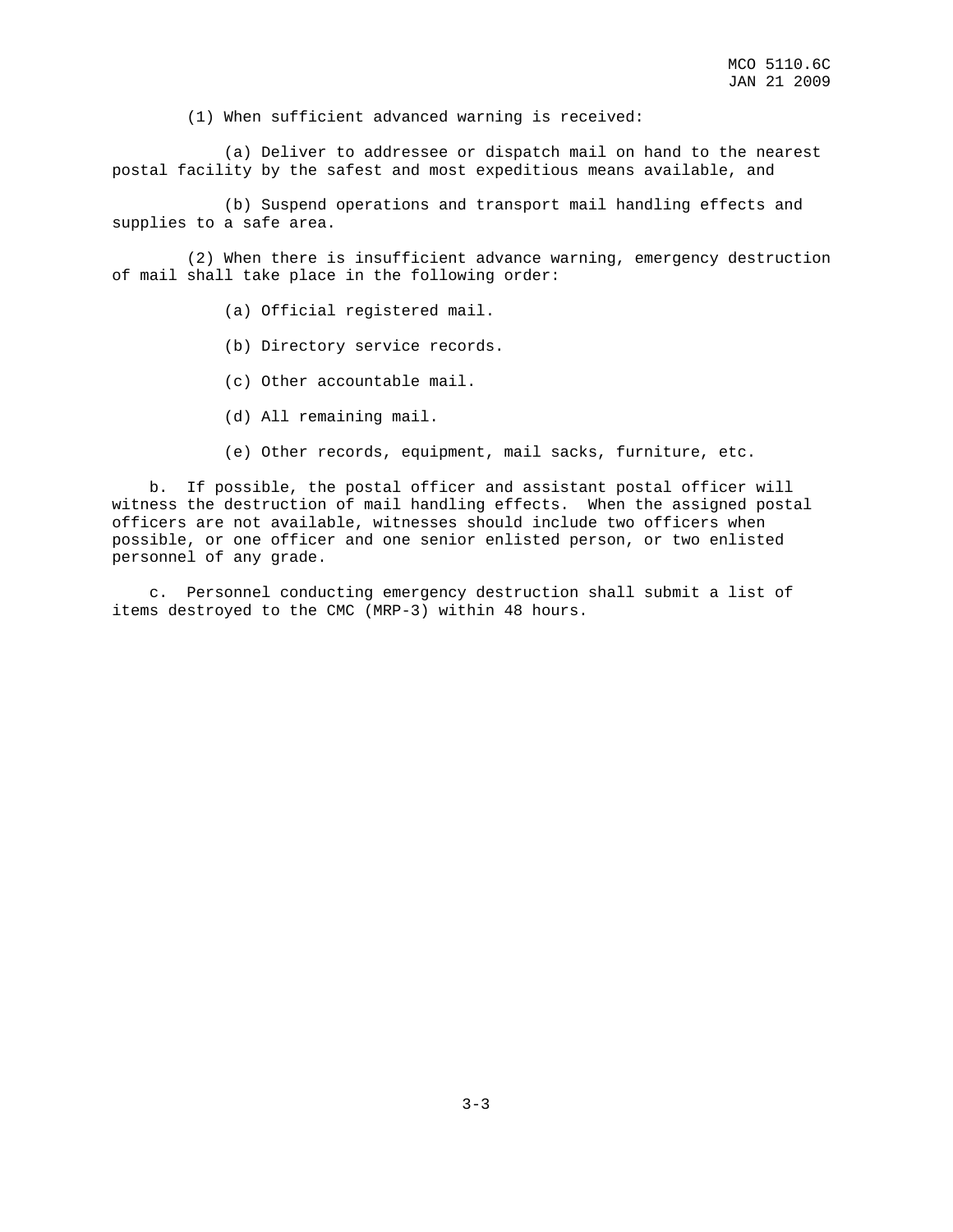| <b>OPERATING UNIT</b>             |     |                 |                   | <b>INSTRUCTIONS:</b> After enclosing the duplicate keys, the employee to whom<br>assigned and the witness to the sealing of the envelope by the employee shall sign<br>across both flaps on the back of the envelope. A distinct and legible postmark | <b>KEY ENVELOPE</b> |  |
|-----------------------------------|-----|-----------------|-------------------|-------------------------------------------------------------------------------------------------------------------------------------------------------------------------------------------------------------------------------------------------------|---------------------|--|
| CSSG-3<br><b>EQUIPMENT</b>        | NO. | <b>NO. KEYS</b> | <b>SERIAL NO.</b> | should be affixed across both envelope flaps. Envelope containing duplicate keys<br>shall be assigned to the appropriate supervisor, who will be held personally<br>responsible for their protection.                                                 |                     |  |
| <b>CASH DRAWER</b>                |     |                 |                   |                                                                                                                                                                                                                                                       |                     |  |
| Mail room                         |     |                 | 64125             | If necessary to temporarily withdraw keys for use by the employee to whom<br>assigned, this envelope shall be opened by the employee in the presence of a<br>witness, endorsed by both, dated and preserved. When the keys are returned, the          |                     |  |
| <b>STAMP CABINET</b>              |     |                 |                   | opened envelope should be discarded and a new envelope prepared.                                                                                                                                                                                      |                     |  |
| <b>SAFE COMPARTMENT</b>           |     |                 |                   | If necessary to have access to a receptacle assigned to an employee absent from<br>duty, the supervisor responsible for the duplicate key will withdraw the keys from                                                                                 |                     |  |
| <b>ENVELOPE DRAWER</b>            |     |                 |                   | this envelope in the presence of one of the designated witnesses, and each will<br>endorse this envelope to show date and reason for withdrawing the keys. An<br>inventory of the credit thus made accessible shall be made and certified by the      |                     |  |
|                                   |     |                 |                   | supervisor, or other designated employee, and the witness and maintained by the<br>supervisor together with the opened envelope. (See Section 378, Handbook F-1).                                                                                     |                     |  |
| <b>DESIGNATED WITNESS (Print)</b> |     |                 |                   |                                                                                                                                                                                                                                                       |                     |  |
| 1. I. M. POSTAL OFFICER           |     |                 |                   |                                                                                                                                                                                                                                                       | PS Form<br>Oct 1979 |  |
| <b>I. M. MAIL CLERK</b>           |     |                 |                   |                                                                                                                                                                                                                                                       |                     |  |

(FRONT)



(BACK)

Figure 3-1.–-PS Form 3977 (Duplicate Key Envelope)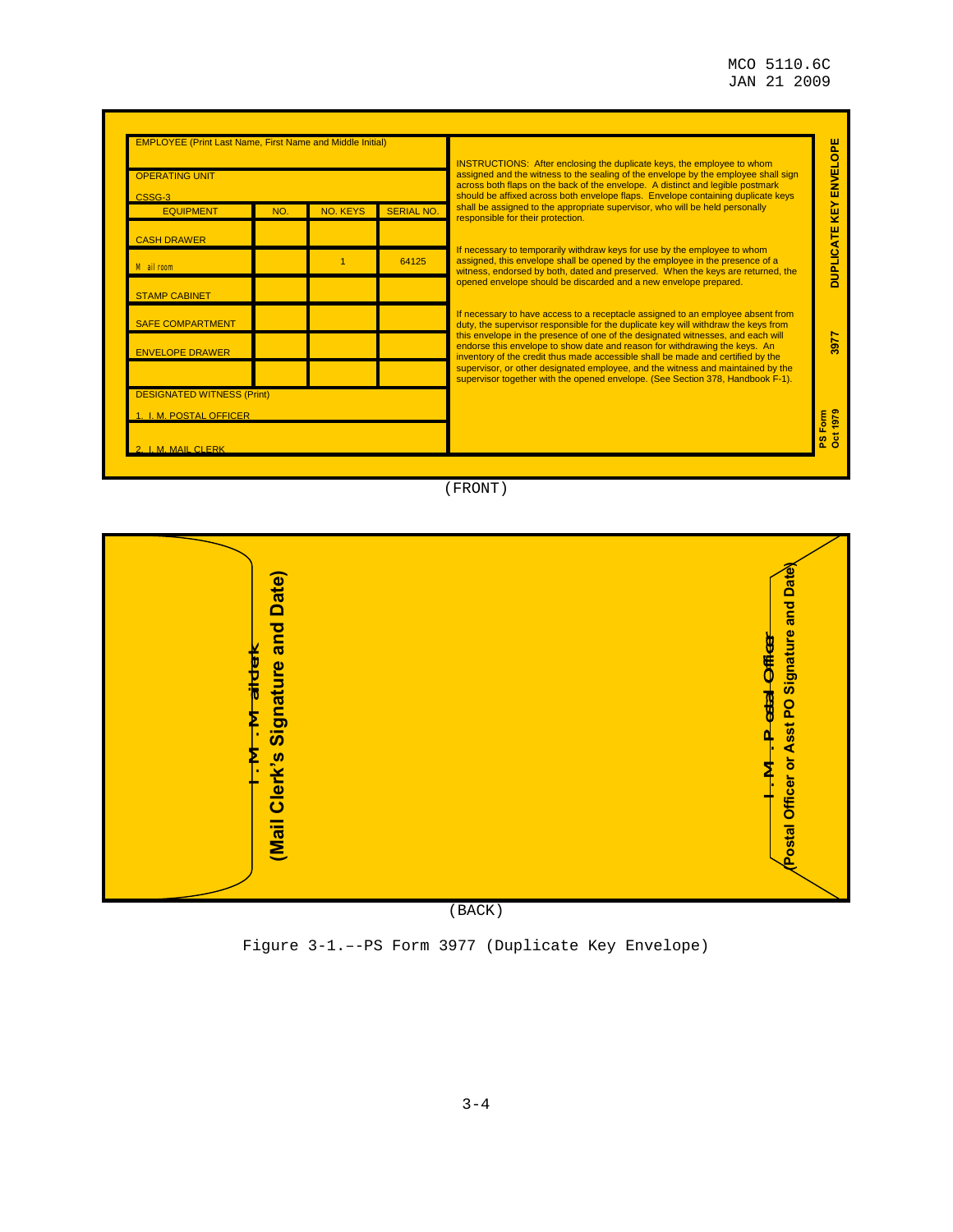#### Chapter 4

#### Mail Handling

1. General. Mail Clerks and Orderlies shall safeguard mail at all times and may be held liable for any loss caused by their failure to handle the mail properly.

#### 2. Personal Mail

 a. Reference (a) prohibits using Department of Defense personnel and resources to duplicate services that USPS provides. All personnel residing in housing or billeting where USPS delivers mail will receive personal mail at their quarters. Personally addressed mail is considered official when the address includes a duty title or when sent in an official envelope with the Marine Corps or DoD activity paying the postage. Installation Commanders may grant exception to duplication of services for those service members, who because of their assignment or whose duties prohibit their ability to receive mail daily at their quarters address.

 b. Unit Mail Clerks and Orderlies are not authorized to handle personal accountable mail. Mail clerks will pick up a PS Form 3849 "Deliver/Notice/ Receipt" (Figure 4-1) from the servicing post office and deliver it to the individual or the responsible mail orderly. Individuals are responsible for picking up their own accountable mail and cannot appoint mail clerks or orderlies as agents in this regard. Exceptions to this policy can be made if the unit is located in a remote area where the individual service member does not have access or transportation to the post office where the accountable mail is held. Requests for the exception to this policy will be submitted in writing by the Unit Postal Officer to the Installation Postal Officer for approval.

 c. Postage due and Collect On Delivery services are not available in Unit Mailroom/MDC(s). Mail Clerks will handle postage due as regular mail. Should mail clerks receive COD mail at the Unit Mailroom/MDC, they will return this mail to the servicing post office for processing.

 d. Mail Clerks are required to back stamp all mail upon receipt from the servicing post office to reflect a date of receipt.

 e. Mail addressed to Unit Mail Clerks will not be opened, stored, or disposed of within the Unit Mailroom/MDC.

 f. Mail Clerks and Orderlies will give balloting material priority handling.

 g. Addressees may refuse mail they do not want. The addressee will write on the front of the envelope or wrapper "REFUSED", sign, and date it. IF the addressee declines to make the endorsement, the mail clerk/orderly will endorse it "REFUSED BY ADDRESSE", sign, date, and return it to the servicing post office.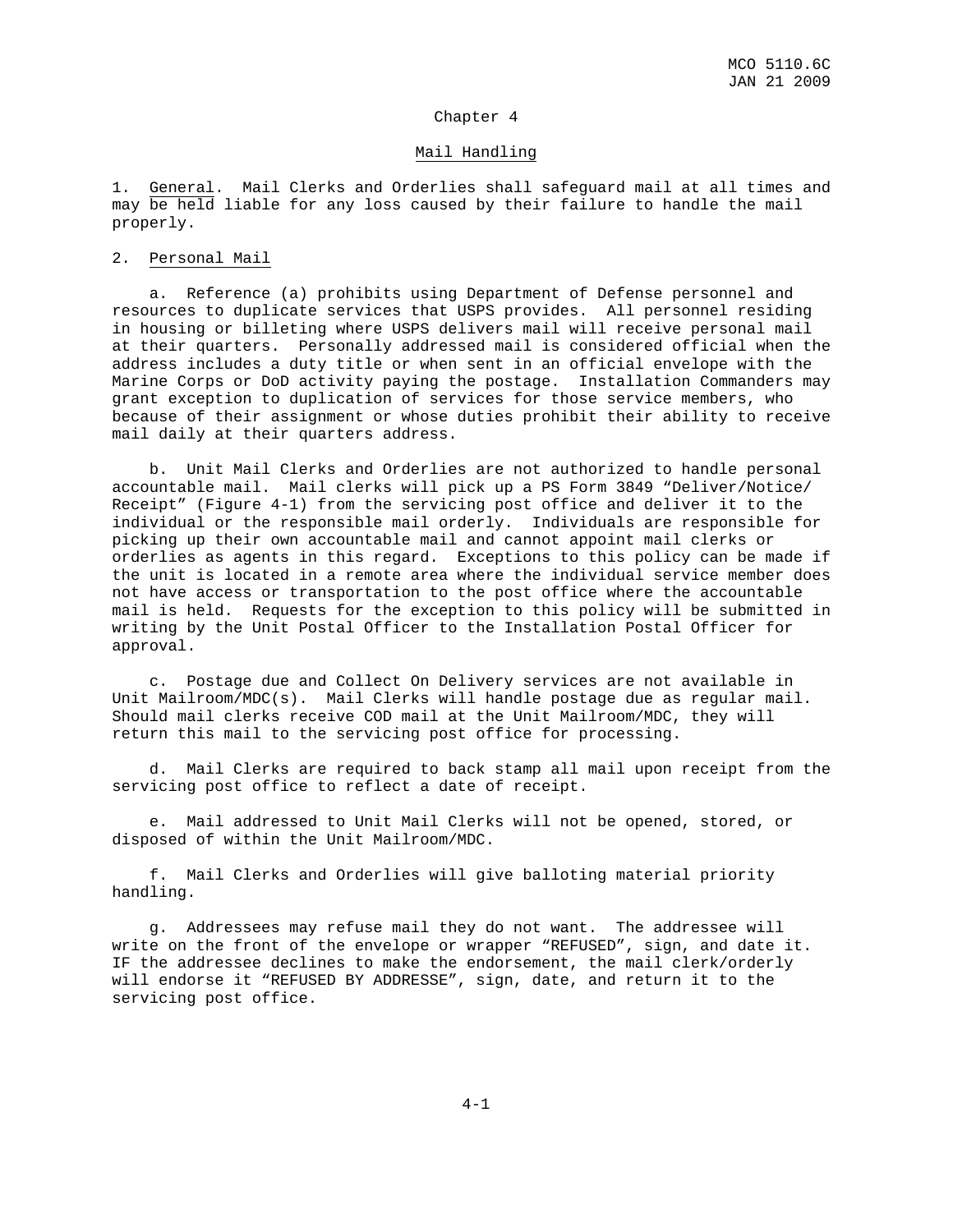h. Mail Clerks and Orderlies will immediately report any mail suspected of containing harmful matter or controlled substances to the unit postal officer and servicing post office.

 i. When mail has been opened by mistake, the mail clerk/orderly will instruct the individual to reseal the envelope, endorse it "OPENED BY MISTAKE", and sign it. The mail clerk/orderly will then return the mail envelope to the servicing Unit Mailroom/MDC or post office for proper disposition.

 j. When Marines are temporarily absent from their unit, mail will be handled as follows:

 (1) Mail for personnel on leave or TAD for 30 days or less will be held in the Unit Mailroom/MDC. The Unit Mailroom/MDC is required to maintain documentation on hand showing leave or TAD dates for all mail being held. When personnel return from TAD or leave the mail shall be delivered and the required documentation showing leave or TAD dates will not be required to be maintained in the Unit Mailroom/MDC. Service members may choose to have their mail forwarded during this time. The service member must provide a letter to the Unit Mailroom/MDC providing a forwarding address, along with a stop date, and a signature of authorization to forward mail. This letter will be kept on file in the Unit Mailroom/MDC and will be destroyed when the service member returns.

 (2) Mail for personnel TAD for greater than 30 days will be forwarded until 1 week prior to the designated return date, unless otherwise requested. This allows the individual ample time to effect delivery of the mail being forwarded prior to retuning to the unit. Service members may choose to have their mail held in the Unit Mailroom/MDC while TAD for greater than 30 days, but no longer than 60 days. The service member must provide a letter to the Unit Mailroom/MDC showing authorization to hold mail. The letter must state when the service member leaves for TAD and when he or she is due to come back from TAD, along with a signature of authorization. Mail held past 60 days for personnel in a TAD status will be returned to sender with the endorsement "MOVED LEFT NO FORWARDING ADDRESS."

 k. Mail for transferred personnel will be handled per Chapter 6 of this Order.

 l. Mail that is received at the Unit Mailroom/MDC that is open, damaged, or missing contents will be endorsed with the appropriate endorsement by the mail clerk; "RECEIVED IN OPEN CONDITION", "RECEIVED IN DAMAGED CONDITION", "RECEIVED WITHOUT CONTENTS", with the date of receipt and the identity of the unit endorsing the article of mail.

3. Official Mail. Mail Clerks and Orderlies shall safeguard official mail in the same manner as personal mail.

 a. Official mail shall only be delivered to an authorized agent of the command whom has been designated in writing by the Commanding Officer to receive official mail addressed to that command.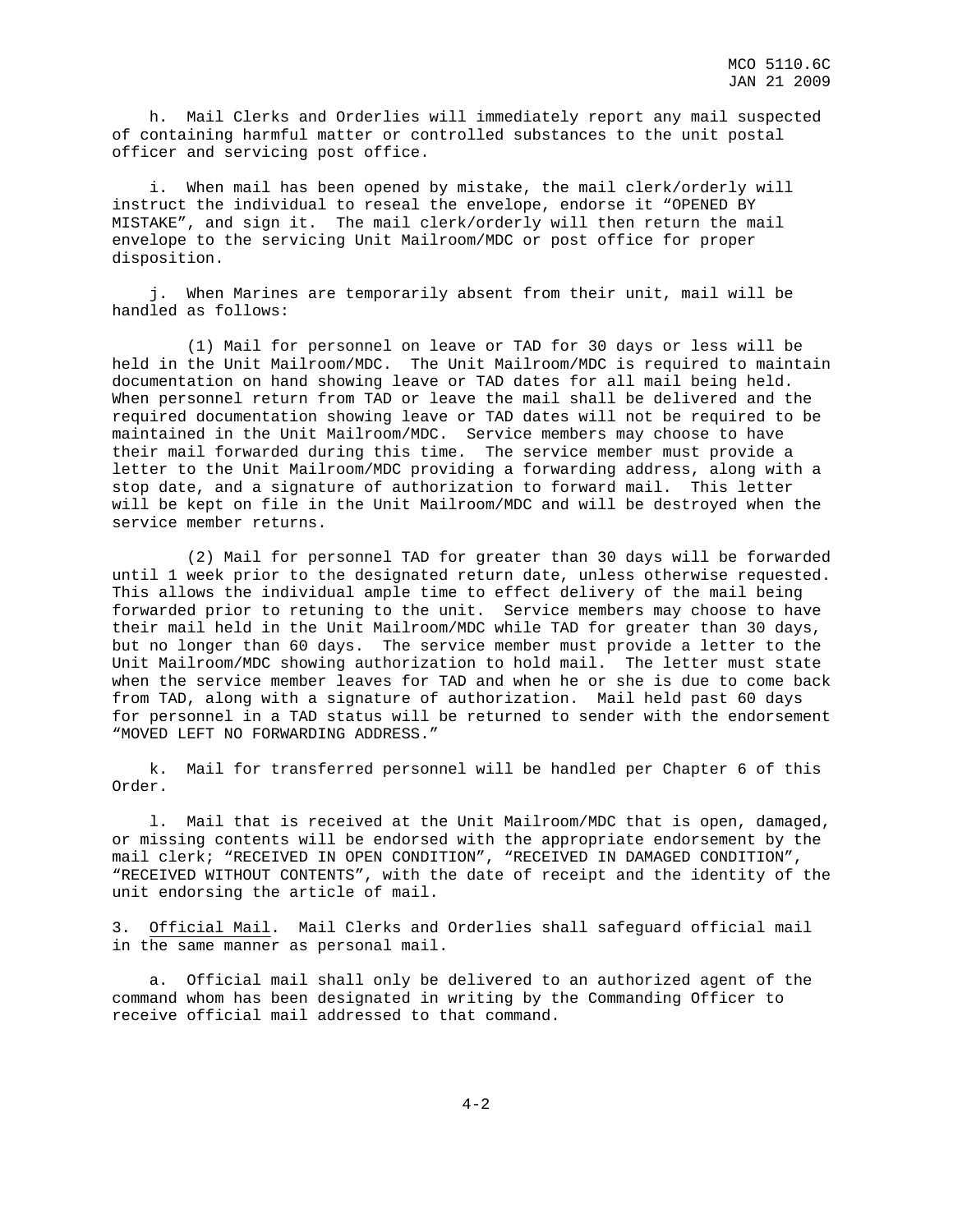b. Official mail such as MCI mail, master brief sheets, official surveys addressed to the individual service member as personal mail will be delivered as addressed to the individual service member whenever possible. These types of official mail for personnel who have transferred will be forwarded to the forwarding address provided or returned to sender with the appropriate endorsement, if no forwarding address was provided.

#### c. Accountable Mail

 (1) Commanding Officers shall designate in writing personnel authorized to receipt for and open official accountable mail. The authorization letter must be signed by the current Commanding Officer only. "By Direction" authority is not authorized. The authorization letter will contain a sample signature of the all individuals authorized to sign for and open official mail addressed to the Commanding Officer (Figure 4-2). A single letter may authorize more than one individual; however, any change to the authorization letter will require cancellation of the previous letter and publishing of a new letter. Authorization letters will be maintained per reference (b) SSIC 5110.1b.

 (2) A chain of receipts shall cover all accountable mail from acceptance by the Mail Clerk through delivery to addressee or authorized agent. The mail clerk must be able to account for all accountable mail either by producing the article or by showing delivery of the article to the addressee or authorized agent.

 (3) The servicing post office shall prepare PS Form 3883 "Firm Delivery Receipt for Accountable and Bulk Delivery Mail" (Figure 4-3) in triplicate and keep the original (white copy) and second (pink copy). The original (white copy) will be returned to USPS for signature capture. The MPO or servicing Post Office will retain the second copy (pink copy). The Mail Clerk will receive the third copy (yellow copy) with the mail piece. The Mail Clerk will ensure the accountable mail piece(s) are all listed on PS Form 3883 and are in good condition. If the wrapper or container is damaged/torn, the Mail Clerk will not accept the items until they are repaired and properly endorsed by the servicing post office. Keeping a chain of receipt is paramount in dealing with official accountable mail. The current PS Form 3883, dated February 2002, does not have a space for Mail Clerk signature. However, a signature must be obtained from the Mail Clerk in order to show a continuous chain receipts. It is suggested blocks 19 and 20 of the current PS Form 3883 be utilized for this purpose. Print mail clerks name in block 19 and have the mail clerk sign block 20. PS forms 3883 will be retained in the Unit Mailroom/MDC per reference (b) SSIC 5110.1b.

 (4) Upon returning to the Unit Mailroom/MDC, the Mail Clerk will list accountable mail items on PS Form 3883. If a Mail Clerk is relieved by another Mail Clerk, the New Mail Clerk will receipt for the accountable mail by filling out the form in the appropriate blocks and sign for it. The relieving mail clerk will then fill out a PS Form 3883 and deliver the accountable mail piece to an authorized agent.

 (5) When a Return Receipt (PS Form 3811) is attached to the accountable mail piece, the Mail Clerk shall sign and date this form as the authorized agent.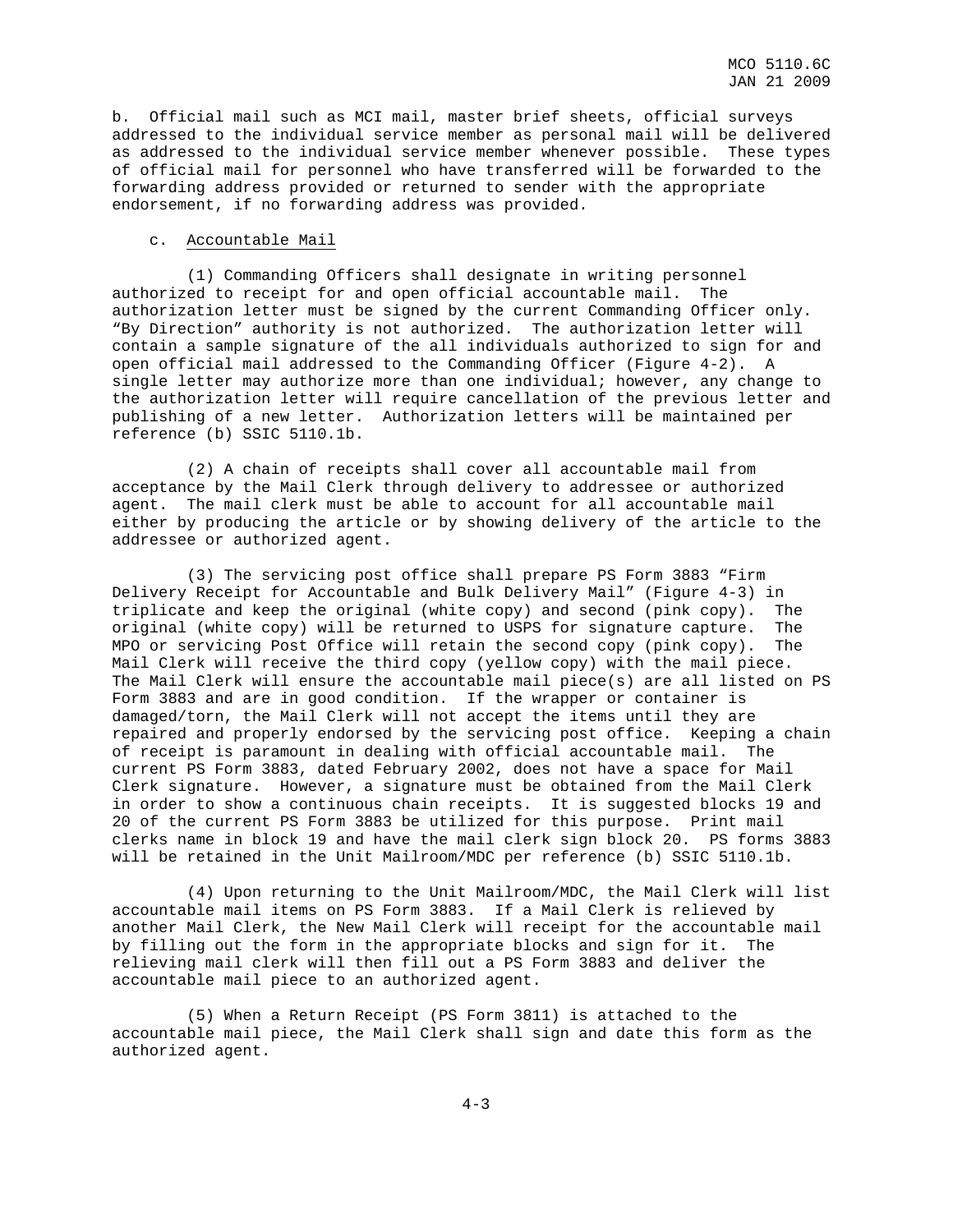(6) Accountable mail shall not be kept overnight in the Unit Mailroom/MDC. It will be returned to the servicing post office. When accountable mail is returned, the Mail Clerk will complete a new PS Form 3883 and a postal clerk will sign for the accountable mail. At the discretion of the base postal officer, authorization to hold accountable mail overnight in the Unit Mailroom/MDC may be granted to those mail rooms significantly distant from the servicing post office.

 (7) The Unit Postal Officer will verify the delivery of all accountable mail daily to ensure delivery has been made to an authorized agent by initialing the PS Form 3883 on the day of delivery.

 (8) Commands are required by paragraph 10-1(3) of OPNAVINST 5510.1G, reference (d), to establish a classified material screening point and must include procedures for screening all registered and certified mail for classified material in the unit's mail handling instructions.

#### 4. Mail Service to Confined Personnel

 a. Correctional Facility. Mail privileges extended to prisoners confined for disciplinary reasons shall conform to the current edition of SECNAVINST 1640.9C, reference (e). Outgoing mail from confined personnel shall not bear any obvious external indications that the individual is confined in a correctional facility, including the return address. Mail clerks will indicate a box number, building number, or other identification that does not indicate a confinement facility when forwarding mail to prisoners.

 b. In Hands of Civilian Authorities (IHCA). Place all mail for personnel confined by civilian authorities into an official mail envelope addressed to the person in charge of the facility and include a letter of explanation from the command. If you cannot verify that the individual is still confined at the facility, include a Business Reply Mail envelope addressed back to the command.

#### 5. Handling Mail for Casualties

 a. Under no circumstances will mail for casualties be returned to sender or forwarded to next of kin (NOK) until absolute verification is received that the next of kin have been notified. Once the NOK have been notified, the servicing Post Office will forward mail to the NOK, or return to sender per the wishes of the NOK. Verification can be obtained from the parent command or the following:

 U.S. Marine Corps, Casualty Section, Commercial (703)-784-9512 DSN 278- 9512 or 1-800-847-1597

 U.S. Navy, Casualty Section, Commercial (901) 874-3202 DSN 368-3202 or 1- 800 882-4297

 U.S. Air Force, Casualty Section, Commercial (210) 565-3505 DSN 665-3505 or 1-800-433-0048

 U.S. Army, Casualty Section, Commercial (703) 325-7990 DSN 221-7990 or 1- 800-626-3317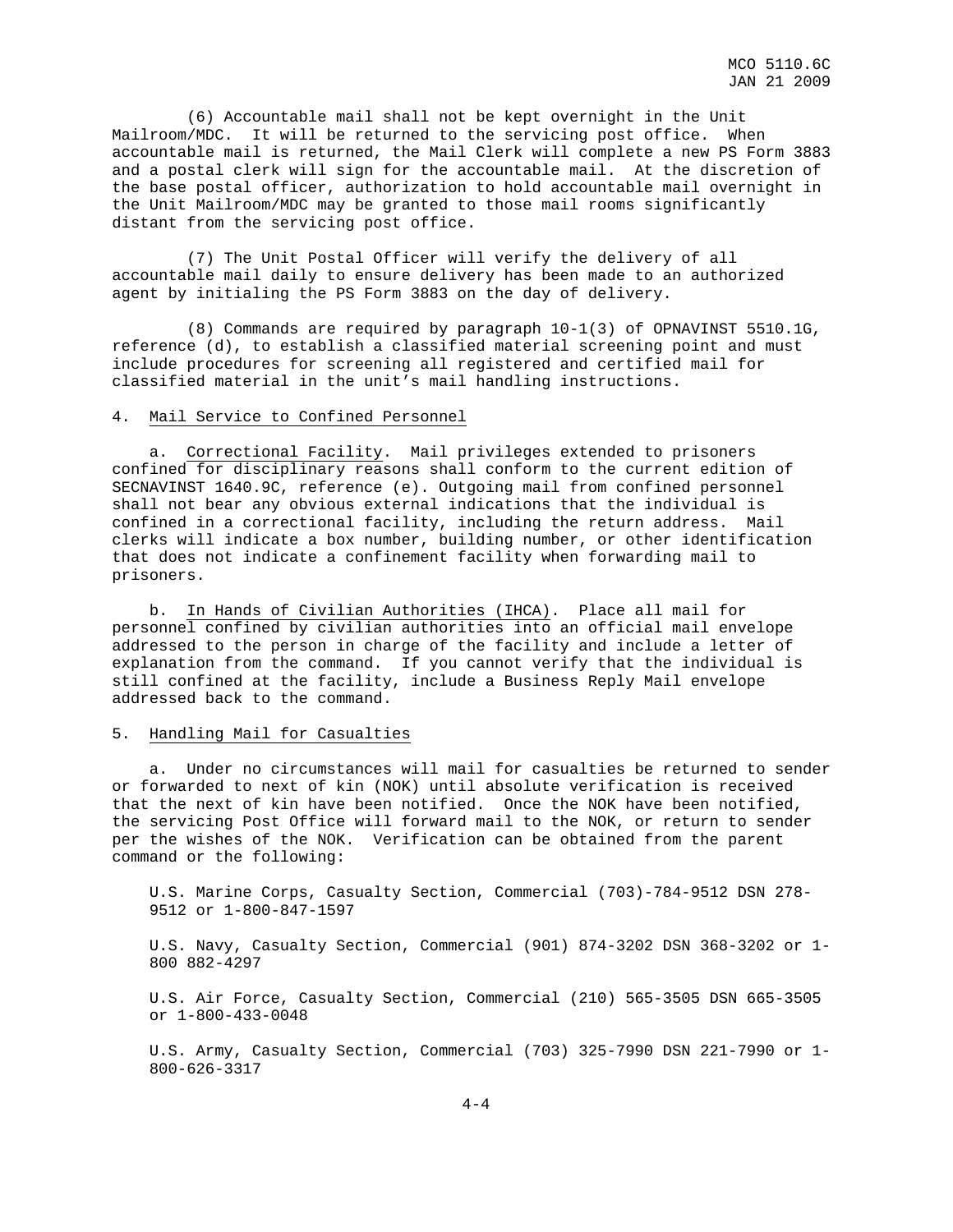This mail may be held as long as necessary to preclude inadvertent disclosure of casualty status prior to official notification of the NOK. Once the NOK have been notified, mail will be returned to sender or forwarded to NOK per their wishes. In no case will the Unit Mailroom/MDC personnel write any message on the envelope to indicate that the individual is a casualty.

b. Mail for casualties will be endorsed by the servicing postal activity.

6. Outgoing Mail. Outgoing personal mail shall be deposited in local USPS mail collection boxes or presented to local post offices for mailing. Unit mail clerks/orderlies will not collect outgoing personal mail or have access to USPS collection box keys. Units that are isolated from the MPO and not serviced by USPS may request a waiver in writing (with justification) to this policy from the serving Installation Postal Officer or local USPS Postmaster to collect outgoing personal mail.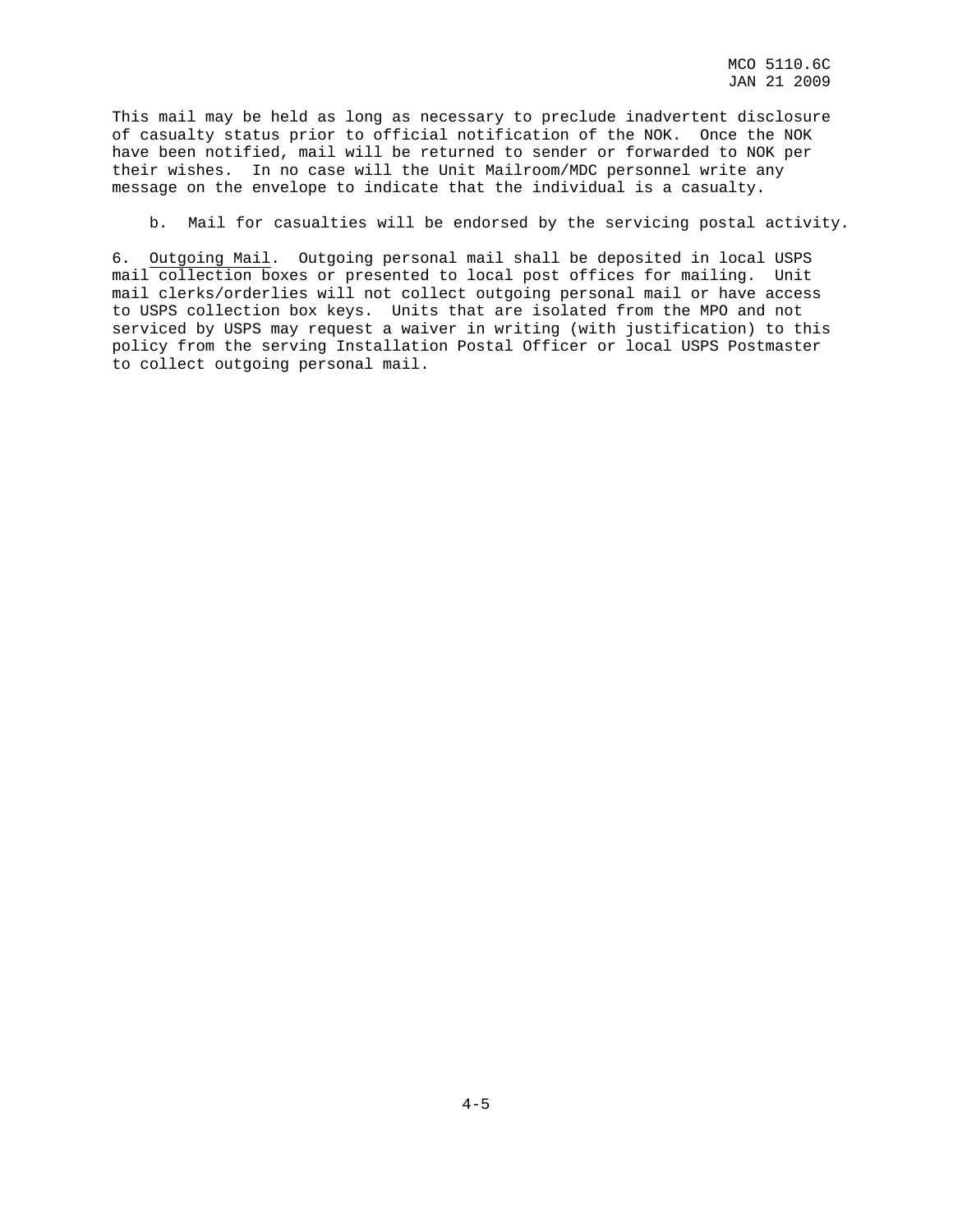| United States Postal Service®<br>Sorry We Missed You! We V                                                           | שי<br>Deliver for You                                                                                                                                                                                                                                                                                                               | Today's Date                                                   | Sender's Name                                                                          |
|----------------------------------------------------------------------------------------------------------------------|-------------------------------------------------------------------------------------------------------------------------------------------------------------------------------------------------------------------------------------------------------------------------------------------------------------------------------------|----------------------------------------------------------------|----------------------------------------------------------------------------------------|
| Item is at:<br>Post Office (See back)                                                                                | Available for Pick-Up After                                                                                                                                                                                                                                                                                                         |                                                                | We will redeliver or you<br>or your agent can pick<br>up. See reverse.                 |
| Letter<br>Large<br>envelope,<br>magazine,<br>catalog, etc.<br>Parcel<br>Restricted<br>Delivery<br>Perishable<br>Item | Date:<br>For Delivery: (Enter total number of items<br>delivered by service type)<br>For Notice Left: (Check applicable item)<br>Express Mail®<br><b>Insured Mail</b><br>Certified Mail™<br><b>Return Receipt</b><br>for Merchandise<br>Firm Bill<br>Delivery<br>Confirmation<br>Registered Mail™ ____<br>Signature<br>Confirmation | Time:<br>п<br><b>Article Number(s)</b>                         | If checked, you or your agent must be<br>present at time of delivery to sign for item. |
| Other:<br><b>Article Requiring Payment</b>                                                                           | Amount Due                                                                                                                                                                                                                                                                                                                          | <b>Notice Left Section</b><br><b>Customer Name and Address</b> |                                                                                        |
| $\Box$ Postage Due $\Box$ COD $\Box$ Customs<br>Final Notice: Article will be returned<br>to sender on               | \$                                                                                                                                                                                                                                                                                                                                  | Delivered By and Date                                          |                                                                                        |
| PS Form 3849, May 2008                                                                                               | usps.com                                                                                                                                                                                                                                                                                                                            |                                                                | <b>Delivery Notice/Reminder/Receipt</b>                                                |

(FRONT)

| available if box is checked on the front<br>requiring you signature at time of<br>delivery.                              | USPS IIII IIIII II IIIIIIII |                         |  |
|--------------------------------------------------------------------------------------------------------------------------|-----------------------------|-------------------------|--|
| (Specify where to leave. Example:<br>"porch," "side door." This option is not                                            |                             |                         |  |
| $\Box$ Leave item at my address                                                                                          | Delivery<br><b>Address</b>  |                         |  |
| redelivery.)                                                                                                             |                             |                         |  |
| (Allow at least two delivery days for<br>redelivery, or go to usps.com/redelivery<br>or call your Post Office to arrange | Printed<br>Name             |                         |  |
|                                                                                                                          |                             |                         |  |
| 3. $\Box$ Redeliver (Enter day of week.):                                                                                | Signature                   |                         |  |
| you:                                                                                                                     |                             | <b>Delivery Section</b> |  |
| 2. Sign Here to authorize redelivery<br>or to authorize an agent to sign for                                             |                             |                         |  |
| section 3:<br>b. Sign in section 2 below;<br>c. leave this notice where<br>the carrier can see it.                       |                             |                         |  |

(BACK)

Figure 4-1.–-PS Form 3849 (Deliver/Notice/Receipt)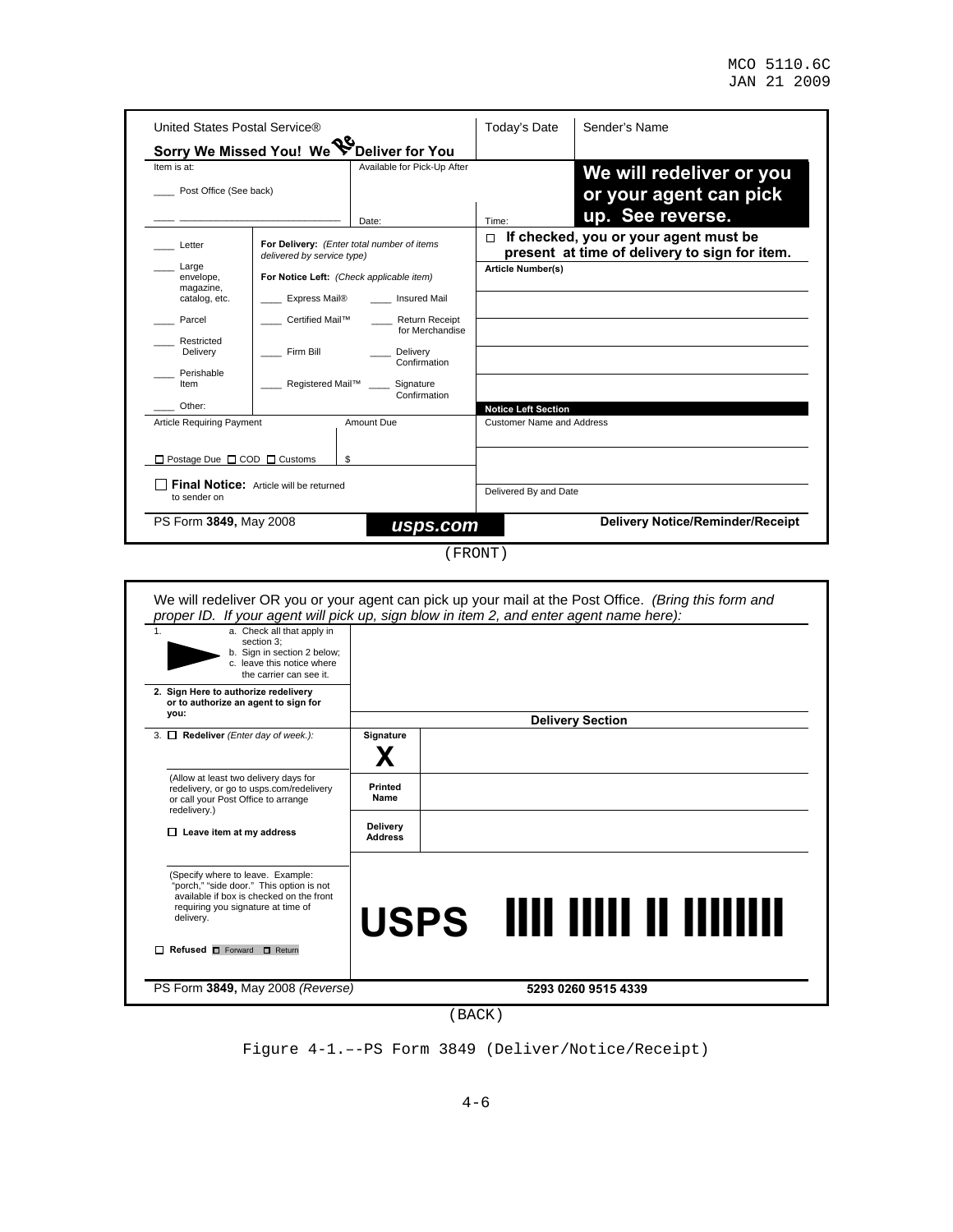|                                   |                           | (Organization Heading)                                                                              |                                                                                                                                                  |
|-----------------------------------|---------------------------|-----------------------------------------------------------------------------------------------------|--------------------------------------------------------------------------------------------------------------------------------------------------|
|                                   |                           |                                                                                                     | SSIC<br>Originator code<br>Date                                                                                                                  |
| To:                               | From: Commanding Officer  | Personnel authorized to receive and open all official mail to<br>include official accountable mail. |                                                                                                                                                  |
| Subj:                             | OFFICIAL ACCOUNTABLE MAIL |                                                                                                     | AUTHORIZATION TO RECEIPT FOR AND OPEN ALL OFFICIAL MAIL TO INCLUDE                                                                               |
|                                   | organization).            |                                                                                                     | You are authorized to receipt for and open all official mail including<br>official accountable mail addressed to the Commanding Officer (name of |
|                                   | NAME                      |                                                                                                     | SIGNATURES                                                                                                                                       |
|                                   | (1)                       |                                                                                                     |                                                                                                                                                  |
|                                   | (2)                       |                                                                                                     |                                                                                                                                                  |
|                                   |                           |                                                                                                     |                                                                                                                                                  |
|                                   | (4)                       |                                                                                                     |                                                                                                                                                  |
|                                   |                           |                                                                                                     |                                                                                                                                                  |
| 2.                                |                           | This authority supersedes all previous authorizations.                                              |                                                                                                                                                  |
|                                   |                           | <b>I.M. Commanding</b><br>I.M. COMMANDING                                                           |                                                                                                                                                  |
| Signed copy to:<br>Unit Mailclerk |                           |                                                                                                     |                                                                                                                                                  |

Figure 4-2.–-Sample Letter of Authorization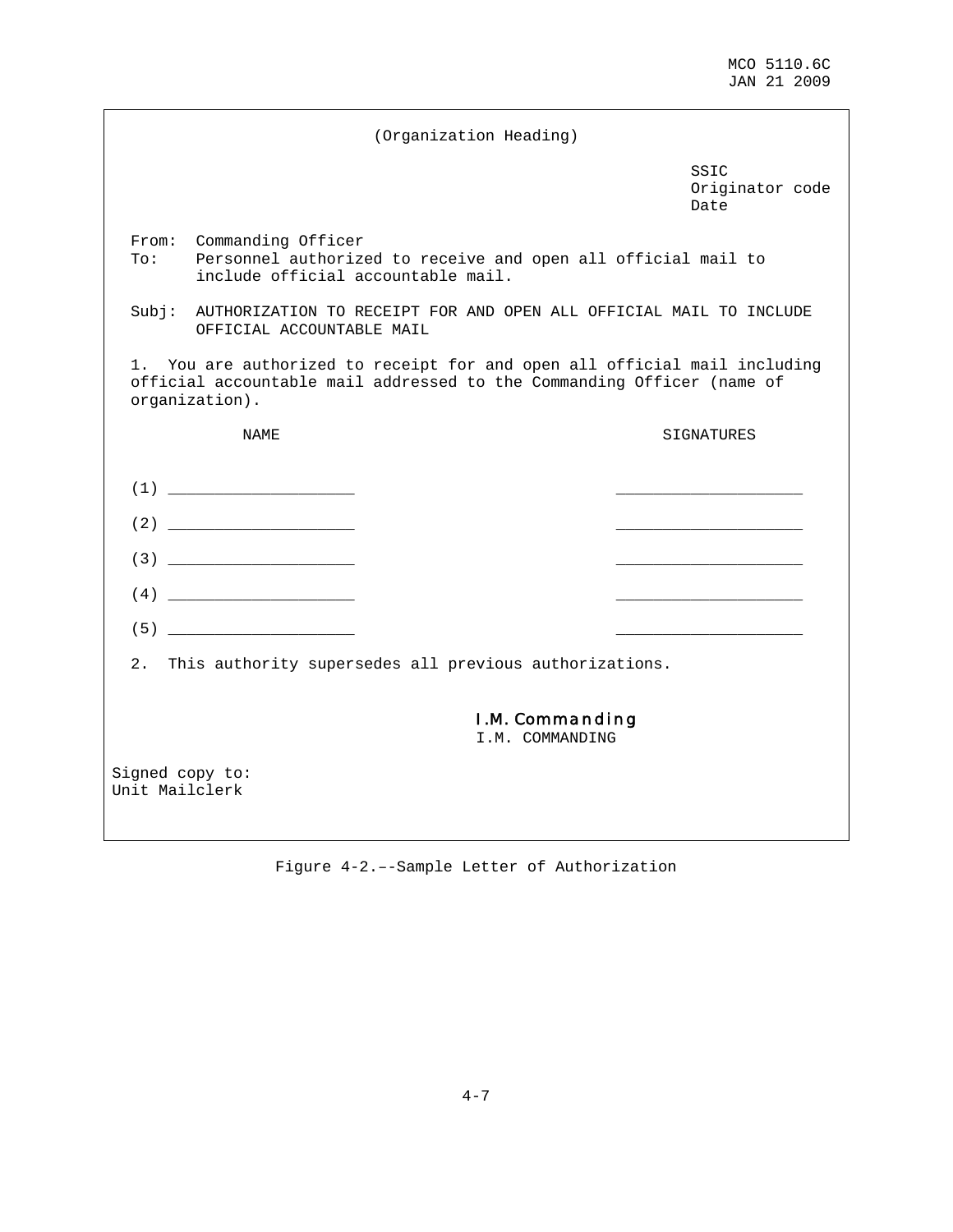$\overline{\phantom{a}}$ 

|                          |                            |                                    | <b>Accountable and Bulk Delivery Mail</b> |                                                                                                   |      | 5199 9990 0007 3924 2721<br>Mail for/Bill Number |
|--------------------------|----------------------------|------------------------------------|-------------------------------------------|---------------------------------------------------------------------------------------------------|------|--------------------------------------------------|
| <b>X</b> Certified       | Delivery<br>□Confirmation™ | $\Box$ Express<br>Mail®<br>Service | Recorded Delivery                         | Return<br>Signature<br>□ Confirmation™<br>$\Box$ Receipt for                                      |      |                                                  |
| $\Box$ COD               | Service                    | $\Box$ Insured                     | $\Box$ Registered                         | Service<br>Merchandise                                                                            |      | UNIT/001                                         |
|                          | Article Number             | Code                               | Office of Origin<br>(International)       | Article Number                                                                                    | Code | Office of Origin<br>(International)              |
| 1.<br>7705123456789123   |                            |                                    | Quantico, Va                              | ᡅ                                                                                                 |      |                                                  |
| ን                        |                            |                                    |                                           | 12.                                                                                               |      |                                                  |
| 3.                       |                            |                                    |                                           | 13.                                                                                               |      |                                                  |
| 4.                       |                            |                                    |                                           | 14.                                                                                               |      |                                                  |
| 5.                       |                            |                                    |                                           | 15.                                                                                               |      |                                                  |
| 6.                       |                            |                                    |                                           | 16.                                                                                               |      |                                                  |
| $\overline{7}$ .         |                            |                                    |                                           | 17.                                                                                               |      |                                                  |
| 8.                       |                            |                                    |                                           | 18.                                                                                               |      |                                                  |
| 9.                       |                            |                                    |                                           | 19.<br><b>CLERK PRINT NAME:</b>                                                                   |      |                                                  |
| 10.                      |                            |                                    |                                           | 20.<br><b>CLERK SIGNATURE:</b>                                                                    |      |                                                  |
|                          |                            |                                    |                                           | * CODE: DC = Received In Damaged Condition. R = Return Receipt Requested. RS = Returned to Sender |      |                                                  |
| Date of Delivery         |                            |                                    | Number of pieces described above          | <b>Recipient signs</b><br>Form 3849                                                               |      | Postmark - Delivery Office                       |
|                          | 071015                     |                                    |                                           | ERM sites: send Form                                                                              |      | Post O                                           |
| (Clerk/Carrier)          |                            |                                    |                                           | 3849 to CFS                                                                                       |      | 24<br>a                                          |
|                          | Sgt<br>Postal              |                                    | 1                                         | MRM sites: send Form3849<br>with form 3883                                                        |      | Oct                                              |
| Form 3849 Barcode Number |                            |                                    |                                           |                                                                                                   |      | 2007                                             |
|                          |                            |                                    |                                           |                                                                                                   |      | CBH                                              |

Figure 4-3.–-PS Form 3883 (Firm Delivery Receipt for Accountable and Bulk Delivery Mail)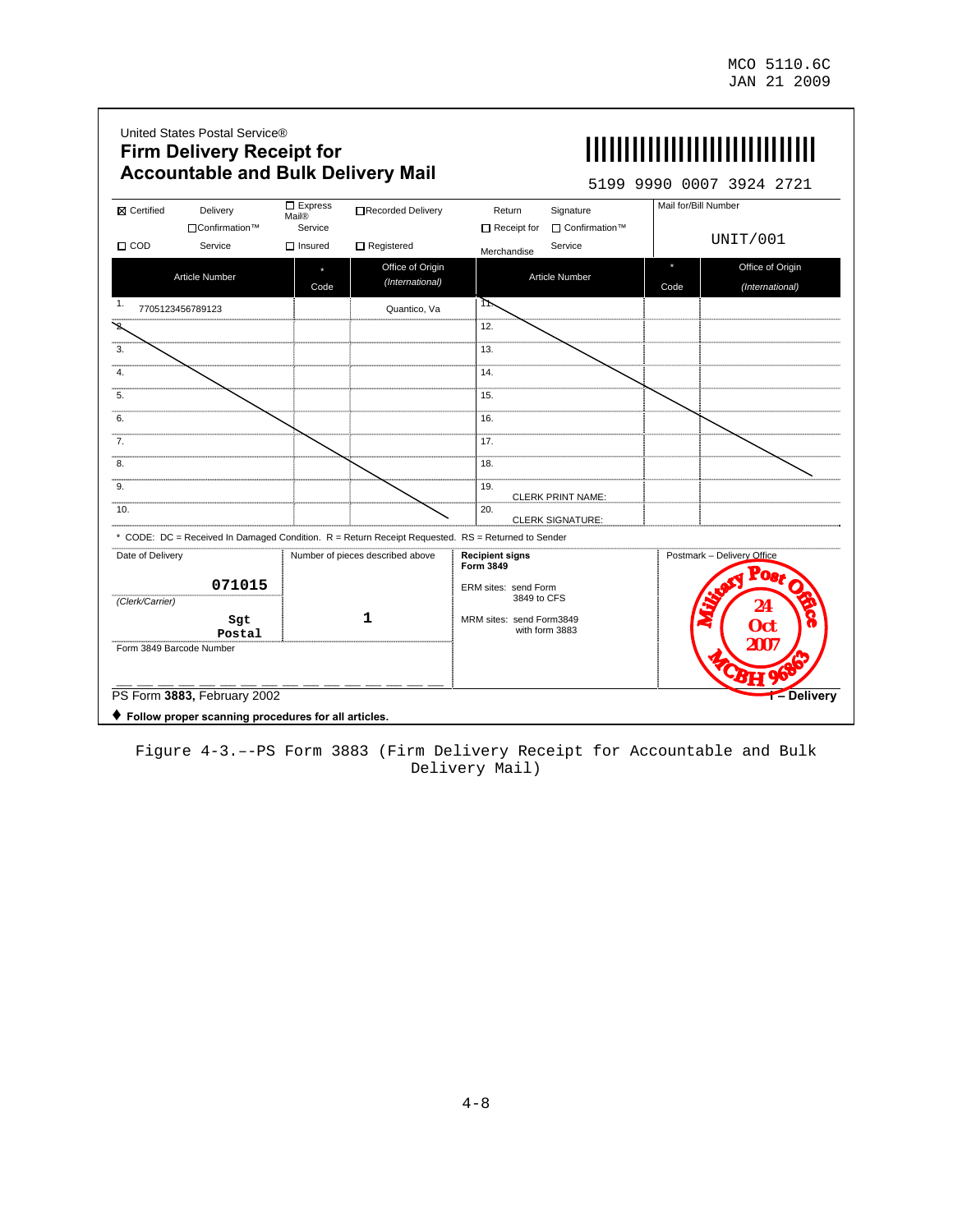#### Chapter 5

#### Mail Delivery Receptacles

1. General. The delivery of mail through mail receptacles commonly referred to as Mail Boxes or Post Office Boxes is another method Commanding Officers can provide the delivery of mail to their personnel. The procurement, installation, maintenance, and operation of these mail boxes are the responsibility of the Commanding Officer. Commanding Officer who desire to use receptacles in their Unit Mailroom/MDC will have to coordinate with the Installation Postal Officer to establish addresses that conform to USPS addressing standards. The Installation Postal Officer will provide training and monthly/quarterly inspections of the Unit Mailroom/MDC(s).

#### 2. Assignment of Receptacles

 a. Only assign receptacles to members of the command authorized to receive mail through the Military Postal System (MPS) or United States Postal System (USPS).

 b. Only assign receptacles to members of the command who reside in the barracks or to personnel where USPS does not provide mail delivery service. Exceptions may be granted to personnel whose duties prohibit receipt of mail at their quarters. These exceptions include, but are not limited to, medical doctors, dentists, lawyers, chaplains, or personnel who are legally separated, pending divorce, or other situations where the Commanding Officer feels it is in the best interest of the command. Receptacles cannot be used to conduct private business under any circumstances.

c. Do not assign the receptacle to more than one person.

 d. Rows of receptacles may be closed out if this simplifies casing the mail and the receptacles are not needed. Under normal operations, rows of receptacles are closed out by attrition, rather than reassigning new boxes.

 e. Assign receptacles that have not been used the longest first, unless a section or row of receptacles is being closed.

 f. Record the member's name, date of receptacle issue, receptacle combination, and the combination change date on a DD Form 2262, "Receptacle Record" (Figure 5-1). The DD Form 2262 will be retained in accordance with reference (b) SSIC 5110.1b.

g. Label the rear of each assigned receptacle with the member's name.

 h. Provide the combination or key to the member on DD Form 2263, "Mailing Address/Combination Notice" (Figure 5-2). Advise the sponsor to memorize the combination and to read the general instructions on the form. The combination will not be given to anyone other than the member.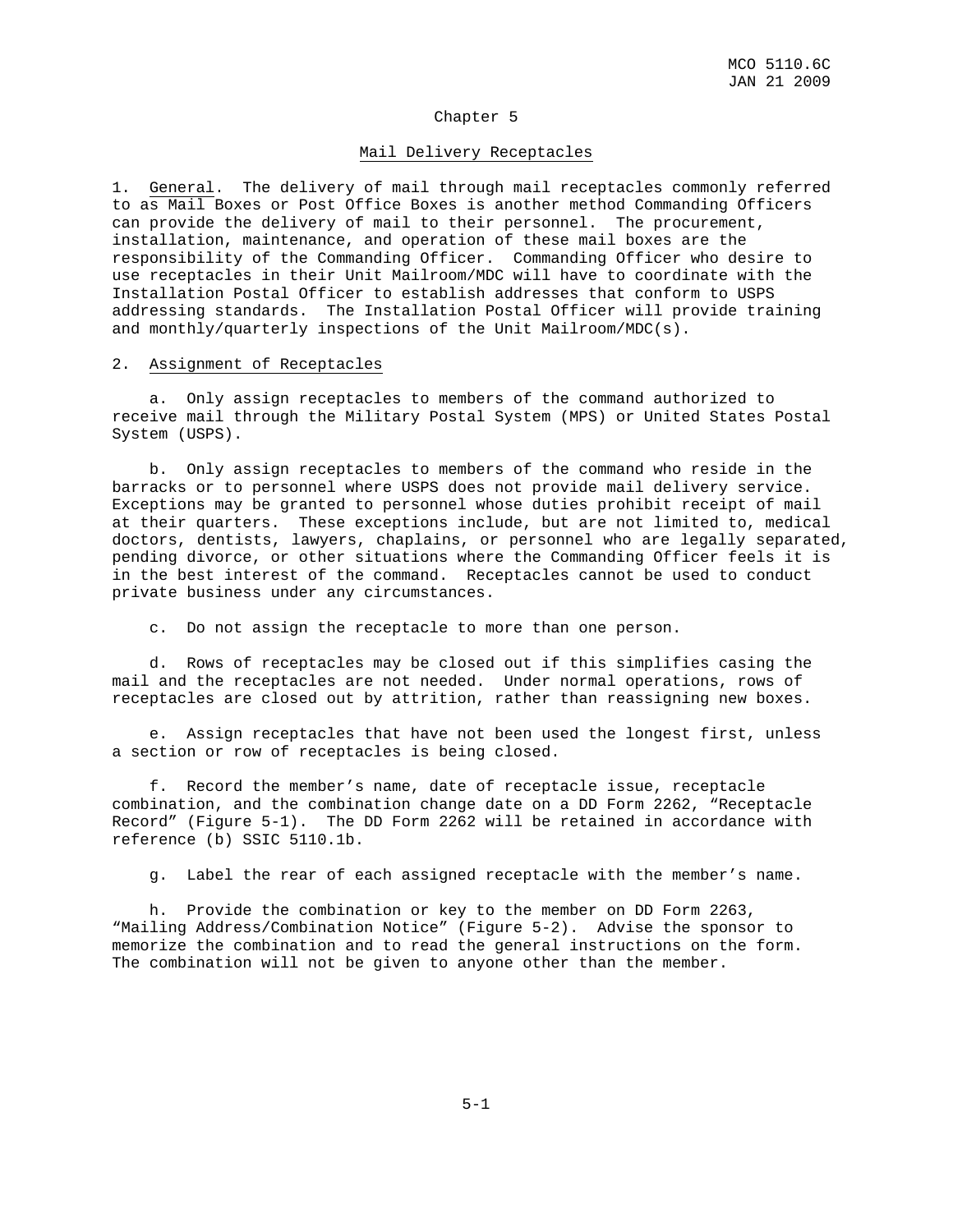#### 3. Maintenance of Receptacles and Receptacle Records

 a. When installing receptacles, coordinate the number of the boxes with the servicing postal activity to insure the numbers and addresses are not duplicated and are within USPS addressing standards.

 b. Do not make major repairs to receptacles. Facility Engineers are responsible for repairs.

 c. When combination or key lock wheels become difficult to turn, lubricate them by placing a small amount of powdered or flaked graphite on the moving parts of the lock.

d. Spot-check the receptacle windows and doors frequently for damage.

 e. If a receptacle cannot be secured or if it cannot be repaired within a reasonable amount of time, close it and issue another receptacle to the service member.

f. Maintain a separate DD Form 2262 for each receptacle.

g. File forms for assigned receptacles numerically in an active file.

 h. File forms for unassigned receptacles chronologically by closure date in an inactive file.

 i. File forms for unassigned receptacles being closed out numerically in a file marked "Do Not Issue."

#### 4. Checking Assigned Receptacles

 a. Check each assigned receptacle at least monthly for excessive mail accumulation, old mail, or non-use. If mail is accumulating in a receptacle and a DD Form 2258 "Temporary Mail Disposition Instructions" (Figure 5-3) has not been filled out, contact the member or the member's command to determine the individual's status. The DD Form 2258 will be retained in accordance with reference (b) SSIC 5110.1b.

 b. If the member is temporarily or permanently absent, prepare a DD Form 2258 indicating status. If the status is received from a source other than the member (First Sergeant, Section OIC, etc.) enter the name and phone number of the source in the special instructions block. Hold the mail until the member provides instructions. Annotate the mail directory file card and process the mail based on the information received (forward, return to sender, etc.).

 c. If no information can be obtained to provide disposition instructions and the mail is unclaimed for 30 days, return the mail to sender endorsed "UNCLAIMED," close the receptacle, and annotate the directory file card. All mail received after that point will be endorsed "MOVED-LEFT NO FORWARDING ADDRESS," and return the mail to the servicing postal activity. Do not reissue a receptacle to a former member unless proof of MPO privilege status is established. Once reestablished, if the sponsor continually fails to claim mail from the receptacle, close the receptacle and provide the mail through general service.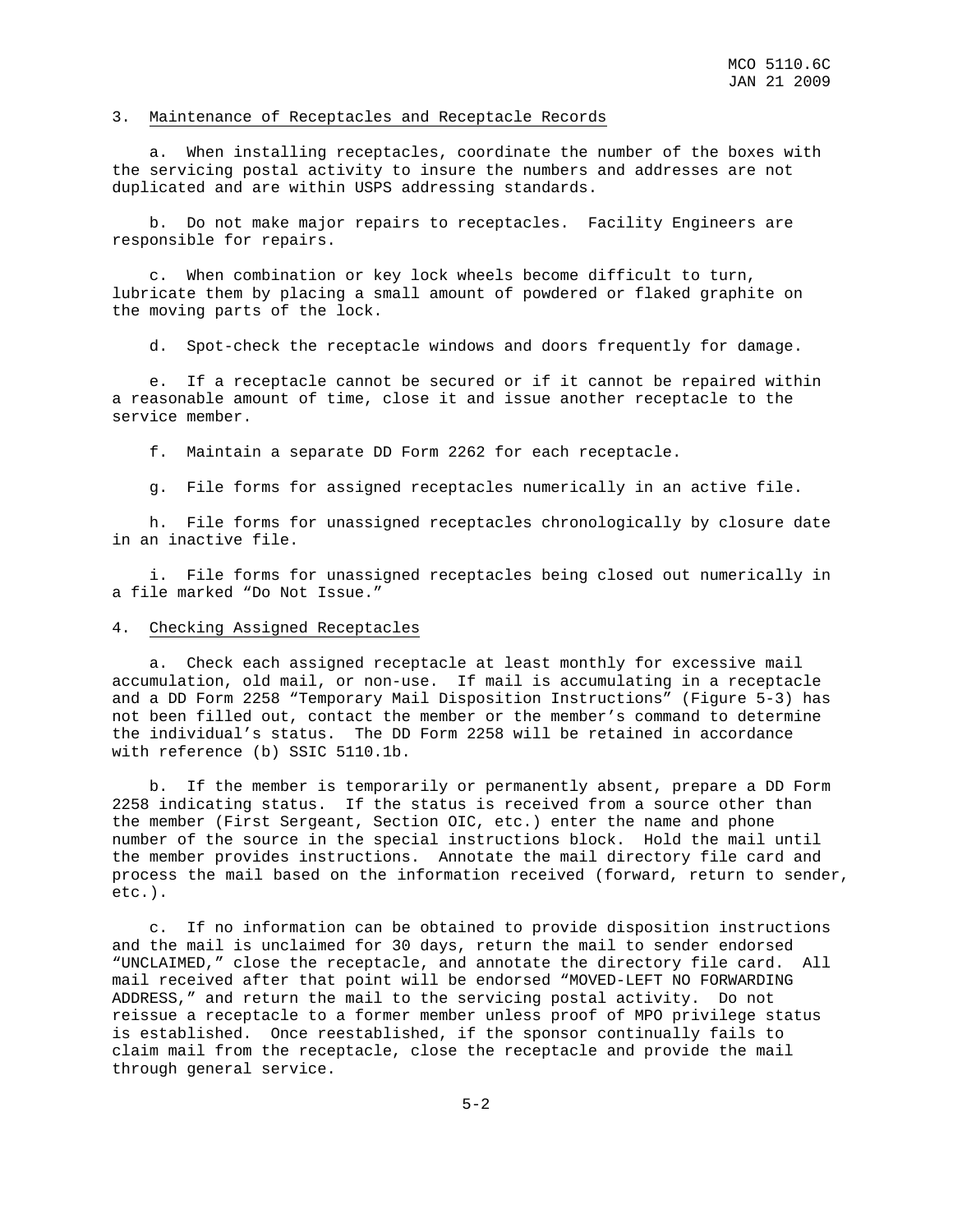When providing general delivery service, advise the individual that the mail must be returned to the sender as "UNCLAIMED" if it is not picked up within 15 days of receipt at the servicing postal activity.

#### 5. Keys and Combinations

 a. Change the key lock cylinder or combination any time a key or combination is believed to be compromised and when a receptacle is withdrawn.

 b. Record the member's name, date of receptacle issue, and the serial number of the key or the combination on the DD Form 2262. The DD Form 2262 will be retained in accordance with reference (b) SSIC 5110.1b.

 c. Supervisors must ensure an adequate supply of key lock cylinders are retained where key-type receptacles are installed. Cylinders may be rotated with other separate nests of receptacles; however, do not use a cylinder removed from a nest of receptacles in the same nest again for at least three months.

 d. Activities issuing the receptacle must replace worn, lost, or broken keys to the receptacle without charge to the customer. Retain at least two duplicate keys for each receptacle. The combination entered on the DD Form 2262 is the only combination retained. Keep duplicate keys and combinations in a safe place out of the patron's reach.

#### 6. Delivery of Mail Through Receptacles

 a. Only place matter bearing postage or matter authorized by the Military Postal Service Agency (MPSA) or HQMC (CODE MRP-3) in mail delivery receptacles.

 b. Compare the name on the mail or matter with the name label on the receptacle before placing the mail in the receptacle. When names do not match, check the mail piece against the directory and process accordingly. Do not deliver mail addressed to "Occupant" or "Resident" of a receptacle number. Endorse it with "INSUFFICIENT ADDRESS" and return the mail to the servicing postal activity. Mail addressed to the "Commanding Officer of" an individual must be delivered as official mail to the Commanding Officer. Mail addressed to "Commander of a receptacle number", that does not contain an addressee name or unit designation, must be endorsed with "INSUFFICIENT ADDRESS" and returned to sender.

 c. When delivering articles that are too large to fit in a receptacle, store them for easy retrieval. Use PS Form 3907 "Post Office Box Mail Pick Up Notice" (Figure 5-4) to notify customers of this mail. Prepare the form the same day the article is received by entering the receptacle number, date, and last name of the addressee on the form. These forms may be laminated to conserve on the number used. Draw a line through previous entries before reusing the forms. These forms may be altered to reflect the hours of operation of the mail distribution point to enhance customer service. Alternate forms and methods of notification may be used to notify customers to enhance the timely delivery of mail. PS Forms 3907 are retained per reference (b) SSIC 5110.12.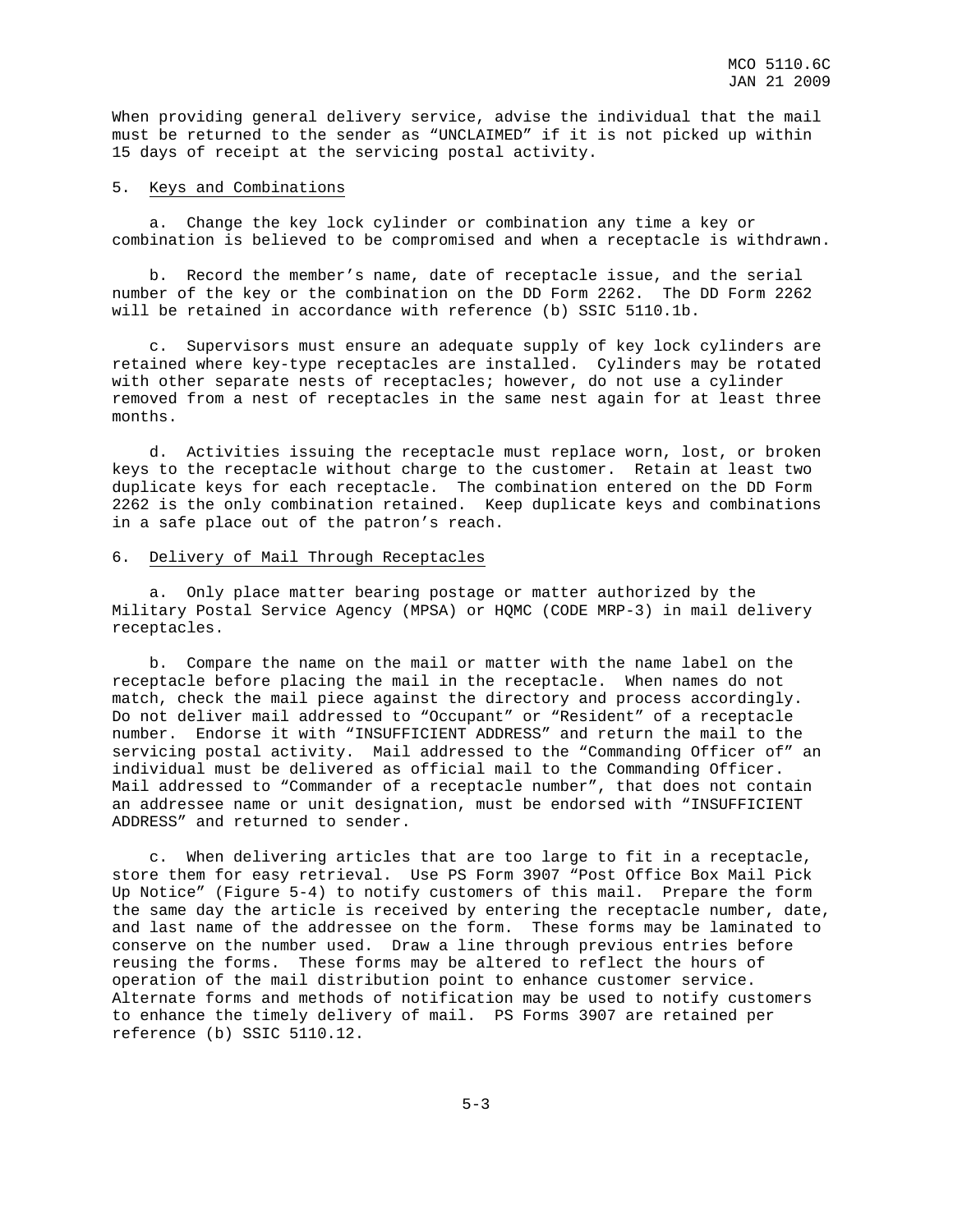d. Use DD Form 2258 for marking receptacles of members who are absent temporarily for any reason. Members must sign this form, when possible, to show the forwarding address or provide disposition instructions for their mail. If a change in status is received from a source other than the member, note the source on the form and the disposition instructions on the form. The member may designate in writing someone to receive their mail during periods of absence as long as that person is an authorized MPO user. If mail accumulates and will not fit in the receptacle, bundle the mail and follow the procedures outlined in paragraph 3 above.

 e. Customers may use DD Forms 2258 for a period of no longer than 90 days from the effective date. If a customer will be absent longer than 90 days, a forwarding address must be provided and the receptacle will be closed. When the customer returns after 90 days or more, a new receptacle will be issued.

 f. There is no limit to the number of times a customer may use a DD Form 2258; however, using consecutive DD Forms 2258 for the purpose of holding mail in a receptacle for longer than 90 consecutive days is not authorized.

 g. Handle mail for members who are in confinement, UA, or casualties per Chapter 6 of this Order. Use DD Form 2258 to mark the receptacle, indicating the member's status until the receptacle is closed or the member's status changes.

#### 7. Withdrawal of Receptacles

 a. Remove all mail from the receptacle and route it to the directory section.

 b. Remove the name label and block the rear of the receptacle with PS Item0-53A, "Closures, Lockbox, Number 1" or other suitable device.

 c. Remove the DD Form 2262 from the active file and record the date of the receptacle closure.

 d. Change the key lock cylinder or combination and record the key serial number or new combination and the date of the change on the DD Form 2262. Key lock cylinders or combinations must be changed within 5 days after closing the receptacle.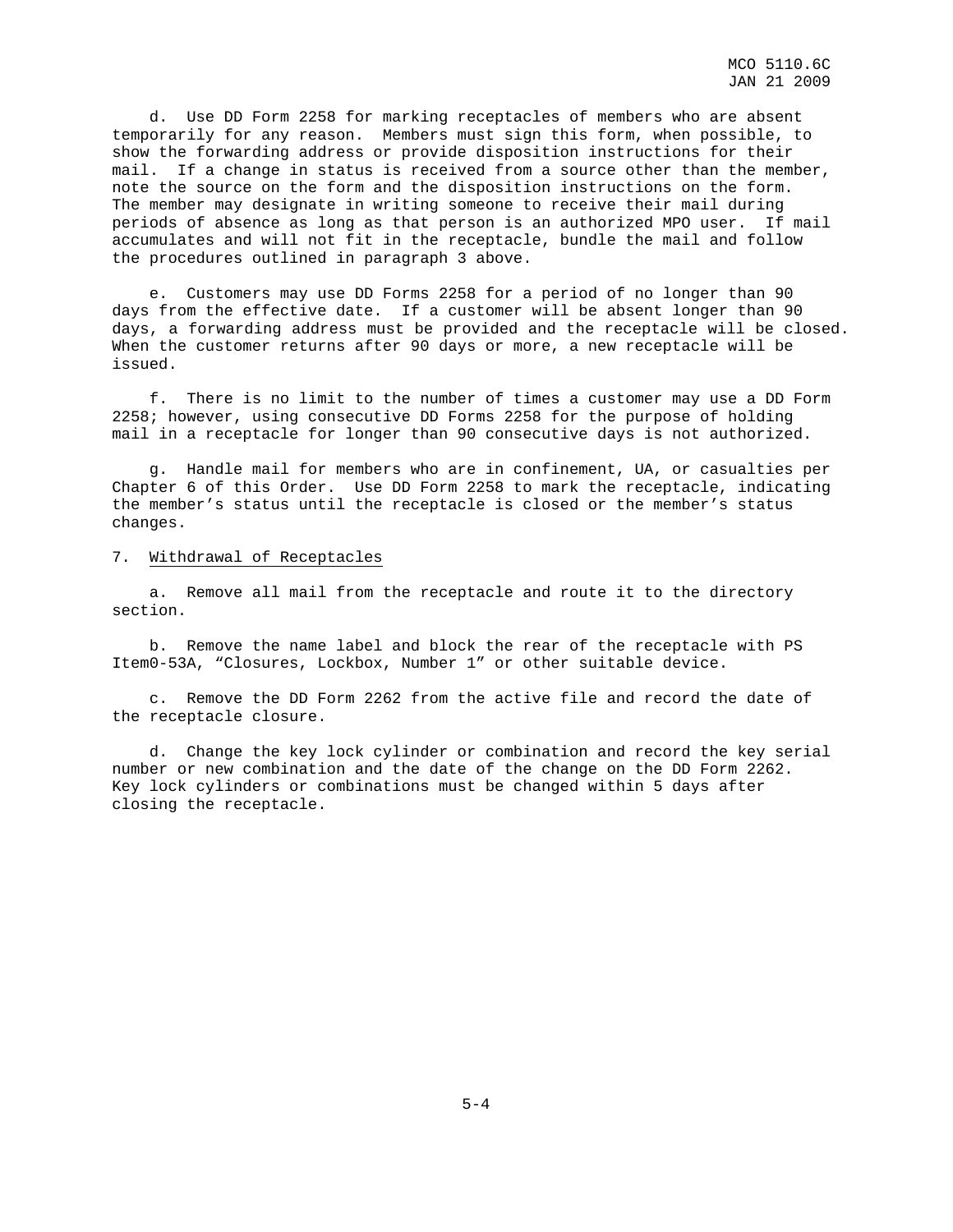| <b>RECEPTACLE RECORD</b>                                                         |                                                                                                                                                                                                                               | 1. PS FORM 3801 DATA                |                                     | 2. RECEPTACLE NUMBER                             |  |  |  |
|----------------------------------------------------------------------------------|-------------------------------------------------------------------------------------------------------------------------------------------------------------------------------------------------------------------------------|-------------------------------------|-------------------------------------|--------------------------------------------------|--|--|--|
|                                                                                  |                                                                                                                                                                                                                               | ON FILE                             | <b>NOT ON FILE</b>                  |                                                  |  |  |  |
| 3. NAME OF RECEPTACLE HOLDER<br>(Last, First, Middle Initial)                    | <b>4. DATE ISSUED</b><br>(YYYYMMDD)                                                                                                                                                                                           | 5. RECEPTACLE<br><b>COMBINATION</b> | <b>6. DATE CLOSED</b><br>(YYYYMMDD) | 7. DATE COMBINATION<br><b>CHANGED (YYYYMMDD)</b> |  |  |  |
| KING, JOE P.                                                                     | 040915                                                                                                                                                                                                                        | $01 - 23 - 45$                      | 070914                              | 070915                                           |  |  |  |
| MARINE, MARCUS J.                                                                | 071005                                                                                                                                                                                                                        | $67 - 89 - 10$                      |                                     |                                                  |  |  |  |
|                                                                                  |                                                                                                                                                                                                                               |                                     |                                     |                                                  |  |  |  |
|                                                                                  |                                                                                                                                                                                                                               |                                     |                                     |                                                  |  |  |  |
|                                                                                  |                                                                                                                                                                                                                               |                                     |                                     |                                                  |  |  |  |
|                                                                                  |                                                                                                                                                                                                                               |                                     |                                     |                                                  |  |  |  |
|                                                                                  |                                                                                                                                                                                                                               |                                     |                                     |                                                  |  |  |  |
|                                                                                  |                                                                                                                                                                                                                               |                                     |                                     |                                                  |  |  |  |
|                                                                                  |                                                                                                                                                                                                                               |                                     |                                     |                                                  |  |  |  |
|                                                                                  |                                                                                                                                                                                                                               |                                     |                                     |                                                  |  |  |  |
| <b>DD FORM 2262, JUN 2000</b>                                                    |                                                                                                                                                                                                                               | PREVIOUS EDITION IS OBSOLETE        |                                     |                                                  |  |  |  |
| (FRONT)                                                                          |                                                                                                                                                                                                                               |                                     |                                     |                                                  |  |  |  |
|                                                                                  |                                                                                                                                                                                                                               | <b>INSTRUCTIONS</b>                 |                                     |                                                  |  |  |  |
| 1. All entries must be typed or<br>printed.<br>2. PS Form 3801 Data. Indicate by | 4. Closure of Receptacle. Enter the date of closure and the date combination was<br>changed (combination must be changed within five duty days from date of closure).<br>Enter the new combination below the old combination. |                                     |                                     |                                                  |  |  |  |

5. File the receptacle record at the rear of the file (inactive) and issue the receptacles that have been closed the longest.

6. Maintain a current record of receptacle maintenance data, i.e., repairs, etc., and maintain a separate section in the file for damaged receptacles awaiting maintenance.

#### **RECEPTACLE MAINTENANCE RECORD**

| 8. DATE<br>(YYYYMMDD) | 9. TYPE OF MAINTENANCE |
|-----------------------|------------------------|
|                       |                        |
|                       |                        |
|                       |                        |
|                       |                        |
|                       |                        |

**DD FORM 2262 (BACK), JUN 2000**

inserting an "X" in the appropriate

3. Issue of Receptacle. Type or print name of receptacle holder and date

box.

issued.

(BACK)

Figure 5-1.–-DD Form 2262 (Receptacle Card)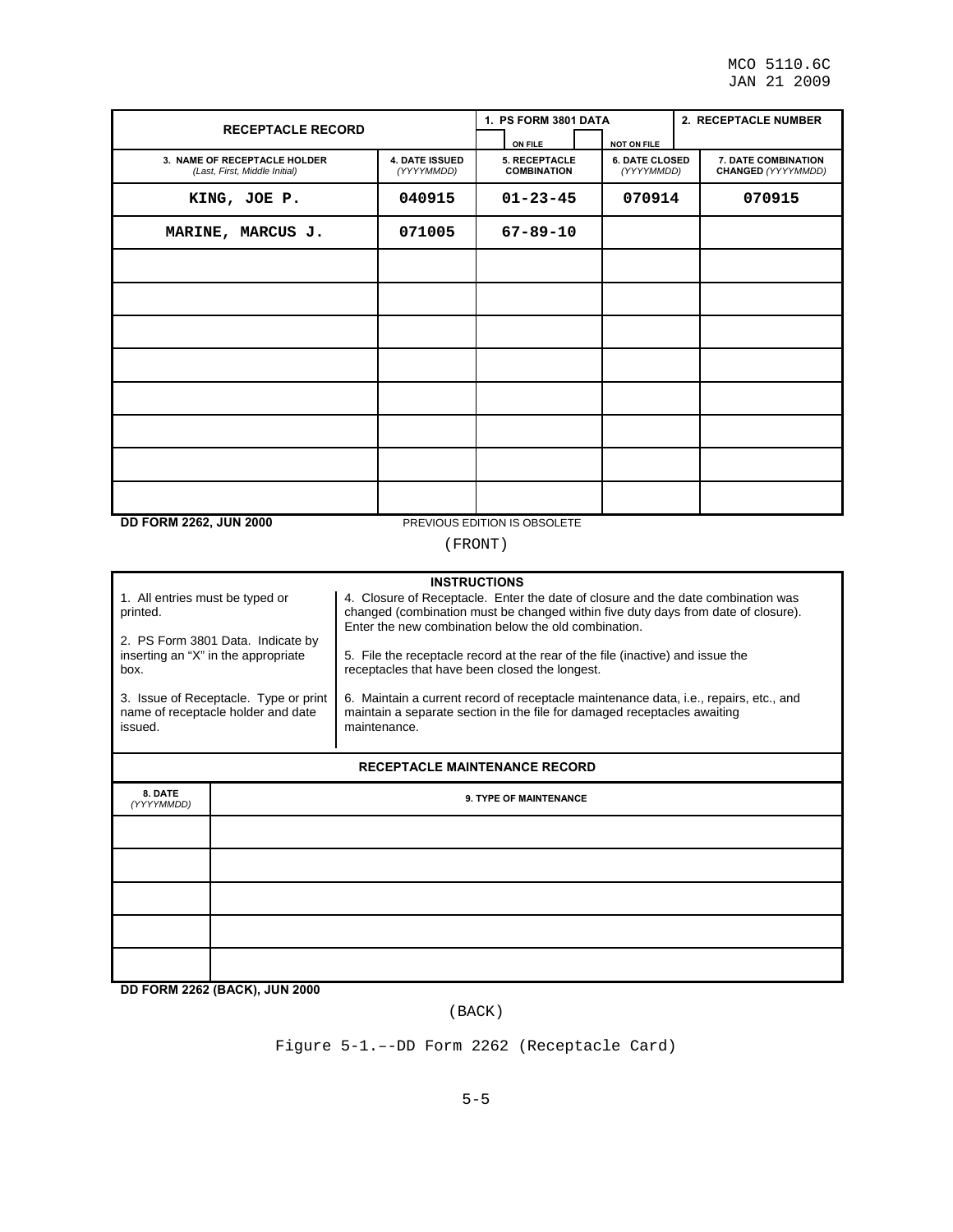$\blacksquare$ 

| <b>MAILING ADDRESS/COMBINATION NOTICE</b>                                                                                                                                                                                                                                                                                                     |  |  |  |  |  |  |  |  |  |
|-----------------------------------------------------------------------------------------------------------------------------------------------------------------------------------------------------------------------------------------------------------------------------------------------------------------------------------------------|--|--|--|--|--|--|--|--|--|
| 1. Your Complete Mailing Address Is:                                                                                                                                                                                                                                                                                                          |  |  |  |  |  |  |  |  |  |
| PSC 557 BOX 001<br>FPO AP 96379-0001                                                                                                                                                                                                                                                                                                          |  |  |  |  |  |  |  |  |  |
| 2. General Instructions:                                                                                                                                                                                                                                                                                                                      |  |  |  |  |  |  |  |  |  |
| a. Check your receptacle daily.                                                                                                                                                                                                                                                                                                               |  |  |  |  |  |  |  |  |  |
| b. Notify all correspondents and publishers of your<br>correct mailing address.                                                                                                                                                                                                                                                               |  |  |  |  |  |  |  |  |  |
| c. Do not allow unauthorized personnel overseas<br>to receive mail through your receptacle.                                                                                                                                                                                                                                                   |  |  |  |  |  |  |  |  |  |
| d. Do not place or store items in the receptacle;<br>it is issued only so you can receive mail placed<br>there.                                                                                                                                                                                                                               |  |  |  |  |  |  |  |  |  |
| e. Promptly advise your local facility of any<br>temporary or permanent change in status, i.e.,<br>leave, TDY, TAD, reassignment, etc.                                                                                                                                                                                                        |  |  |  |  |  |  |  |  |  |
| f. Any component member of your family who has<br>a valid ID card may be given the receptacle<br>combination or any mail addressed to the family<br>except restricted delivery mail. However, you may<br>state in writing that no member other than<br>yourself is authorized access to the receptacle<br>combination or mail placed therein. |  |  |  |  |  |  |  |  |  |
| (To avoid compromise of your combination, memorize and<br>destroy this portion).                                                                                                                                                                                                                                                              |  |  |  |  |  |  |  |  |  |
| 3. Your Combination is: 67-89-10                                                                                                                                                                                                                                                                                                              |  |  |  |  |  |  |  |  |  |
| 4. How to Open:                                                                                                                                                                                                                                                                                                                               |  |  |  |  |  |  |  |  |  |
| a. Turn dial indicator left/right three times and stop<br>at: $67$                                                                                                                                                                                                                                                                            |  |  |  |  |  |  |  |  |  |
| b. Turn dial left/right pass first combination number<br>and stop at: 89                                                                                                                                                                                                                                                                      |  |  |  |  |  |  |  |  |  |
| c. Turn dial left/right stopping at: 10                                                                                                                                                                                                                                                                                                       |  |  |  |  |  |  |  |  |  |
| d. Turn latch key left/right to open.                                                                                                                                                                                                                                                                                                         |  |  |  |  |  |  |  |  |  |
| <b>DD FORM 2263, JAN 82</b><br>REPLACES AF FORM 1852 WHICH<br>WILL BE USED.                                                                                                                                                                                                                                                                   |  |  |  |  |  |  |  |  |  |

Figure 5-2.–-DD Form 2263 (Mailing Address/Combination Notice)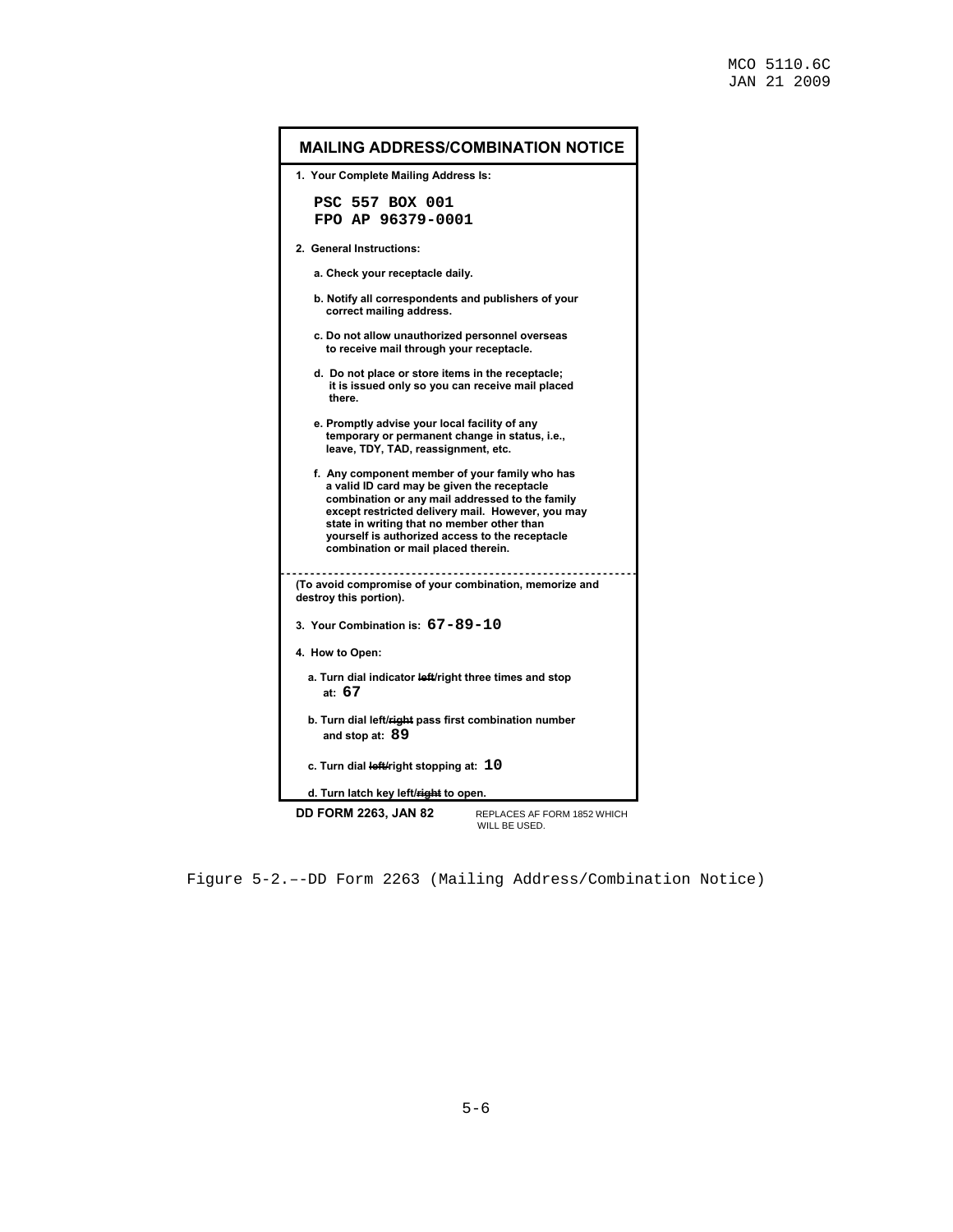| <b>TEMPORARY MAIL DISPOSITION</b><br><b>INSTRUCTIONS</b>                                                                  |    |                              |               |              |        |                          |  |
|---------------------------------------------------------------------------------------------------------------------------|----|------------------------------|---------------|--------------|--------|--------------------------|--|
|                                                                                                                           |    |                              |               | FOLD ------- |        |                          |  |
| NAME (Last, First, MI) (Print):                                                                                           |    |                              |               |              |        | <b>RECEPTACLE NUMBER</b> |  |
| MARINE, MARCUS J.                                                                                                         |    |                              |               |              |        | 001                      |  |
|                                                                                                                           |    |                              | <b>STATUS</b> |              |        |                          |  |
| <b>ADV ASG</b>                                                                                                            | X. | <b>LEAVE</b>                 |               |              |        | <b>CONFINED</b>          |  |
| TDY                                                                                                                       |    | HOSPITAL                     |               |              |        | AWOL                     |  |
| EFFECTIVE DATES TO FWD OR HOLD MAIL (Yr, Mo, Day)<br>FROM: 071218                                                         |    |                              | TO:           |              | 080106 |                          |  |
| <b>FORWARD ALL MAIL</b>                                                                                                   |    |                              | x.            |              |        | <b>HOLD ALL MAIL</b>     |  |
|                                                                                                                           |    | <b>FORWARD ONLY</b>          |               |              |        |                          |  |
| <b>LETTERS</b>                                                                                                            |    | <b>PARCELS</b>               |               |              |        | <b>NEWSPAPER/MAG</b>     |  |
| <b>PAYCHECK(S)</b>                                                                                                        |    | <b>OTHER</b> (Use Spec Inst) |               |              |        |                          |  |
| <b>COMPLETE FORWARDING ADDRESS:</b>                                                                                       |    |                              |               |              |        |                          |  |
| <b>SPECIAL INSTRUCTIONS:</b><br>ON LEAVE STATESIDE, HOLD ALL MY MAIL<br>UNTIL MY RETURN.                                  |    |                              |               |              |        |                          |  |
| SIGNATURE OF RECEPTACLE HOLDER                                                                                            |    |                              |               |              |        | DATE (Yr, Mo, Day)       |  |
| Marcus J. Marine<br>071217                                                                                                |    |                              |               |              |        |                          |  |
| FOR ADVANCE RECEPTACLE ASGN,<br><b>LIST NAME OF SPONSOR AND</b><br>DUTY PHONE IN THE SPECIAL<br><b>INSTRUCTIONS BLOCK</b> |    |                              |               |              |        |                          |  |

**DD FORM 2258, JAN 82** 

Figure 5-3.–-DD Form 2258 (Temporary Mail Disposition Instructions)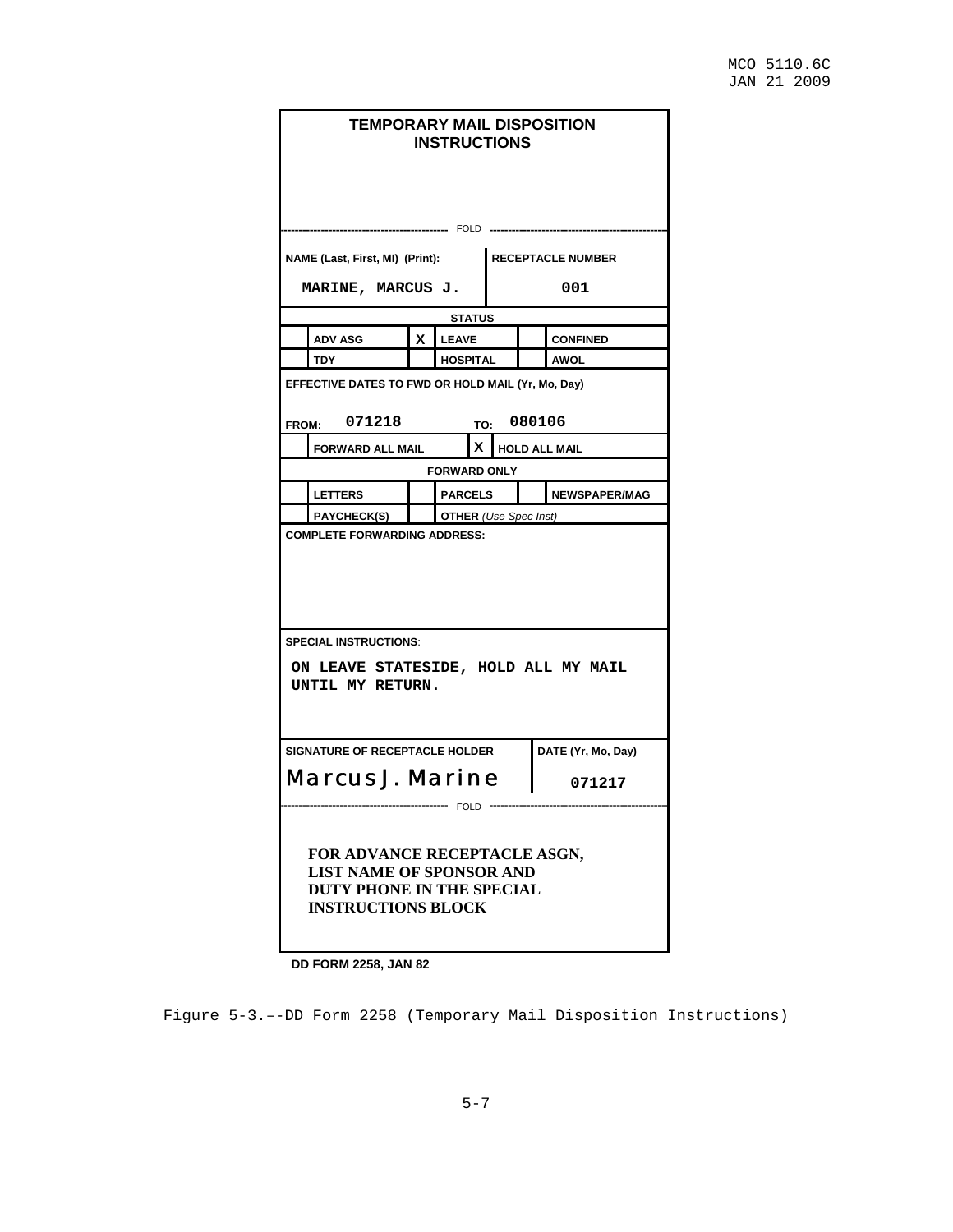| <b>UNITED STATES</b><br><b>POSTAL SERVICE</b> | <b>Post Office Box - - Mail Pickup Notice</b><br>Notificacion para reclamar correspondencia                                                                                         |  |  |  |  |  |  |
|-----------------------------------------------|-------------------------------------------------------------------------------------------------------------------------------------------------------------------------------------|--|--|--|--|--|--|
|                                               |                                                                                                                                                                                     |  |  |  |  |  |  |
|                                               | Please give this notice to a clerk during regular business hours. We are holding some of your mail for the reason(s) indicated below:                                               |  |  |  |  |  |  |
|                                               | Por favor entregue esta notificacion al empleado de la ventanilla durante las horas laborables. Tenemos correspondencia para reclamar en la<br>ventanilla de servicio debido a que: |  |  |  |  |  |  |
|                                               | The article is too large for your box<br>El articulo es demasiado grande para su apartado                                                                                           |  |  |  |  |  |  |
|                                               | There is too much mail to fit into your box<br>Hay demasiado correspondencia para acomodar en su apartado                                                                           |  |  |  |  |  |  |
| Poastage due                                  | Se debe franqueo                                                                                                                                                                    |  |  |  |  |  |  |
|                                               | The mail requires a signature<br>La correspondencia requiere una firma                                                                                                              |  |  |  |  |  |  |
|                                               | PS Form 3907, December 1993                                                                                                                                                         |  |  |  |  |  |  |
|                                               |                                                                                                                                                                                     |  |  |  |  |  |  |

Figure 5-4.–-PS Form 3907 (Post Office Box Mail Pick Up Notice)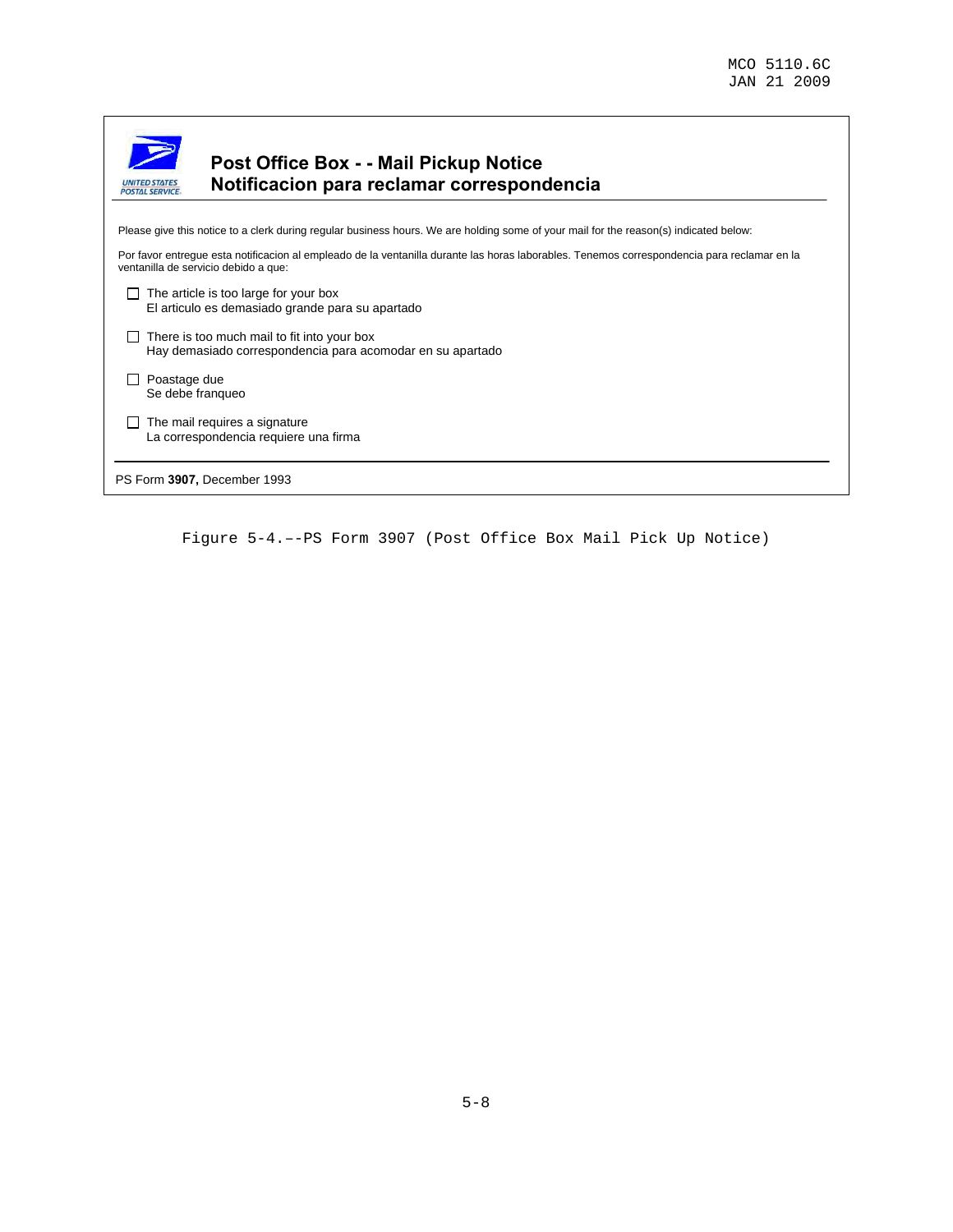#### Chapter 6

#### Directory

1. General. Accurate and timely directory service is an important mail handling responsibility. Transferred personnel should receive their mail as soon as possible. The individual service member is responsible for providing current directory file information to the Unit Mailroom/MDC when checking in and out. The command will ensure all personnel checks in and out with the Unit Mailroom/MDC.

2. Transferred Personnel. All service members being transferred are required to check out with the Unit Mailroom/MDC and provide a forwarding address or instructions on how to handle any mail received after transfer. Failure to do so may result in the delay of forwarding or delivery of their mail. The Unit Mail Clerk shall provide the individual checking into the unit with a OPNAV 5110/5 (Change of Address Card) (Figure 6-1). The Mail Clerk will send the change of address card to the individual's previous command to update their directory file records.

3. Directory File System. Marine Corps commands will maintain a directory file system for all personnel attached to the unit.

 a. Mail Clerks will fill out a NAVMC 10572 (Directory File Card) with information the service member provides when checking in or checking out. The unit diary is the preferred source document that should be used to extract information to complete the directory file for service members who fail to check in/out of the Unit Mailroom/MDC. Directory File Cards shall be utilized as follows:

 (1) When a service member checks in, enter the following information on the directory file card; last name, first name, middle initial, social security number, grade, unit joined from (complete address not required), date, and unit/section to which assigned (or other information necessary to ensure mail delivery). (See Figure 6-2)

 (2) Temporary changes in status are recorded in the appropriate spaces on the directory file card. Temporary changes such as temporary additional duty (TAD), sick (SK), unauthorized absence (UA), confinement (CONF), or in hands of civilian authorities (IHCA) are entered when applicable. Leave entries are not required on the directory file card.

 (3) When a service member checks out, enter the following information on the directory file card; new complete military address, including an estimated date of arrival (EDA), or a complete home address and have the service member sign and date the card. When a service member cannot or does not provide a forwarding address, this information can be located on the unit diary. A unit diary number must be entered on the card only when the unit diary is used as the source of information to forward mail (See Figure 6-3). The unit diary will be utilized to forward mail to military addresses only.

 (4) When a change of address card is received from a previously transferred service member, the Mail Clerk will check to see if there is a change to the forwarding address previously recorded on the directory file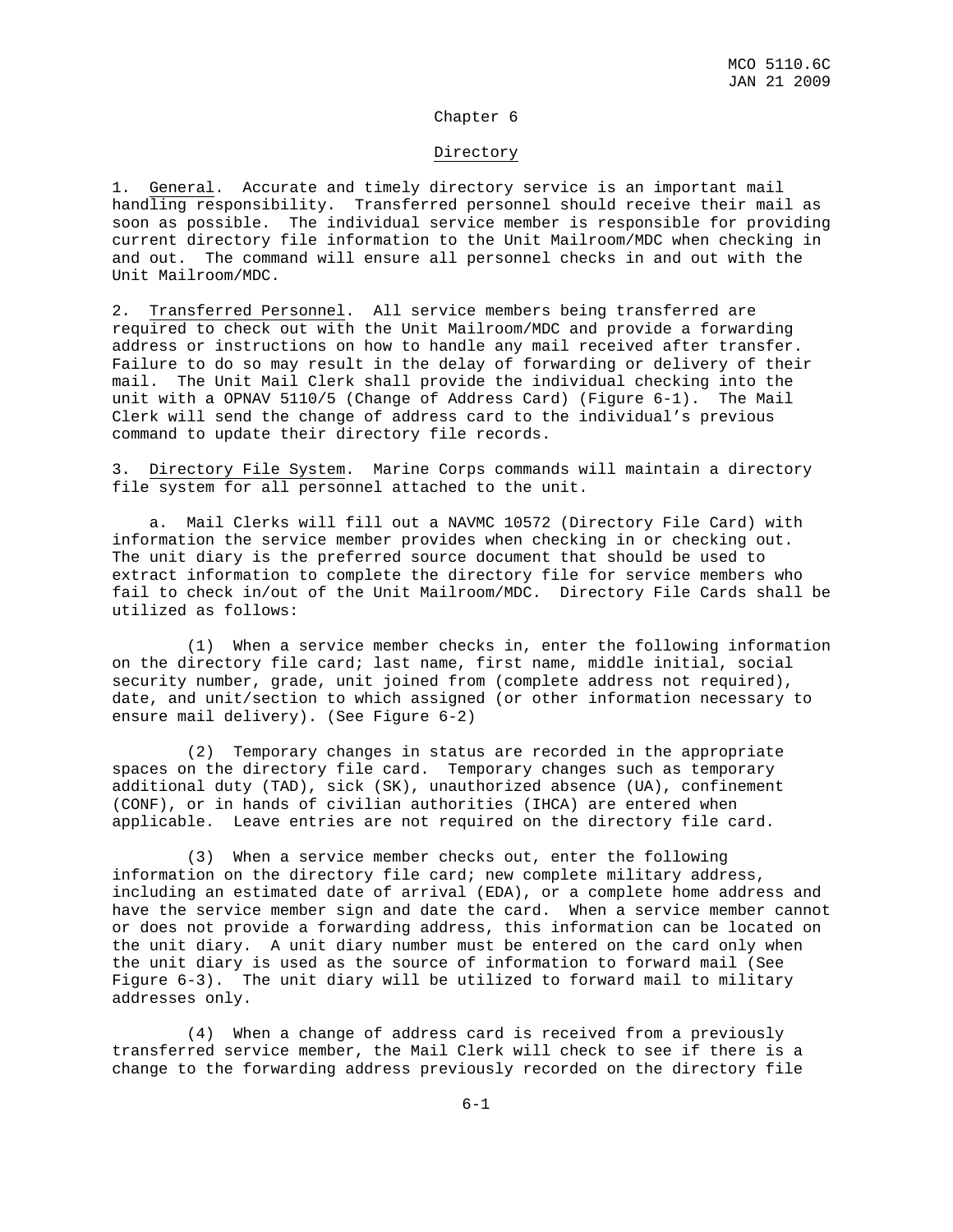card. If there is a change in address the Mail Clerk will write the new address into the "new duty station" block of the directory file card if space permits. If space does not permit writing the new address, write "See CAC." The section of the change of address card containing the old unit address, the new address, the signature, and date will be cut out and stapled or taped to the back of the directory file card to show the new forwarding address. This procedure guarantees the source document for the change of address by showing the service member's signature is retained with the new address (See Figure 6-4).

 (5) All Unit Mailroom/MDC will provide directory service for all "No Record" First Class Mail to include Priority Mail by utilizing the Marine Corps Total Force System 3270 (MCTFS) or Postal Automated Locator System (PALS). Post office mail room inspectors and directory sections will ensure compliance. In addition, servicing post offices will check all mail identified above to ensure directory service is performed. If service members cannot be located using MCTFS or PALS, Unit Mailroom/MDC(s) will endorse "No Record" First Class Mail in the following manner: NO RECORD 3270 OR PALS, DATE, MAIL CLERK CARD NUMBER, AND UNIT. Other guidelines include: NR = No Record, MLNFA = Moved Left No Forwarding Address, MS = Missent, and FWD = Forward.

 (6) Deserters. When a service member is declared a deserter, return to sender all mail with the endorsement "Moved Left No Forwarding Address" (MLNFA). The mail clerk will enter the following information on the directory file card: write the word "Deserter" in the new duty station block, enter the desertion date, and discard date. The unit diary will be used as the source document for this entry. Enter the unit diary number in the appropriate block (See Figure 6-5).

#### b. Retention Periods

 (1) Unit Mailroom/MDC(s) shall retain the directory file cards in accordance with reference (b) SSIC 5110.1b after detachment of all permanently assigned service members. All directory file cards will be maintained in accordance with reference (d). (See Figure 6-3).

 (2) Directory file cards for service members in a temporary status attached to a unit for six months or less will be maintained per reference (b) SSIC 5110.1b.

 (3) The Mail Clerk will purge the directory file cards during the first week of each month and destroy all cards containing a discard date for that month.

4. Readdressing Mail. Mail Clerks will endorse all mail requiring directory service as shown in Figure 6-6. A diagonal line must be drawn through the incorrect portion of the address and place the correct address to the right of the original address, including an EDA if the new address is a military unit. Permanent mailing addresses going to a civilian location are not authorized to be obtained from the unit diary. If the Marine has not provided proper forwarding instructions and a new military address is not available, mail will be returned to the MPO with the endorsement, "Moved Left No Forwarding Address."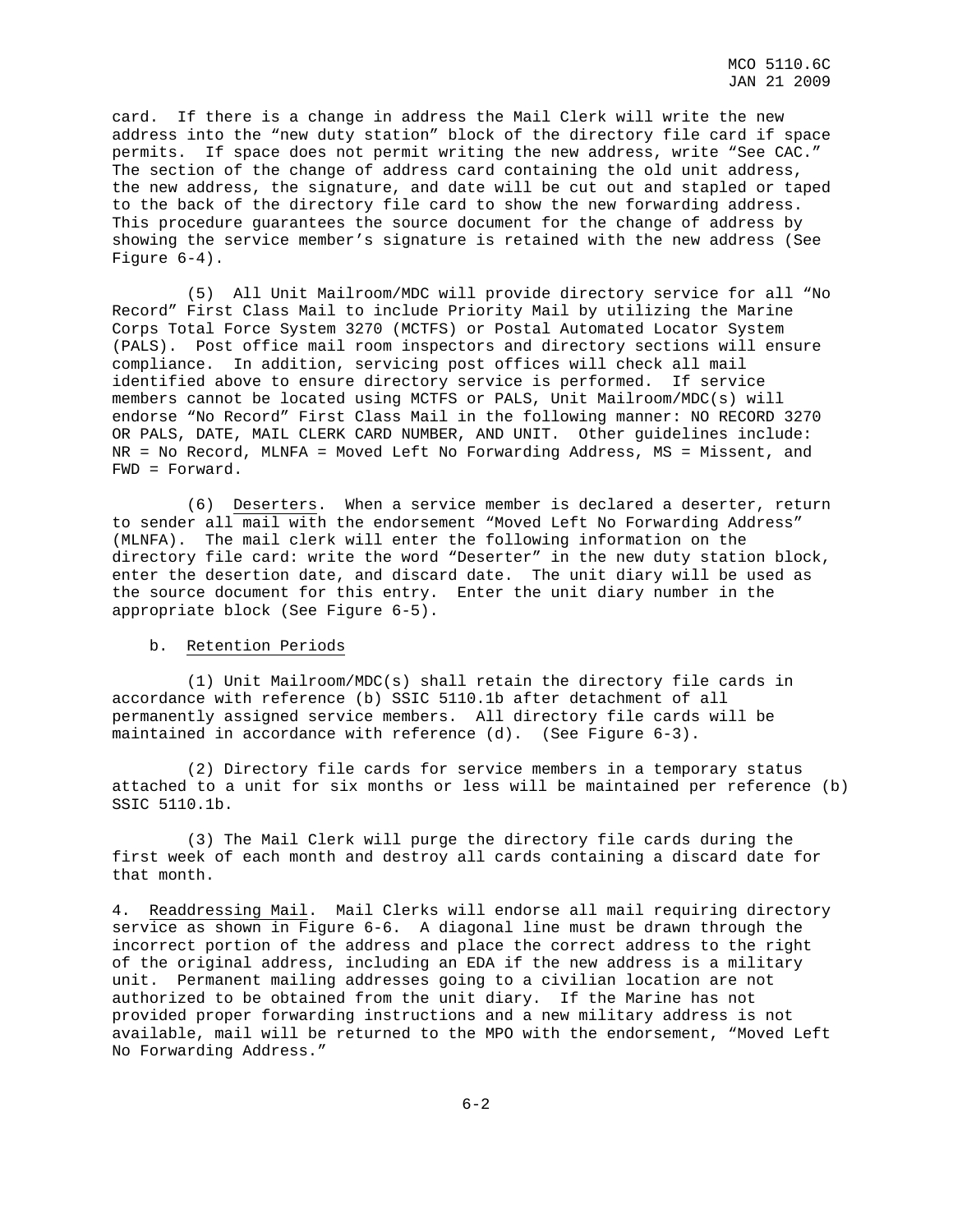5. Sources of Information for Updating the Directory File. The individual service member is responsible for keeping the Unit Mailroom/MDC informed as to their current status to ensure the timely delivery of their mail. The mail room will still require other source documents to provide information when the individual service member does not or cannot provide this information. The unit diary is the best source document to provide this information due to the complete data it maintains on individual service members. When feasible, the Unit Mailroom/MDC will be provided a copy of each unit diary in order to update the directory file cards. The date will be written on the unit diary when it is received in the Unit Mailroom/MDC, when it has been reviewed, and when it is used to update the directory file cards. When the unit diary cannot be provided to the Unit Mailroom/MDC, the command will provide other documentation, such as morning reports, that provide all the necessary information to update the directory file cards.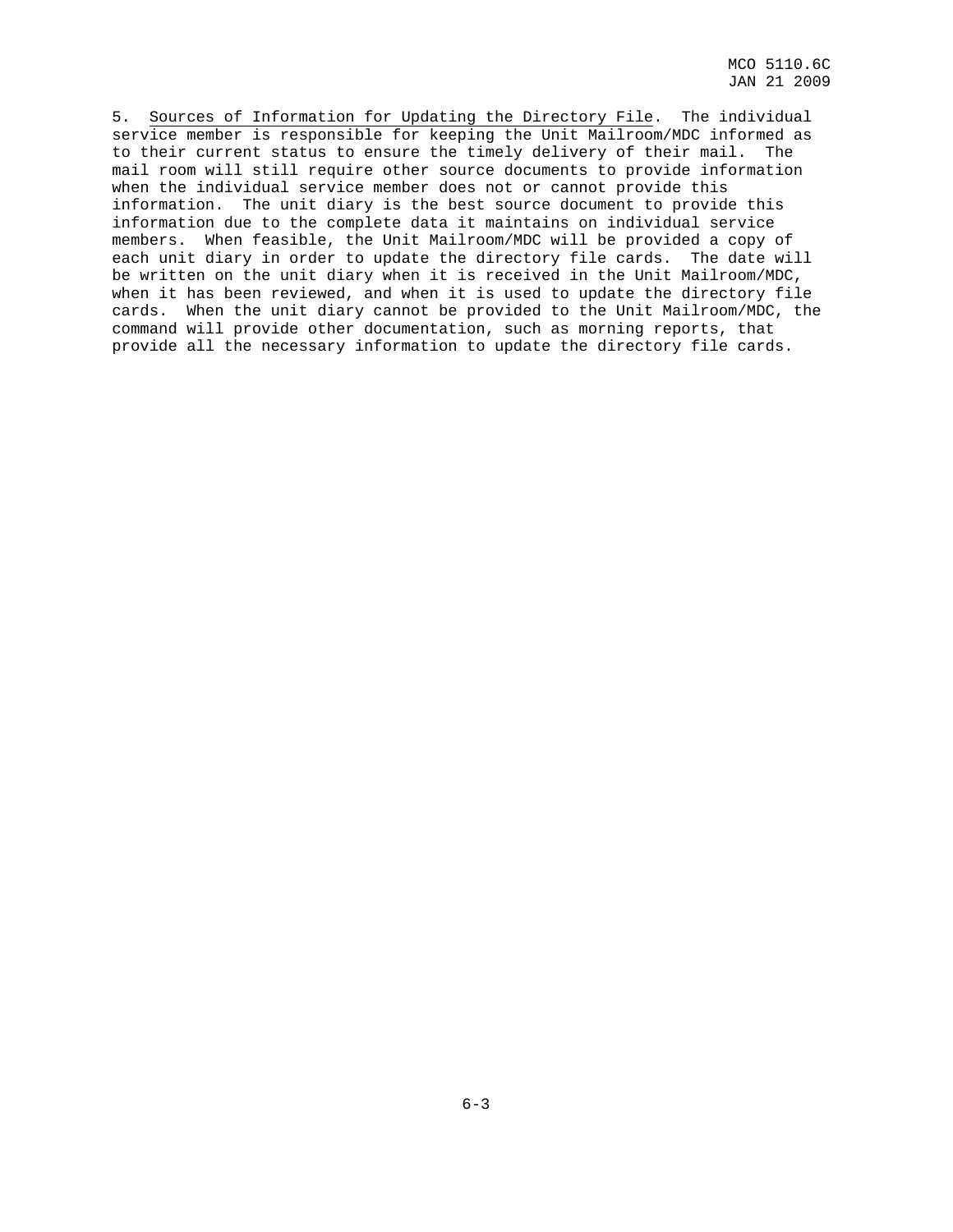|                                               | <b>NOTICE OF CHANGE OF ADDRESS</b>                                                           |                     |                                                                                                                                       |                        | <b>DATE</b> |  |  |  |
|-----------------------------------------------|----------------------------------------------------------------------------------------------|---------------------|---------------------------------------------------------------------------------------------------------------------------------------|------------------------|-------------|--|--|--|
| OPNAV 5110/5 (Rev 3-90)                       |                                                                                              | S/N 0107-LF-0092500 |                                                                                                                                       |                        | 20 SEP 07   |  |  |  |
| NAME (Last, First, Middle)                    |                                                                                              | RANK/RATE           |                                                                                                                                       | SOCIAL SECURITY NUMBER |             |  |  |  |
| Smith, John R.                                |                                                                                              | Cp1                 | Not Required                                                                                                                          |                        |             |  |  |  |
|                                               | PRIVACY ACT STATEMENT: Authority: Title 39 USC and DoD/US Postal Service Agreement, 2 Feb 59 |                     |                                                                                                                                       |                        |             |  |  |  |
|                                               |                                                                                              |                     | PRINCIPLE PURPOSES: To route or forward (directory) mail. ROUTINE USES: Use by military and civilian personnel in mail functions.     |                        |             |  |  |  |
|                                               |                                                                                              |                     | Data are inspected by commanders, postal officers, and military and civilian inspectors. Disclosure is voluntary; however, failure to |                        |             |  |  |  |
|                                               | Provide the requested information could result in inability to forward mail.                 |                     |                                                                                                                                       |                        |             |  |  |  |
|                                               | NEW ADDRESS (Consult SNDL for address)                                                       |                     | OLD ADDRESS (Attach mailing label for publisher)                                                                                      |                        |             |  |  |  |
|                                               | H&S Bn Alpha Co. (S-3)                                                                       |                     | $H&S$ Bn MCB $(S-3)$<br><b>UNIT 35002</b><br>FPO AP 96379-5002                                                                        |                        |             |  |  |  |
| 1st MLG                                       | Camp Pendleton, Ca. 92055-5607                                                               |                     |                                                                                                                                       |                        |             |  |  |  |
| BOX 555607<br><b>ESTIMATED REPORTING DATE</b> |                                                                                              |                     | DEPENDENT'S NAME (If applicable)                                                                                                      |                        |             |  |  |  |
| 21 November 2008                              |                                                                                              |                     | Connie J.<br>Mary L.                                                                                                                  |                        |             |  |  |  |
| <b>SIGNATURE</b>                              |                                                                                              |                     | Tom E.                                                                                                                                |                        |             |  |  |  |
|                                               | <b>John R. Smith</b>                                                                         |                     |                                                                                                                                       |                        |             |  |  |  |
|                                               | FORWARD SECOND CLASS MATTER FOR 60 DAYS                                                      |                     | THIS SPACE FOR POSTAL CLERK                                                                                                           |                        |             |  |  |  |
| <b>ITEM</b>                                   | <b>YES</b>                                                                                   | NO.                 |                                                                                                                                       |                        |             |  |  |  |
| <b>MAGAZINES</b>                              | X                                                                                            |                     |                                                                                                                                       |                        |             |  |  |  |

Figure 6-1.–-OPNAV 5110/5 (Change of Address Card)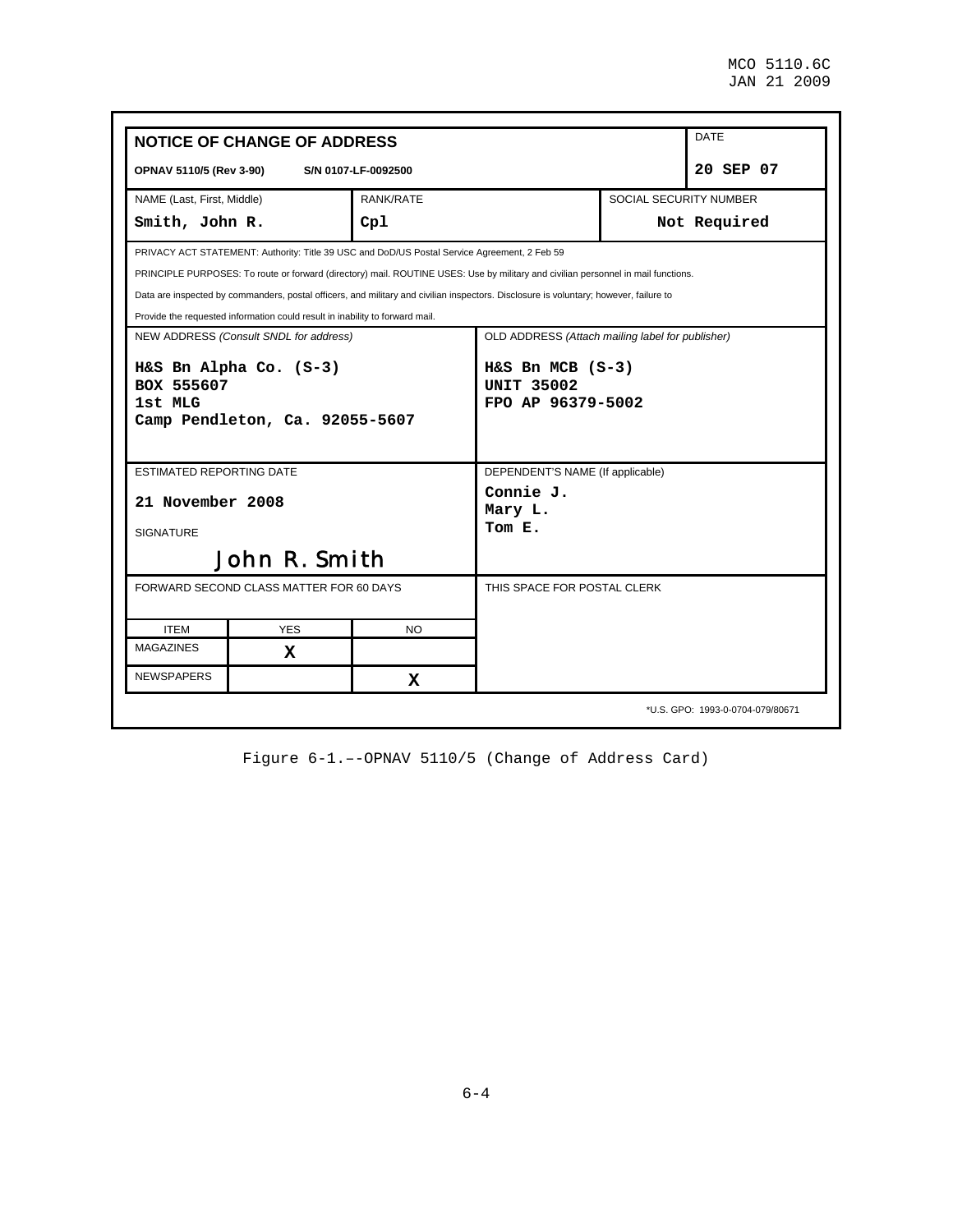# **FOR ORE ONLY – PRIVACY SENSITIVE (when completed)**

| FOR OFFICIAL USE ONLY – PRIVACY SENSITIVE (when completed)                                                                                                                                                                                                                                                                                                                       |                                                                                                                                                                                                                                                                                                                                  |             |                                                |                      |                                  |                         |  |  |  |  |
|----------------------------------------------------------------------------------------------------------------------------------------------------------------------------------------------------------------------------------------------------------------------------------------------------------------------------------------------------------------------------------|----------------------------------------------------------------------------------------------------------------------------------------------------------------------------------------------------------------------------------------------------------------------------------------------------------------------------------|-------------|------------------------------------------------|----------------------|----------------------------------|-------------------------|--|--|--|--|
| NAME (Last, First, Middle Initial)                                                                                                                                                                                                                                                                                                                                               |                                                                                                                                                                                                                                                                                                                                  |             | <b>GRADE</b>                                   |                      |                                  | DISCARD DATE (Mo., Yr.) |  |  |  |  |
|                                                                                                                                                                                                                                                                                                                                                                                  | Smith, John R.                                                                                                                                                                                                                                                                                                                   |             | CPL                                            |                      |                                  |                         |  |  |  |  |
| PRIVACY ACT STATEMENT (PAS): In accordance with the Privacy Act of 1974 (Public Law 93-579 / 5 U.S.C. § 552a), this PAS serves to inform you of the authority and<br>purpose for collection of personal information on this Directory File Card (DFC). Please read before completing the DFC.                                                                                    |                                                                                                                                                                                                                                                                                                                                  |             |                                                |                      |                                  |                         |  |  |  |  |
| AUTHORITY: 5 USC § 301, 10 USC § 5031; 39 USC; and DoD/US Postal Service Agreement, 2 Feb 59.                                                                                                                                                                                                                                                                                    |                                                                                                                                                                                                                                                                                                                                  |             |                                                |                      |                                  |                         |  |  |  |  |
|                                                                                                                                                                                                                                                                                                                                                                                  | PRINCIPLE PURPOSE: To route or forward (directory) mail. Collected data will be maintained in a Privacy Act System of Records collection governed by Privacy Act System<br>of Records Notice (PA SORN) NM05000-2: PROGRAM MANAGEMENT AND LOCATOR SYSTEM posted at http://www.defenselink.mil/privacy/notices/usn/NM05100-5.html. |             |                                                |                      |                                  |                         |  |  |  |  |
| ROUTINE USES: Use by military and civilian personnel in mail functions. Data are inspected by commanders, postal officers, and military and civilian inspectors.<br>Non-consent disclosures are made outside the DoD only as allowed by 5 U.S.C. § 552a(b)(1) through (b)(12) and the DoD routine uses published at<br>http://www.defenselink.mil/privacy/dod_blanket_uses.html. |                                                                                                                                                                                                                                                                                                                                  |             |                                                |                      |                                  |                         |  |  |  |  |
| DISCLOSURE: Although voluntary, failure to provide the requested information could result in mail not being forwarded to new address.                                                                                                                                                                                                                                            |                                                                                                                                                                                                                                                                                                                                  |             |                                                |                      |                                  |                         |  |  |  |  |
| <b>JOINED FROM</b>                                                                                                                                                                                                                                                                                                                                                               |                                                                                                                                                                                                                                                                                                                                  |             | DATE<br>22 Oct 07                              | <b>UNIT ASSIGNED</b> |                                  |                         |  |  |  |  |
| MCB Camp Butler                                                                                                                                                                                                                                                                                                                                                                  |                                                                                                                                                                                                                                                                                                                                  |             | UD NO.<br>$98 - 07$                            | $S-3$                |                                  |                         |  |  |  |  |
| DROPPED (New duty station, home address, etc. - complete address with EDA)                                                                                                                                                                                                                                                                                                       |                                                                                                                                                                                                                                                                                                                                  |             |                                                |                      |                                  |                         |  |  |  |  |
|                                                                                                                                                                                                                                                                                                                                                                                  |                                                                                                                                                                                                                                                                                                                                  |             |                                                |                      |                                  |                         |  |  |  |  |
| SIGNATURE (Required)                                                                                                                                                                                                                                                                                                                                                             |                                                                                                                                                                                                                                                                                                                                  |             | <b>DATE</b>                                    |                      | UD NO. (Only if no<br>signature) |                         |  |  |  |  |
|                                                                                                                                                                                                                                                                                                                                                                                  |                                                                                                                                                                                                                                                                                                                                  |             |                                                |                      |                                  |                         |  |  |  |  |
| MAIL DIRECTORY FILE CARD (5119) NAVMC 10572 (REV. 08-08) (EF)<br>SN: 0109-LF-067-0700                                                                                                                                                                                                                                                                                            | U/I: 250 Per PKG                                                                                                                                                                                                                                                                                                                 |             | (Previous editions are obsolete)               |                      |                                  |                         |  |  |  |  |
| (FRONT)                                                                                                                                                                                                                                                                                                                                                                          |                                                                                                                                                                                                                                                                                                                                  |             | <b>FOUO</b>                                    |                      |                                  |                         |  |  |  |  |
| FOR OFFICIAL USE ONLY - PRIVACY SENSITIVE (when completed)                                                                                                                                                                                                                                                                                                                       |                                                                                                                                                                                                                                                                                                                                  |             |                                                |                      |                                  |                         |  |  |  |  |
|                                                                                                                                                                                                                                                                                                                                                                                  | TO                                                                                                                                                                                                                                                                                                                               | <b>FROM</b> |                                                |                      | TO                               | <b>FROM</b>             |  |  |  |  |
| <b>TEMPORARY STATUS</b><br>(TAD, SK, UA, CONF,                                                                                                                                                                                                                                                                                                                                   | DATE                                                                                                                                                                                                                                                                                                                             | <b>DATE</b> | <b>TEMPORARY STATUS</b><br>(TAD, SK, UA, CONF, |                      | DATE                             | <b>DATE</b>             |  |  |  |  |
| IHCA)                                                                                                                                                                                                                                                                                                                                                                            | UD NO.                                                                                                                                                                                                                                                                                                                           | UD NO.      | IHCA)                                          |                      | UD NO.                           | UD NO.                  |  |  |  |  |
|                                                                                                                                                                                                                                                                                                                                                                                  |                                                                                                                                                                                                                                                                                                                                  |             |                                                |                      |                                  |                         |  |  |  |  |
|                                                                                                                                                                                                                                                                                                                                                                                  |                                                                                                                                                                                                                                                                                                                                  |             |                                                |                      |                                  |                         |  |  |  |  |
|                                                                                                                                                                                                                                                                                                                                                                                  |                                                                                                                                                                                                                                                                                                                                  |             |                                                |                      |                                  |                         |  |  |  |  |
|                                                                                                                                                                                                                                                                                                                                                                                  |                                                                                                                                                                                                                                                                                                                                  |             |                                                |                      |                                  |                         |  |  |  |  |
|                                                                                                                                                                                                                                                                                                                                                                                  |                                                                                                                                                                                                                                                                                                                                  |             |                                                |                      |                                  |                         |  |  |  |  |
|                                                                                                                                                                                                                                                                                                                                                                                  |                                                                                                                                                                                                                                                                                                                                  |             |                                                |                      |                                  |                         |  |  |  |  |
|                                                                                                                                                                                                                                                                                                                                                                                  |                                                                                                                                                                                                                                                                                                                                  |             |                                                |                      |                                  |                         |  |  |  |  |
|                                                                                                                                                                                                                                                                                                                                                                                  |                                                                                                                                                                                                                                                                                                                                  |             |                                                |                      |                                  |                         |  |  |  |  |
|                                                                                                                                                                                                                                                                                                                                                                                  |                                                                                                                                                                                                                                                                                                                                  |             |                                                |                      |                                  |                         |  |  |  |  |
|                                                                                                                                                                                                                                                                                                                                                                                  |                                                                                                                                                                                                                                                                                                                                  |             |                                                |                      |                                  |                         |  |  |  |  |
|                                                                                                                                                                                                                                                                                                                                                                                  |                                                                                                                                                                                                                                                                                                                                  |             |                                                |                      |                                  |                         |  |  |  |  |
|                                                                                                                                                                                                                                                                                                                                                                                  |                                                                                                                                                                                                                                                                                                                                  |             |                                                |                      |                                  |                         |  |  |  |  |

(BACK) **FOUO**

#### Figure 6-2.–-NAVMC 10572 (Mail Directory File Card for a Marine Checking In)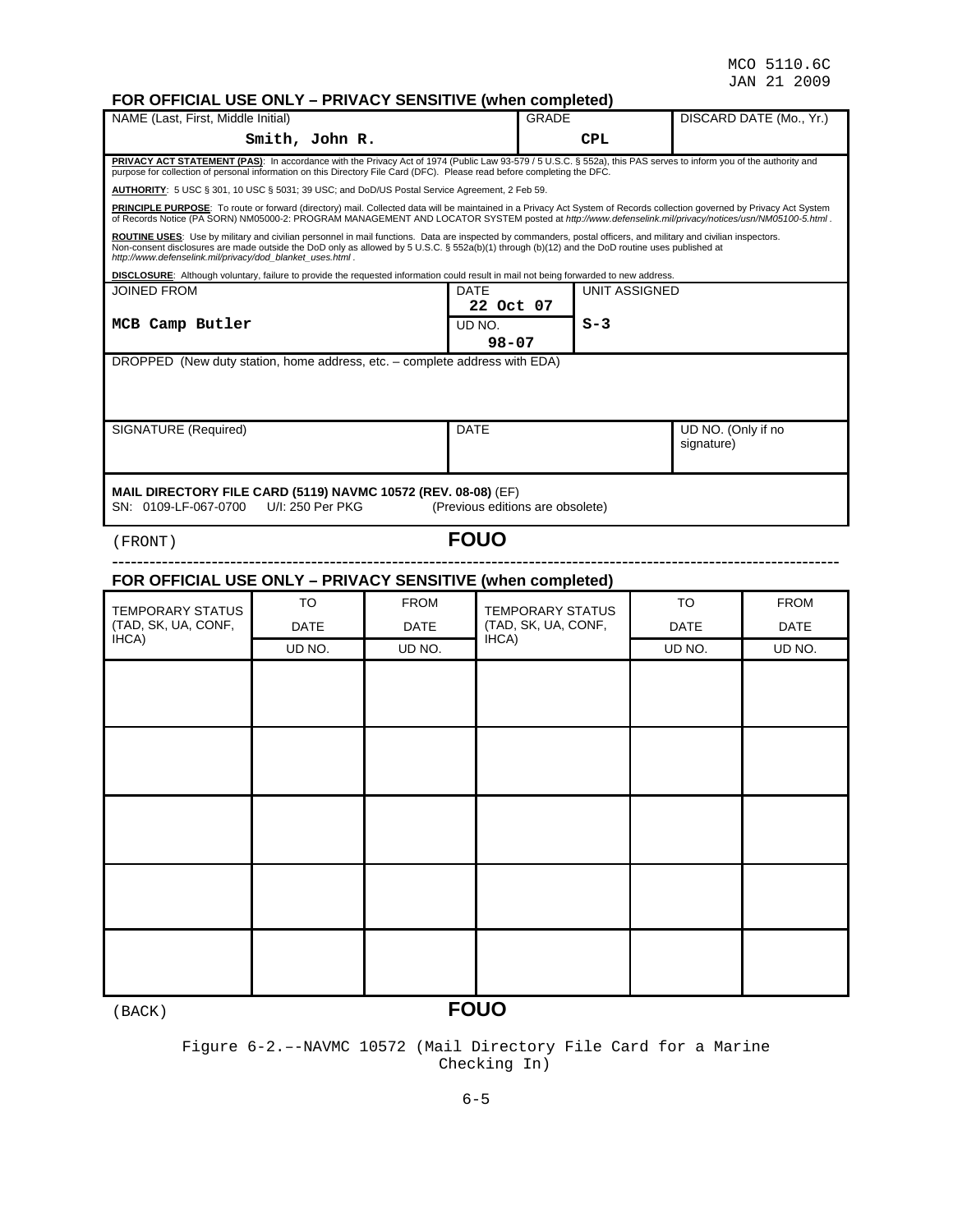# **FOR OFFICIAL USE ONLY – PRIVACY SENSITIVE (when completed)**

| <u>UITIUIAL UUL UNLI</u><br>NAME (Last, First, Middle Initial)                                                                                                                                                                                                                                                                                                                                 |                                                                                                                                                                              | ן ווערושטום ושמזווי   |                                  | when completed<br>GRADE          |       |                                  | DISCARD DATE (Mo., Yr.) |  |  |  |
|------------------------------------------------------------------------------------------------------------------------------------------------------------------------------------------------------------------------------------------------------------------------------------------------------------------------------------------------------------------------------------------------|------------------------------------------------------------------------------------------------------------------------------------------------------------------------------|-----------------------|----------------------------------|----------------------------------|-------|----------------------------------|-------------------------|--|--|--|
|                                                                                                                                                                                                                                                                                                                                                                                                | Smith, John R.                                                                                                                                                               |                       |                                  |                                  | CPL   |                                  | Nov 09                  |  |  |  |
| PRIVACY ACT STATEMENT (PAS): In accordance with the Privacy Act of 1974 (Public Law 93-579 / 5 U.S.C. § 552a), this PAS serves to inform you of the authority and<br>purpose for collection of personal information on this Directory File Card (DFC). Please read before completing the DFC.<br>AUTHORITY: 5 USC § 301, 10 USC § 5031; 39 USC; and DoD/US Postal Service Agreement, 2 Feb 59. |                                                                                                                                                                              |                       |                                  |                                  |       |                                  |                         |  |  |  |
| PRINCIPLE PURPOSE: To route or forward (directory) mail. Collected data will be maintained in a Privacy Act System of Records collection governed by Privacy Act System<br>of Records Notice (PA SORN) NM05000-2: PROGRAM MANAGEMENT AND LOCATOR SYSTEM posted at http://www.defenselink.mil/privacy/notices/usn/NM05100-5.html.                                                               |                                                                                                                                                                              |                       |                                  |                                  |       |                                  |                         |  |  |  |
| ROUTINE USES: Use by military and civilian personnel in mail functions. Data are inspected by commanders, postal officers, and military and civilian inspectors.<br>Non-consent disclosures are made outside the DoD only as allowed by 5 U.S.C. § 552a(b)(1) through (b)(12) and the DoD routine uses published at<br>http://www.defenselink.mil/privacy/dod blanket uses.html.               |                                                                                                                                                                              |                       |                                  |                                  |       |                                  |                         |  |  |  |
| <b>JOINED FROM</b>                                                                                                                                                                                                                                                                                                                                                                             | DISCLOSURE: Although voluntary, failure to provide the requested information could result in mail not being forwarded to new address.<br><b>UNIT ASSIGNED</b><br><b>DATE</b> |                       |                                  |                                  |       |                                  |                         |  |  |  |
| MCB Camp Butler                                                                                                                                                                                                                                                                                                                                                                                |                                                                                                                                                                              |                       | 22 Oct 07<br>UD NO.<br>$98 - 07$ |                                  | $S-3$ |                                  |                         |  |  |  |
| DROPPED (New duty station, home address, etc. - complete address with EDA)                                                                                                                                                                                                                                                                                                                     |                                                                                                                                                                              |                       |                                  |                                  |       |                                  |                         |  |  |  |
| H&S Co H&S Bn (Supply)<br>1st MLG Camp Pendleton, CA 92055                                                                                                                                                                                                                                                                                                                                     |                                                                                                                                                                              |                       | EDA: 21 Nov 08                   |                                  |       |                                  |                         |  |  |  |
| SIGNATURE (Required)                                                                                                                                                                                                                                                                                                                                                                           |                                                                                                                                                                              |                       | <b>DATE</b>                      |                                  |       | UD NO. (Only if no<br>signature) |                         |  |  |  |
| John R. Smith                                                                                                                                                                                                                                                                                                                                                                                  |                                                                                                                                                                              |                       |                                  | 21 Oct 09                        |       |                                  |                         |  |  |  |
| <b>MAIL DIRECTORY FILE CARD (5119) NAVMC 10572 (REV. 08-08) (EF)</b><br>SN: 0109-LF-067-0700                                                                                                                                                                                                                                                                                                   | U/I: 250 Per PKG                                                                                                                                                             |                       |                                  | (Previous editions are obsolete) |       |                                  |                         |  |  |  |
| (FRONT)                                                                                                                                                                                                                                                                                                                                                                                        |                                                                                                                                                                              |                       | <b>FOUO</b>                      |                                  |       |                                  |                         |  |  |  |
| FOR OFFICIAL USE ONLY - PRIVACY SENSITIVE (when completed)                                                                                                                                                                                                                                                                                                                                     |                                                                                                                                                                              |                       |                                  |                                  |       |                                  |                         |  |  |  |
| <b>TEMPORARY STATUS</b>                                                                                                                                                                                                                                                                                                                                                                        | TO                                                                                                                                                                           | <b>FROM</b>           |                                  | <b>TEMPORARY STATUS</b>          |       | TO                               | <b>FROM</b>             |  |  |  |
| (TAD, SK, UA, CONF,                                                                                                                                                                                                                                                                                                                                                                            | DATE                                                                                                                                                                         | DATE                  |                                  | (TAD, SK, UA, CONF,              |       | DATE                             | DATE                    |  |  |  |
| IHCA)                                                                                                                                                                                                                                                                                                                                                                                          | UD NO.                                                                                                                                                                       | UD NO.                |                                  | IHCA)                            |       | UD NO.                           | UD NO.                  |  |  |  |
| $(SK)$ Room 26<br>Naval Hospital<br>Camp Lester                                                                                                                                                                                                                                                                                                                                                | 8 Feb 08<br>$39 - 08$                                                                                                                                                        | 2 Feb 08<br>$33 - 08$ |                                  |                                  |       |                                  |                         |  |  |  |
|                                                                                                                                                                                                                                                                                                                                                                                                |                                                                                                                                                                              |                       |                                  |                                  |       |                                  |                         |  |  |  |
|                                                                                                                                                                                                                                                                                                                                                                                                |                                                                                                                                                                              |                       |                                  |                                  |       |                                  |                         |  |  |  |
|                                                                                                                                                                                                                                                                                                                                                                                                |                                                                                                                                                                              |                       |                                  |                                  |       |                                  |                         |  |  |  |
|                                                                                                                                                                                                                                                                                                                                                                                                |                                                                                                                                                                              |                       |                                  |                                  |       |                                  |                         |  |  |  |
| (BACK)                                                                                                                                                                                                                                                                                                                                                                                         |                                                                                                                                                                              |                       | <b>FOUO</b>                      |                                  |       |                                  |                         |  |  |  |

Figure 6-3.–-NAVMC 10572 (Mail Directory File Card for a Marine Checking Out)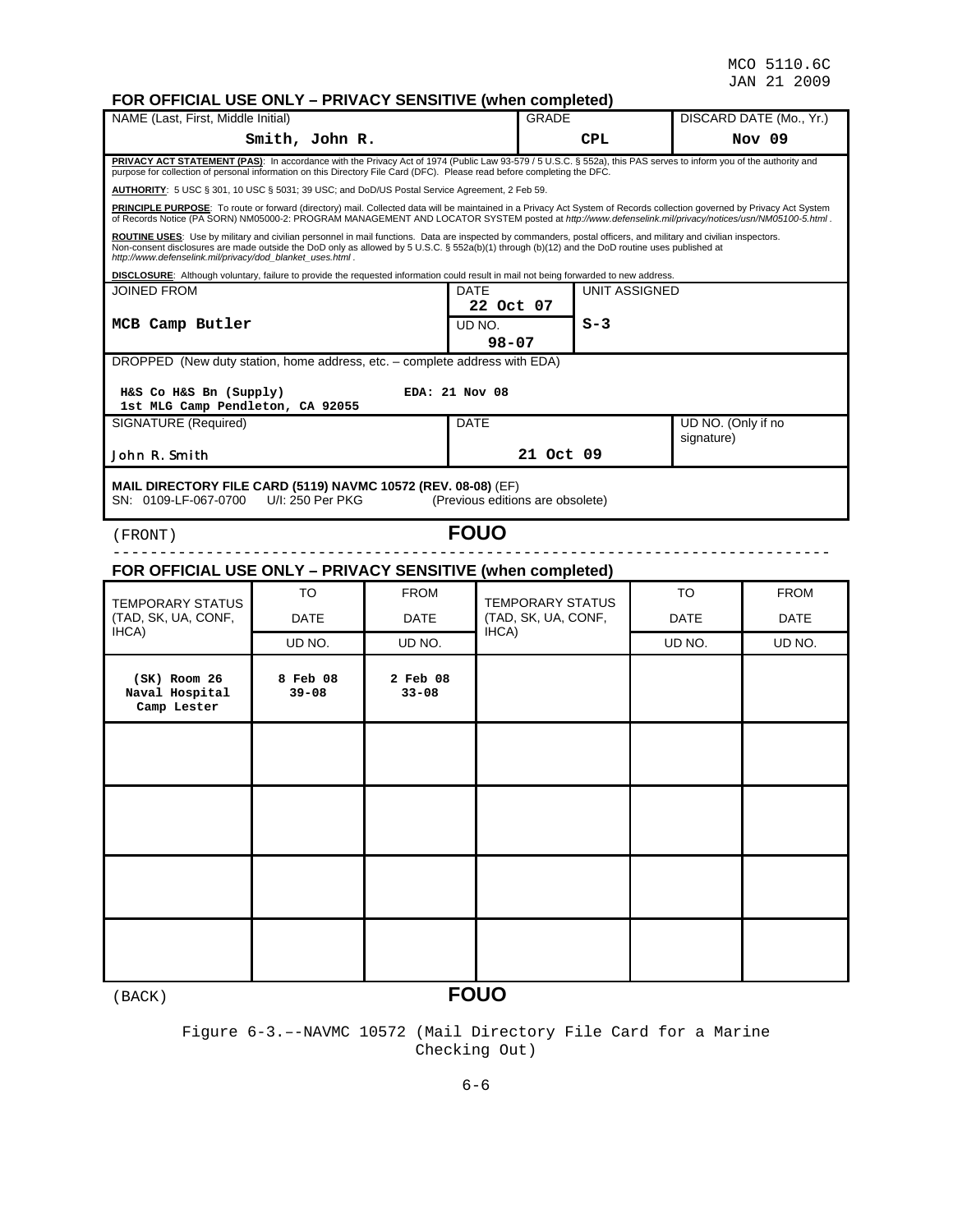# **FOR OFFICIAL USE ONLY – PRIVACY SENSITIVE (when completed)**

| NAME (Last, First, Middle Initial)                                                                                                                                                                                                                                                                                                                                               |                                                                        | ********************<br><b>GRADE</b>   |             |            | DISCARD DATE (Mo., Yr.) |                                    |                                                  |  |                    |             |  |
|----------------------------------------------------------------------------------------------------------------------------------------------------------------------------------------------------------------------------------------------------------------------------------------------------------------------------------------------------------------------------------|------------------------------------------------------------------------|----------------------------------------|-------------|------------|-------------------------|------------------------------------|--------------------------------------------------|--|--------------------|-------------|--|
| Smith, John R.                                                                                                                                                                                                                                                                                                                                                                   |                                                                        |                                        |             |            |                         |                                    | CPL                                              |  |                    | Nov 09      |  |
| PRIVACY ACT STATEMENT (PAS): In accordance with the Privacy Act of 1974 (Public Law 93-579 / 5 U.S.C. § 552a), this PAS serves to inform you of the authority and<br>purpose for collection of personal information on this Directory File Card (DFC). Please read before completing the DFC.                                                                                    |                                                                        |                                        |             |            |                         |                                    |                                                  |  |                    |             |  |
| AUTHORITY: 5 USC § 301, 10 USC § 5031; 39 USC; and DoD/US Postal Service Agreement, 2 Feb 59.                                                                                                                                                                                                                                                                                    |                                                                        |                                        |             |            |                         |                                    |                                                  |  |                    |             |  |
| PRINCIPLE PURPOSE: To route or forward (directory) mail. Collected data will be maintained in a Privacy Act System of Records collection governed by Privacy Act System<br>of Records Notice (PA SORN) NM05000-2: PROGRAM MANAGEMENT AND LOCATOR SYSTEM posted at http://www.defenselink.mil/privacy/notices/usn/NM05100-5.html.                                                 |                                                                        |                                        |             |            |                         |                                    |                                                  |  |                    |             |  |
| ROUTINE USES: Use by military and civilian personnel in mail functions. Data are inspected by commanders, postal officers, and military and civilian inspectors.<br>Non-consent disclosures are made outside the DoD only as allowed by 5 U.S.C. § 552a(b)(1) through (b)(12) and the DoD routine uses published at<br>http://www.defenselink.mil/privacy/dod_blanket_uses.html. |                                                                        |                                        |             |            |                         |                                    |                                                  |  |                    |             |  |
| DISCLOSURE: Although voluntary, failure to provide the requested information could result in mail not being forwarded to new address.<br>DATE<br>UNIT ASSIGNED                                                                                                                                                                                                                   |                                                                        |                                        |             |            |                         |                                    |                                                  |  |                    |             |  |
| <b>JOINED FROM</b>                                                                                                                                                                                                                                                                                                                                                               |                                                                        |                                        |             |            | 22 Oct 07               |                                    |                                                  |  |                    |             |  |
| MCB Camp Butler                                                                                                                                                                                                                                                                                                                                                                  |                                                                        |                                        |             |            | UD NO.                  |                                    | $S-3$                                            |  |                    |             |  |
|                                                                                                                                                                                                                                                                                                                                                                                  |                                                                        |                                        |             |            | $98 - 07$               |                                    |                                                  |  |                    |             |  |
| DROPPED (New duty station, home address, etc. - complete address with EDA)                                                                                                                                                                                                                                                                                                       |                                                                        |                                        |             |            |                         |                                    |                                                  |  |                    |             |  |
| H&S Co H&S Bn (Supply)                                                                                                                                                                                                                                                                                                                                                           |                                                                        |                                        |             |            | EDA: 21 Nov 08          |                                    |                                                  |  |                    |             |  |
| SIGNATURE (Required)                                                                                                                                                                                                                                                                                                                                                             |                                                                        | 1st MLG Camp Pendleton, CA 92055       |             |            | DATE                    | "SEE CAC"                          |                                                  |  | UD NO. (Only if no |             |  |
|                                                                                                                                                                                                                                                                                                                                                                                  |                                                                        |                                        |             |            |                         |                                    |                                                  |  | signature)         |             |  |
| John R. Smith                                                                                                                                                                                                                                                                                                                                                                    |                                                                        |                                        |             |            |                         | 21 Oct 09                          |                                                  |  |                    |             |  |
| <b>MAIL DIRECTORY FILE CARD (5119) NAVMC 10572 (REV. 08-08) (EF)</b><br>SN: 0109-LF-067-0700                                                                                                                                                                                                                                                                                     |                                                                        | U/I: 250 Per PKG                       |             |            |                         | (Previous editions are obsolete)   |                                                  |  |                    |             |  |
| (FRONT)                                                                                                                                                                                                                                                                                                                                                                          |                                                                        |                                        |             |            | <b>FOUO</b>             |                                    |                                                  |  |                    |             |  |
| FOR OFFICIAL USE ONLY - PRIVACY SENSITIVE (when completed)                                                                                                                                                                                                                                                                                                                       |                                                                        |                                        |             |            |                         |                                    |                                                  |  |                    |             |  |
| <b>TEMPORARY STATUS</b>                                                                                                                                                                                                                                                                                                                                                          |                                                                        | то                                     | <b>FROM</b> |            |                         | <b>TEMPORARY STATUS</b>            |                                                  |  | TO                 | <b>FROM</b> |  |
| (TAD, SK, UA, CONF,                                                                                                                                                                                                                                                                                                                                                              |                                                                        | DATE                                   | DATE        |            |                         | (TAD, SK, UA, CONF,                |                                                  |  | DATE               | DATE        |  |
| IHCA)                                                                                                                                                                                                                                                                                                                                                                            |                                                                        | UD NO.                                 | UD NO.      |            | IHCA)                   |                                    |                                                  |  | UD NO.             | UD NO.      |  |
|                                                                                                                                                                                                                                                                                                                                                                                  |                                                                        |                                        |             |            |                         |                                    |                                                  |  |                    |             |  |
| $(SK)$ Room 26<br>Naval Hospita                                                                                                                                                                                                                                                                                                                                                  |                                                                        | NEW ADDRESS (Consult SNDL for address) |             |            |                         |                                    | OLD ADDRESS (Attach mailing label for publisher) |  |                    |             |  |
| Camp Lester                                                                                                                                                                                                                                                                                                                                                                      |                                                                        | H&S Bn Alpha Co. (S-3)<br>BOX 555607   |             |            |                         | $H&S$ Bn MCB $(S-3)$<br>UNIT 35002 |                                                  |  |                    |             |  |
|                                                                                                                                                                                                                                                                                                                                                                                  |                                                                        | 1st MLG                                |             |            |                         |                                    | FPO AP 96379-5002                                |  |                    |             |  |
|                                                                                                                                                                                                                                                                                                                                                                                  |                                                                        | Camp Pendleton, Ca. 92055-5607         |             |            |                         |                                    |                                                  |  |                    |             |  |
|                                                                                                                                                                                                                                                                                                                                                                                  |                                                                        | <b>ESTIMATED REPORTING DATE</b>        |             |            |                         |                                    | DEPENDENT'S NAME (If applicable)                 |  |                    |             |  |
|                                                                                                                                                                                                                                                                                                                                                                                  |                                                                        | 21 November 2008                       |             |            |                         | Connie J.<br>Mary L.               |                                                  |  |                    |             |  |
|                                                                                                                                                                                                                                                                                                                                                                                  | SIGNATURE<br>Tom E.<br>John R. Smith                                   |                                        |             |            |                         |                                    |                                                  |  |                    |             |  |
|                                                                                                                                                                                                                                                                                                                                                                                  | FORWARD SECOND CLASS MATTER FOR 60 DAYS<br>THIS SPACE FOR POSTAL CLERK |                                        |             |            |                         |                                    |                                                  |  |                    |             |  |
|                                                                                                                                                                                                                                                                                                                                                                                  | <b>ITEM</b>                                                            |                                        |             | <b>YES</b> | NO.                     |                                    |                                                  |  |                    |             |  |
|                                                                                                                                                                                                                                                                                                                                                                                  |                                                                        | MAGAZINES                              |             | x          |                         |                                    |                                                  |  |                    |             |  |
|                                                                                                                                                                                                                                                                                                                                                                                  | NEWSPAPERS                                                             |                                        |             |            |                         |                                    |                                                  |  |                    |             |  |
|                                                                                                                                                                                                                                                                                                                                                                                  |                                                                        |                                        |             |            |                         |                                    |                                                  |  |                    |             |  |
| (BACK)                                                                                                                                                                                                                                                                                                                                                                           |                                                                        |                                        |             |            | <b>FOUO</b>             |                                    |                                                  |  |                    |             |  |

Figure 6-4.–-NAVMC 10572 (Mail Directory File Card for Information Received from a Change of Address Card)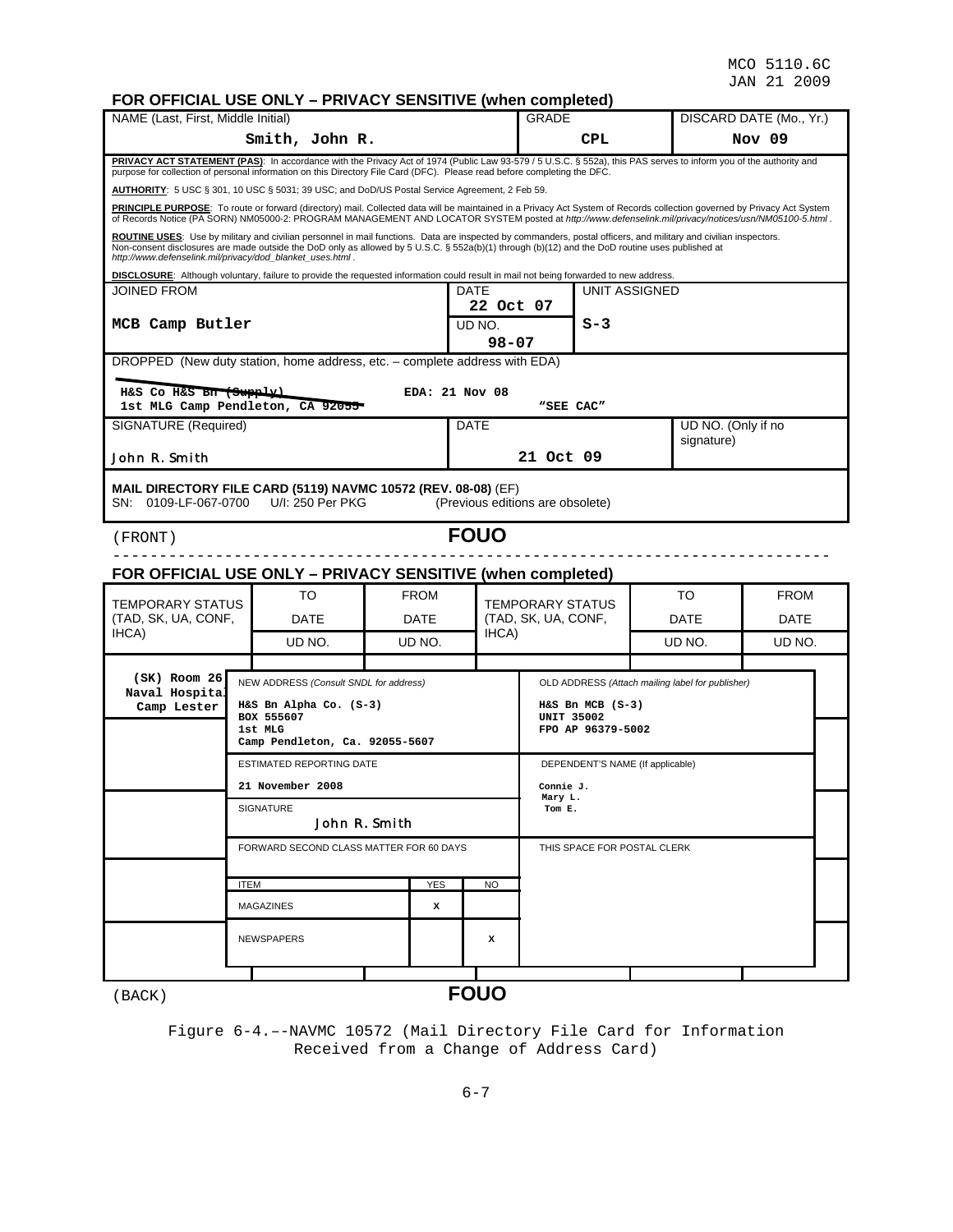# **FOR OFFICIAL USE ONLY – PRIVACY SENSITIVE (when completed)**

| NAME (Last, First, Middle Initial)                                                                                                                                                                                                                                                                                                                                               | <b>ON OFFICIAL OUL ONLY</b>                                                                                                                                                                                                                                                                                                      | <b>TWO CONSTRUCTS</b> WHEN COMPIGES |                                  | <b>GRADE</b>                            |               |                    | DISCARD DATE (Mo., Yr.) |  |  |  |
|----------------------------------------------------------------------------------------------------------------------------------------------------------------------------------------------------------------------------------------------------------------------------------------------------------------------------------------------------------------------------------|----------------------------------------------------------------------------------------------------------------------------------------------------------------------------------------------------------------------------------------------------------------------------------------------------------------------------------|-------------------------------------|----------------------------------|-----------------------------------------|---------------|--------------------|-------------------------|--|--|--|
|                                                                                                                                                                                                                                                                                                                                                                                  | Smith, Michael J.                                                                                                                                                                                                                                                                                                                |                                     |                                  |                                         | LCpl          |                    | Mar 09                  |  |  |  |
| PRIVACY ACT STATEMENT (PAS): In accordance with the Privacy Act of 1974 (Public Law 93-579 / 5 U.S.C. § 552a), this PAS serves to inform you of the authority and<br>purpose for collection of personal information on this Directory File Card (DFC). Please read before completing the DFC.                                                                                    |                                                                                                                                                                                                                                                                                                                                  |                                     |                                  |                                         |               |                    |                         |  |  |  |
| AUTHORITY: 5 USC § 301, 10 USC § 5031; 39 USC; and DoD/US Postal Service Agreement, 2 Feb 59.                                                                                                                                                                                                                                                                                    |                                                                                                                                                                                                                                                                                                                                  |                                     |                                  |                                         |               |                    |                         |  |  |  |
|                                                                                                                                                                                                                                                                                                                                                                                  | PRINCIPLE PURPOSE: To route or forward (directory) mail. Collected data will be maintained in a Privacy Act System of Records collection governed by Privacy Act System<br>of Records Notice (PA SORN) NM05000-2: PROGRAM MANAGEMENT AND LOCATOR SYSTEM posted at http://www.defenselink.mil/privacy/notices/usn/NM05100-5.html. |                                     |                                  |                                         |               |                    |                         |  |  |  |
| ROUTINE USES: Use by military and civilian personnel in mail functions. Data are inspected by commanders, postal officers, and military and civilian inspectors.<br>Non-consent disclosures are made outside the DoD only as allowed by 5 U.S.C. § 552a(b)(1) through (b)(12) and the DoD routine uses published at<br>http://www.defenselink.mil/privacy/dod blanket uses.html. |                                                                                                                                                                                                                                                                                                                                  |                                     |                                  |                                         |               |                    |                         |  |  |  |
| DISCLOSURE: Although voluntary, failure to provide the requested information could result in mail not being forwarded to new address.                                                                                                                                                                                                                                            |                                                                                                                                                                                                                                                                                                                                  |                                     |                                  |                                         |               |                    |                         |  |  |  |
| JOINED FROM                                                                                                                                                                                                                                                                                                                                                                      |                                                                                                                                                                                                                                                                                                                                  |                                     | DATE<br>30 Jun 07                |                                         | UNIT ASSIGNED |                    |                         |  |  |  |
| MCB Camp Butler                                                                                                                                                                                                                                                                                                                                                                  |                                                                                                                                                                                                                                                                                                                                  |                                     | UD NO.                           |                                         | Supply        |                    |                         |  |  |  |
|                                                                                                                                                                                                                                                                                                                                                                                  |                                                                                                                                                                                                                                                                                                                                  |                                     | 61-07                            |                                         |               |                    |                         |  |  |  |
| DROPPED (New duty station, home address, etc. - complete address with EDA)                                                                                                                                                                                                                                                                                                       |                                                                                                                                                                                                                                                                                                                                  |                                     |                                  |                                         |               |                    |                         |  |  |  |
| Deserter (4 Feb 08)                                                                                                                                                                                                                                                                                                                                                              |                                                                                                                                                                                                                                                                                                                                  |                                     |                                  |                                         |               |                    |                         |  |  |  |
|                                                                                                                                                                                                                                                                                                                                                                                  |                                                                                                                                                                                                                                                                                                                                  |                                     |                                  |                                         |               |                    |                         |  |  |  |
| SIGNATURE (Required)                                                                                                                                                                                                                                                                                                                                                             |                                                                                                                                                                                                                                                                                                                                  |                                     | <b>DATE</b>                      |                                         |               | UD NO. (Only if no |                         |  |  |  |
|                                                                                                                                                                                                                                                                                                                                                                                  |                                                                                                                                                                                                                                                                                                                                  |                                     |                                  | 4 Feb 08                                |               | signature)         | $34 - 08$               |  |  |  |
|                                                                                                                                                                                                                                                                                                                                                                                  |                                                                                                                                                                                                                                                                                                                                  |                                     |                                  |                                         |               |                    |                         |  |  |  |
| MAIL DIRECTORY FILE CARD (5119) NAVMC 10572 (REV. 08-08) (EF)<br>SN: 0109-LF-067-0700                                                                                                                                                                                                                                                                                            | U/I: 250 Per PKG                                                                                                                                                                                                                                                                                                                 |                                     | (Previous editions are obsolete) |                                         |               |                    |                         |  |  |  |
| (FRONT)                                                                                                                                                                                                                                                                                                                                                                          |                                                                                                                                                                                                                                                                                                                                  |                                     | <b>FOUO</b>                      |                                         |               |                    |                         |  |  |  |
| FOR OFFICIAL USE ONLY - PRIVACY SENSITIVE (when completed)                                                                                                                                                                                                                                                                                                                       |                                                                                                                                                                                                                                                                                                                                  |                                     |                                  |                                         |               |                    |                         |  |  |  |
|                                                                                                                                                                                                                                                                                                                                                                                  | TO                                                                                                                                                                                                                                                                                                                               | <b>FROM</b>                         |                                  |                                         |               | TO                 | <b>FROM</b>             |  |  |  |
| <b>TEMPORARY STATUS</b><br>(TAD, SK, UA, CONF,                                                                                                                                                                                                                                                                                                                                   | <b>DATE</b>                                                                                                                                                                                                                                                                                                                      | <b>DATE</b>                         |                                  | TEMPORARY STATUS<br>(TAD, SK, UA, CONF, |               | <b>DATE</b>        | <b>DATE</b>             |  |  |  |
| IHCA)                                                                                                                                                                                                                                                                                                                                                                            | UD NO.                                                                                                                                                                                                                                                                                                                           | UD NO.                              | IHCA)                            |                                         |               | UD NO.             | UD NO.                  |  |  |  |
|                                                                                                                                                                                                                                                                                                                                                                                  |                                                                                                                                                                                                                                                                                                                                  |                                     |                                  |                                         |               |                    |                         |  |  |  |
| <b>UA</b>                                                                                                                                                                                                                                                                                                                                                                        |                                                                                                                                                                                                                                                                                                                                  | 5 Jan 08                            |                                  |                                         |               |                    |                         |  |  |  |
|                                                                                                                                                                                                                                                                                                                                                                                  |                                                                                                                                                                                                                                                                                                                                  | $04 - 08$                           |                                  |                                         |               |                    |                         |  |  |  |
|                                                                                                                                                                                                                                                                                                                                                                                  |                                                                                                                                                                                                                                                                                                                                  |                                     |                                  |                                         |               |                    |                         |  |  |  |
|                                                                                                                                                                                                                                                                                                                                                                                  |                                                                                                                                                                                                                                                                                                                                  |                                     |                                  |                                         |               |                    |                         |  |  |  |
|                                                                                                                                                                                                                                                                                                                                                                                  |                                                                                                                                                                                                                                                                                                                                  |                                     |                                  |                                         |               |                    |                         |  |  |  |
|                                                                                                                                                                                                                                                                                                                                                                                  |                                                                                                                                                                                                                                                                                                                                  |                                     |                                  |                                         |               |                    |                         |  |  |  |
|                                                                                                                                                                                                                                                                                                                                                                                  |                                                                                                                                                                                                                                                                                                                                  |                                     |                                  |                                         |               |                    |                         |  |  |  |
|                                                                                                                                                                                                                                                                                                                                                                                  |                                                                                                                                                                                                                                                                                                                                  |                                     |                                  |                                         |               |                    |                         |  |  |  |
|                                                                                                                                                                                                                                                                                                                                                                                  |                                                                                                                                                                                                                                                                                                                                  |                                     |                                  |                                         |               |                    |                         |  |  |  |
|                                                                                                                                                                                                                                                                                                                                                                                  |                                                                                                                                                                                                                                                                                                                                  |                                     |                                  |                                         |               |                    |                         |  |  |  |
|                                                                                                                                                                                                                                                                                                                                                                                  |                                                                                                                                                                                                                                                                                                                                  |                                     |                                  |                                         |               |                    |                         |  |  |  |
|                                                                                                                                                                                                                                                                                                                                                                                  |                                                                                                                                                                                                                                                                                                                                  |                                     |                                  |                                         |               |                    |                         |  |  |  |
|                                                                                                                                                                                                                                                                                                                                                                                  |                                                                                                                                                                                                                                                                                                                                  |                                     |                                  |                                         |               |                    |                         |  |  |  |
|                                                                                                                                                                                                                                                                                                                                                                                  |                                                                                                                                                                                                                                                                                                                                  |                                     |                                  |                                         |               |                    |                         |  |  |  |
| (BACK)                                                                                                                                                                                                                                                                                                                                                                           |                                                                                                                                                                                                                                                                                                                                  |                                     | <b>FOUO</b>                      |                                         |               |                    |                         |  |  |  |

Figure 6-5.–-NAVMC 10572 (Mail Directory File Card for a Person Declared a "Deserter")